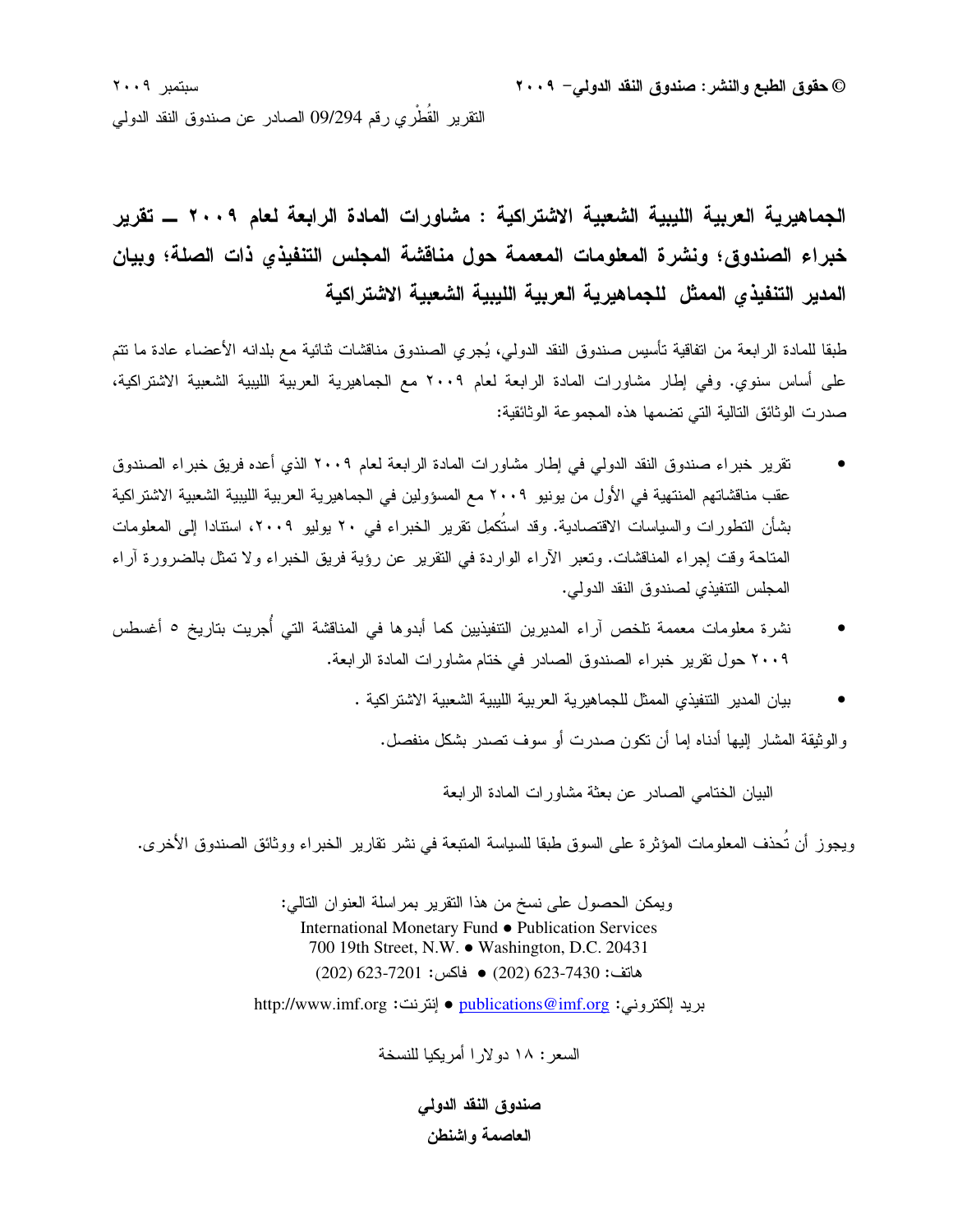## صندو ق النقد الدو لي

## الجماهبر بة العر ببة اللبببة الشعببة الاشتر اكبة

## تقرير خبراء الصندوق في إطار مشاورات المادة الرابعة لعام ٢٠٠٩

# THE SOCIALIST PEOPLE'S LIBYAN ARAB JAMAHIRIYA **Staff Report for the 2009 Article IV Consultation**

أعده ممثلو الصندوق في مشاورات عام ٢٠٠٩ مع الجماهيرية العربية الليبية الشعبية الاشتراكية

بمو افقة عمر طهاري وديفيد مارستون

 $Y \cdot \cdot 9$  بوليو  $Y \cdot$ 

عُقدت المناقشات المقررة في إطار مشاورات المادة الرابعة لعام ٢٠٠٩ في طرابلس خلال الفترة ١٧ مايو – ١ يونيو ٢٠٠٩. وضم فريق البعثة الموفدة من الصندوق السادة خالد صقر (رئيسا) وجمعة دريدي ومعتز السعيد (وجميعهم من إدارة الشرق الأوسط وأسيا الوسطى) والسيد عبد الله الحسن (من إدارة الأسواق النقدية والرأسمالية) وخلال الفترة ٣١ مايو – ١ يونيو ٢٠٠٩، شارك السيد مسعود أحمد في المناقشات التي أجريت حول السياسات.

وقد اجتمعت البعثة مع معالى الدكتور عبد الحفيظ الزليطني أمين اللجنة الشعبية العامة للتخطيط والمالية، ومعالى السيد فرحات بن قدارة محافظ مصرف ليبيا المركزي، وعدد من كبار المسؤولين الآخرين وممثلى القطاع الخاص.

ويمكن الاطلاع على نقرير مشاورات المادة الرابعة لعام ٢٠٠٨ في الموقع الإلكتروني التالي على شبكة الإنترنت: http://www.imf.org/external/pubs/ft/scr/2008/cr08302.pdf

وقد قبلت ليبيا الالتز إمات المنصوص عليها في المادة الثامنة من اتفاقية تأسيس صندوق النقد الدولي، وهي تطبق نظاما للصرف خاليا من القيود على سداد المدفوعات وإجراء التحويلات لأغراض المعاملات الدولية الجار ية.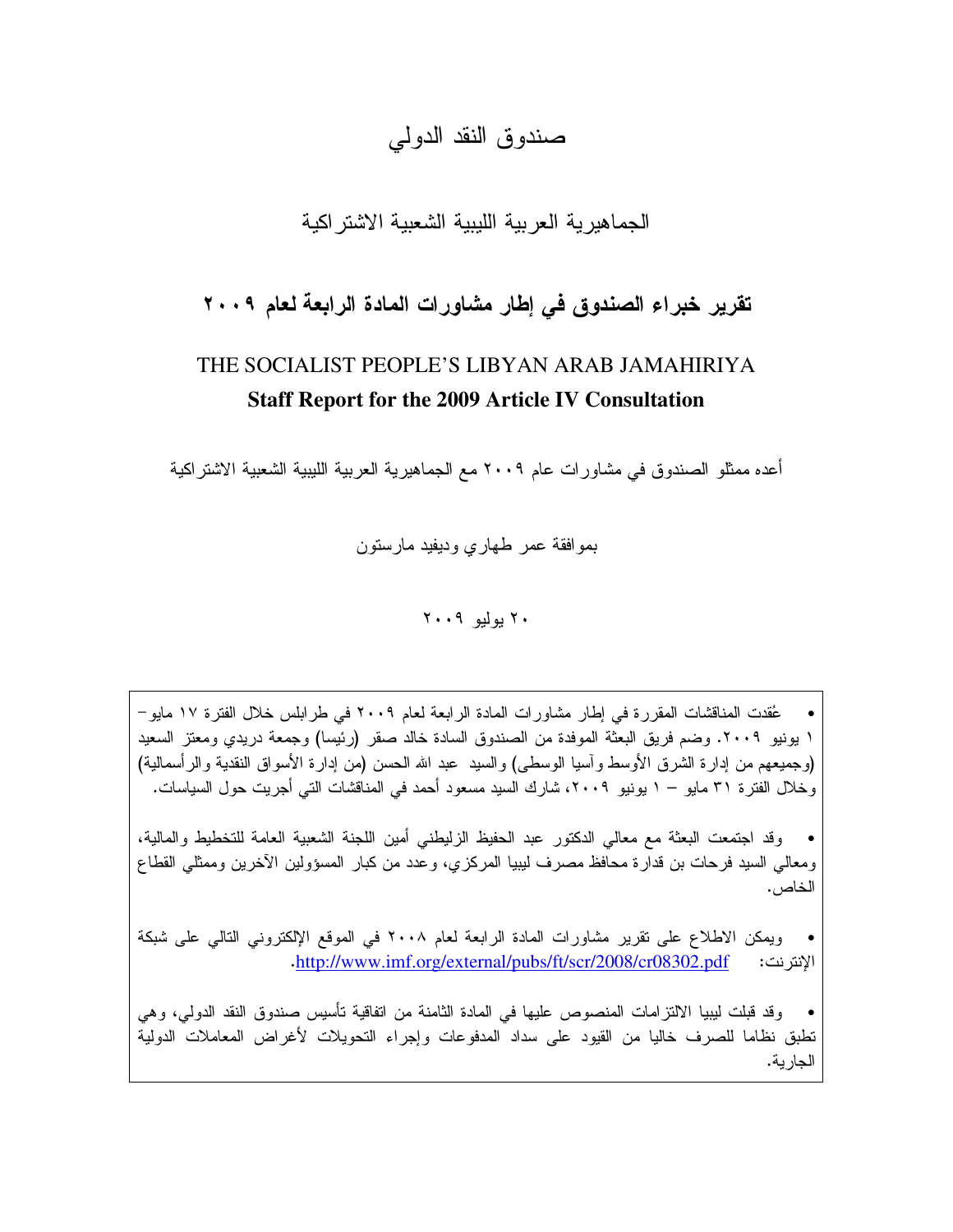الصفحة

| ٣             |                                                            | ملخص واف         |
|---------------|------------------------------------------------------------|------------------|
| ٥             | الخلفية وأخر التطورات                                      | أو لا–           |
| ٥             | ألف– مقدمة                                                 |                  |
| ٥             | باء– أخر النطورات الاقتصادية                               |                  |
| ٩             | الأفاق والمخاطر                                            | ثانيا–           |
| ١.            | المناقشات حول السياسات                                     | ثالثا–           |
| ١.            | ألف– سياسة المالية العامة                                  |                  |
| $\frac{1}{2}$ | باء– السياسة النقدية وإصلاح القطاع المالبي                 |                  |
| $\mathcal{N}$ | جيم– قضايا القطاع الخارجي                                  |                  |
| $\sqrt{}$     | دال– الإصلاحات الهيكلية وقضايا أخرى                        |                  |
| ۱۹            | رابعا– نقييم خبراء الصندوق                                 |                  |
|               |                                                            | أطر النص         |
| ۱۲            | تحليل استمرارية أوضاع المالية العامة                       | $-1$             |
| ۱۳            | حساب الخزانة الموحد: أداة لتحسين إدارة المالية العامة      | $-\tau$          |
| ۱٦            | إصلاح مؤسسات الإقراض المتخصصة                              | $-\tau$          |
| ۱۸            | تقويم سعر الصرف                                            | $-\,\xi$         |
|               |                                                            | الأشكال البيانية |
| ٧             | نسب القروض المتعثرة إلىي إجمالي القروض                     | $\rightarrow$    |
| ٨             | أخر نطورات الاقتصاد الكلبي                                 | $-\tau$          |
| ٩             | أفاق المدى المتوسط (٢٠٠٤-٢٠١٤)                             | $-\tau$          |
| ۱٦            | حصة مؤسسات الإقراض المتخصصة من مجموع الائتمان المقدم، ٢٠٠٧ | $-\xi$           |
|               |                                                            | جداول النص       |
| ۲۲            | مؤشرات اقتصادية ومالية مختارة، ٢٠١٠-٢٠١٠                   | $-1$             |
| $\mathbf{y}$  | عمليات المالية العامة الموحدة، ٢٠٠٥-٢٠١٠                   | $-\mathsf{Y}$    |
| ۲٤            | المسح النقدي، ٢٠٠٥-١٠١٠                                    | $-\tau$          |
| $\gamma$ 0    | ميزان المدفو عات، ٢٠٠٥-١٠١٠                                | $-\,\xi$         |
| ۲٦            | سيناريو توضيحي متوسط الأجل، ٢٠١٤–٢٠١٤                      | $-\circ$         |
| ۲۷            | مؤشرات السلامة المالية، ٢٠٠٥-٢٠٠٨                          | -٦               |
|               |                                                            | الملاحق          |
| ۲۸            | مسودة القسم المرجعي في نشرة المعلومات المعممة              | $-1$             |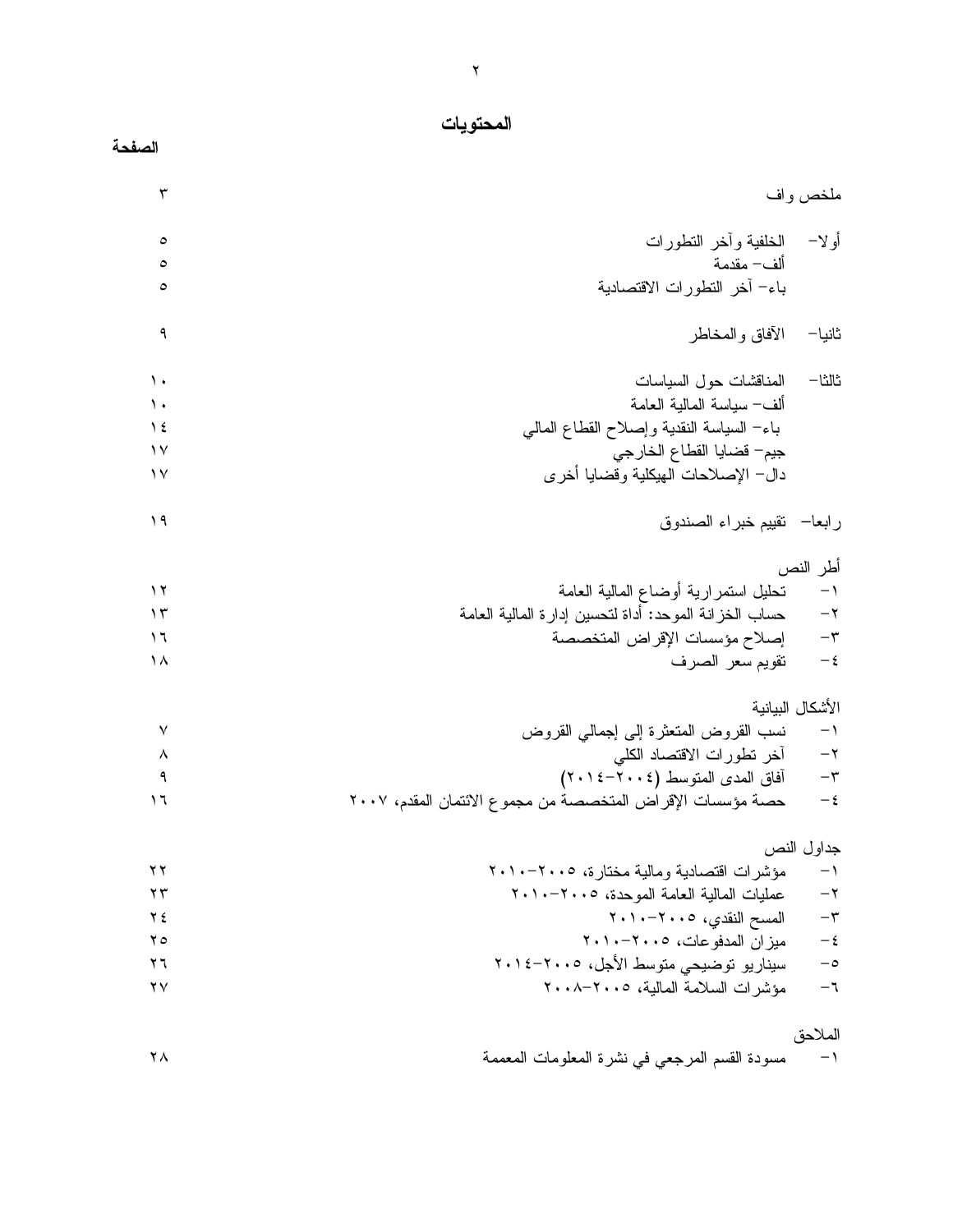#### ملخص واف

ركزت مشاورات المادة الرابعة على نقييم أثر الأزمة المالية العالمية على الاقتصاد الليبي وضرورة تعزيز جودة الإنفاق العام وإدارة المالية العامة، ومعالجة العوامل التي أسهمت في وجود سيولة زائدة في القطاع المصرفي، ودفع الإصلاحات الهيكلية لدعم النمو في القطاع غير النفطي ونتويع الاقتصاد وإيجاد فرص التوظيف.

## تطورات الاقتصاد وآفاقه المتوقعة

كان أداء الاقتصاد الكلي قويا في الجماهيرية خلال عام ٢٠٠٨، حيث بلغ نمو إجمالي الناتج المحلي الحقيقي ٤% نقريبا في ذلك العام وتحققت فوائض قياسية في رصيد المالية العامة والحساب الجاري الخارجي. وتأثرت آفاق الاقتصاد سلبا بالأزمة المالية العالمية، الأمر الذي ساهم بالدور الأكبر فيه انخفاض أسعار النفط وهبوط إنتاجه. إلا أن برنامج الإنفاق العام واسع النطاق لسنة ٢٠٠٩ سيساعد على تخفيف أثر الأزمة على نمو القطاع غير النفطي. ويُتوقع أن يتباطأ النمو الكلي ليصل إلى ٢% في عام ٢٠٠٩، ولكن المتوقع أن يظل نمو القطاع غير النفطي قويا في حدود ٢% نقريبا. كذلك سيؤدي الانخفاض الحاد في أسعار النفط إلى خفض فوائض المالية العامة والحساب الجاري الخارجي. غير أن التوقعات تشير إلى تحسن الآفاق تدريجيا على المدى المتوسط كلما تعافى الاقتصاد العالمي، مع تُعَرُّض هذه الآفاق لاحتمالات تفاقم الأوضاع الاقتصادية العالمية أو تراجع زخم الجهود المبذولة لتحسين جودة الإنفاق العام ودفع عجلة الإصلاحات الهيكلية.

#### آراء السلطات

- ظل تأثير الأزمة محصورا في انخفاض الإيرادات النفطية، لكنه يتيح بعض الفرص من خلال إمكانية تتفيذ المشاريع بتكلفة أقل من المعتاد في فترات الرواج.
	- سوف تستمر الجهود الرامية إلى تثبيت الإنفاق العام وتعزيز جودته.
- صناديق الاستثمار لها دور في استراتيجية نتويع الاقتصاد. فقد أنشئت لتعمل على أساس تجاري وفي المجالات التي تقتصر مشاركة القطاع الخاص فيها على دور محدود.
- سوف يستمر تنفيذ إصلاحات القطاع المالي والإصلاحات الهيكلية الأخرى بغية النهوض بالقطاع الخاص وإيجاد فرص وظيفية منتجة.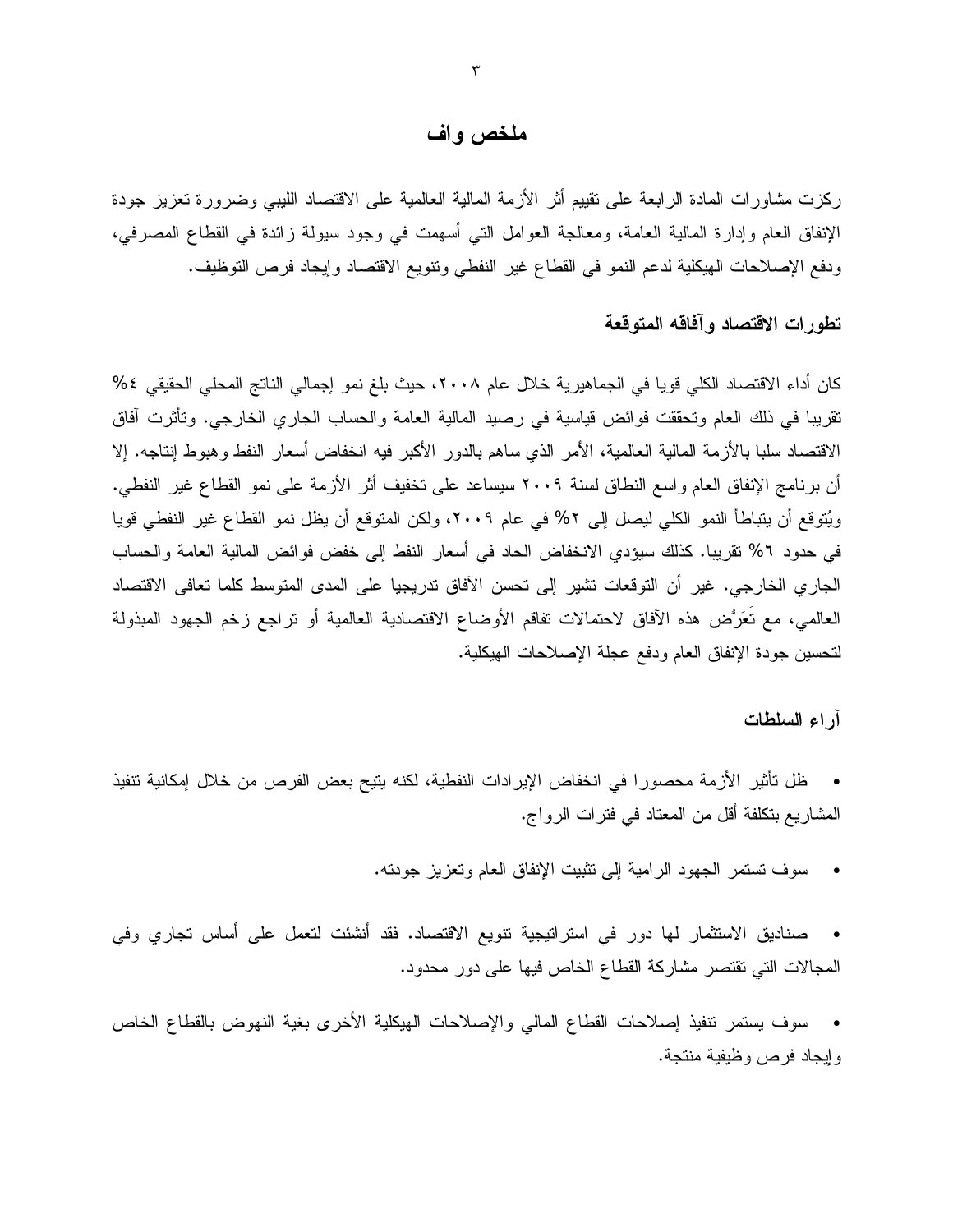### توصيات خبراء الصندوق

ينبغي زيادة التركيز على جودة الإنفاق العام ومكوناته، وذلك بالحد من نمو النفقات الجارية كأحد التدابير  $\bullet$ الممكنة في هذا الخصوص.

- تؤدي كثرة صناديق الاستثمار غير المدرجة في الموازنة إلى زيادة الصعوبات المحتملة في إدارة الإنفاق العام وإمكانية نكبد الخسائر ومزاحمة القطاع الخاص.
- يمكن أن نزاد فعالية السياسة النقدية مع خفض السيولة الزائدة الكبيرة، لا سيما بإنشاء حساب خزانة موحد والحد من الإقراض المشتق الذي تمنحه مؤسسات الإقراض المتخصصة.
- ينبغى مواصلة الجهود المحمودة الجارية لإصلاح القطاع المالبي ونعزيز إطار السياسة النقدية، وذلك بسبل  $\bullet$ من بينها مد النطاق الزمني لأجال استحقاق شهادات الإيداع التي يصدرها مصرف ليبيا المركزي ووضع ألية لإقامة المز ادات عليها.
	- لا يز ال ربط الدينار الليبي بحقوق السحب الخاصة مواتيا لصالح الاقتصاد الليبي.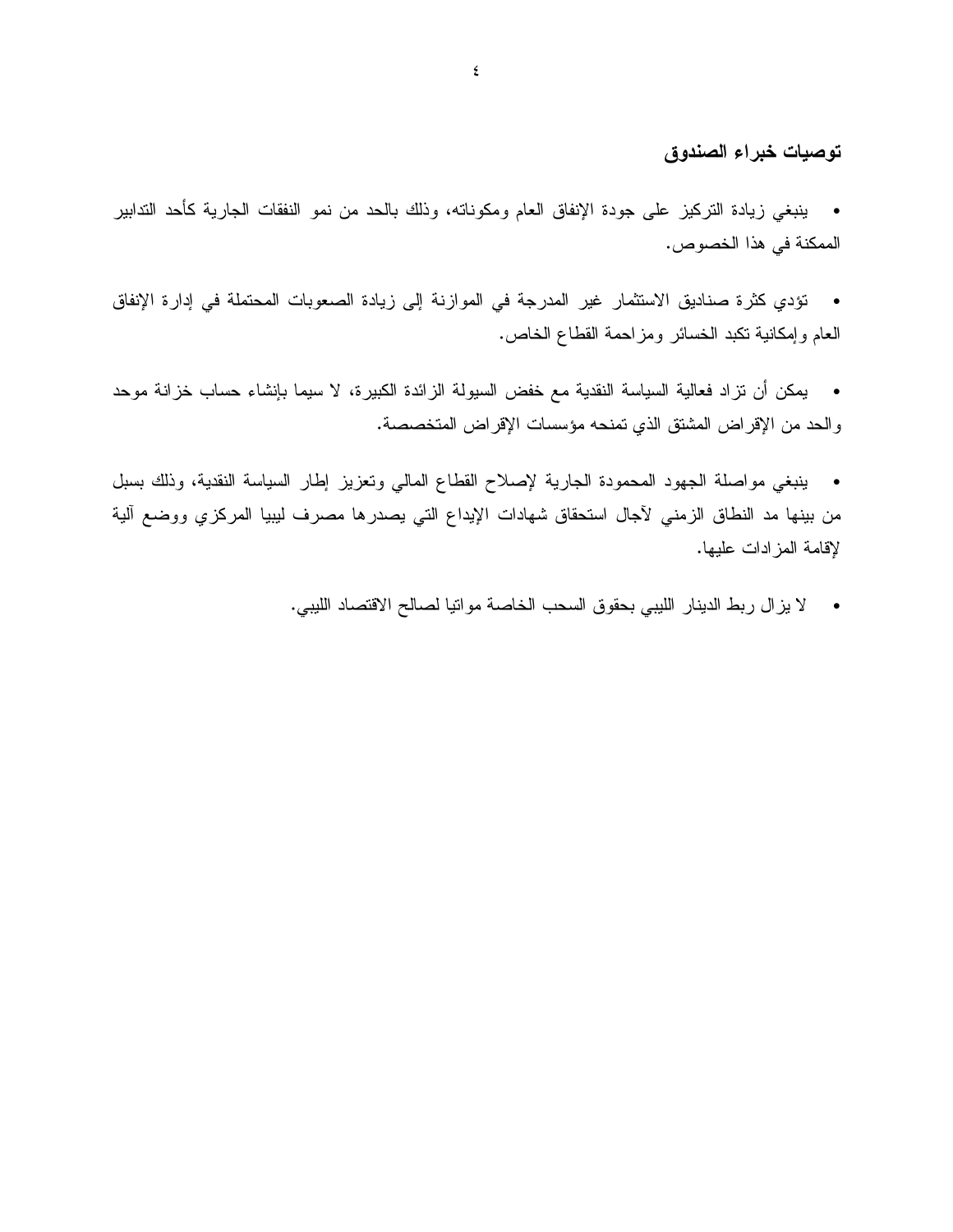## أولا– الخلفية وآخر التطورات

ألف– مقدمة

١– عُقدت المناقشات على خلفية تناقص إيرادات النفط والتراجع المحدود في الإنفاق العام والتباطؤ المعتدل في معدل نمو القطاع غير النفطي. ولا يزال نطبيع العلاقات الدبلوماسية القائم مع الولايات المتحدة الأمريكية والاتحاد الأوروبي منذ عام ٢٠٠٧ عاملاً مساعدًا على جذب اهتمام المستثمرين الأجانب، لا سيما في قطاع الهيدروكربونات والقطاع المصرفي ومشاريع البنية التحتية. وقد تم إرجاء الإنفاق في إطار برنامج توزيع الثروة الذي بدأ في مارس ٢٠٠٨ من أجل توزيع جزء من الثروة النفطية على السكان وتقليص حجم القطاع الحكومي، نظرا للمخاوف المثارة حول تأثيره المحتمل على التضخم وإمكانية تقديم الخدمات العامة الأساسية.

٢− وكانت مشورة الصندوق السابقة بشأن السياسات تؤكد على ضرورة استعادة الحيطة والحذر في التعامل مع موارد المالية العامة، وتعزيز إدارة الإيرادات النفطية، ووضع استرانيجية جيدة التصميم لإعادة هيكلة المصارف التجارية العامة، ودفع عجلة الإصلاحات الهيكلية. ولمعالجة هذه القضايا وتحديث الاقتصاد، أطلقت السلطات عددا من المبادرات في الأعوام القليلة الماضية. فأُحرز تقدم ملحوظ في خصخصة المصارف وإدارة الثروة السيادية ونوحيد عرض الموازنة وتشجيع القطاع الخاص. وأسهمت هذه الإنجازات في إيجابية التصنيفات السيادية التي حددتها هيئات التصنيف الدولية للجماهيرية الليبية في فترة مبكرة من العام الحالي. وفي الوقت ذاته، لا نزال أمام السلطات تحديات مهمة ينبغي التصدي لها حتى تحقق أهدافها المتمثلة في زيادة النمو غير النفطي وإنشاء فرص وظيفية منتجة. ونتثمل هذه التحديات نحسين إدارة المالية العامة ومواصلة النهوض بإصلاحات القطاع المالبي وتعزيز الإطار النتظيمي وتعجيل ونيرة الإصلاحات الهيكلية لنقليص حجم القطاع الحكومي ونشجيع نطور القطاع الخاص.

### باء– آخر التطورات الاقتصادية

٣– لا يزال تأثير الأزمة المالية العالمية على الجماهيرية محصورا في تراجع إيراداتها النفطية، وهو ما يُعزى لعدم انكشاف المصارف المحلية لمخاطر النظام المالي العالمي. وإضافة إلى ذلك، نتكون أصول ليبيا الخارجية في الأساس من الاحتياطيات الأجنبية وحافظة الهيئة الليبية للاستثمار. وقد بدأت الهيئة عملياتها في يونيو ٢٠٠٧ و هناك نسبة كبير ة من أصولها في شكل و دائع مصر فية.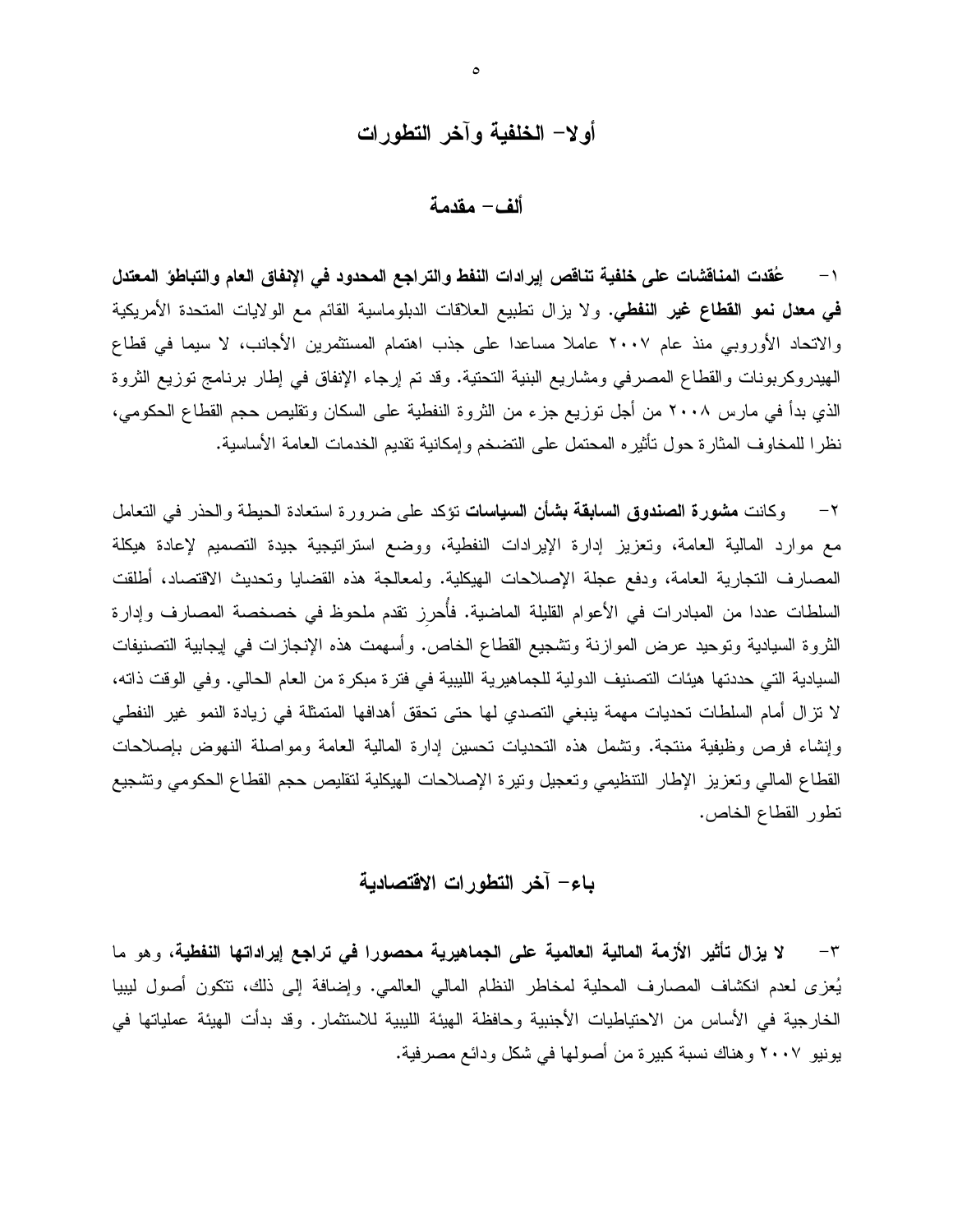٤ – وكان أداء الاقتصاد الكلي قويا في عام ٢٠٠٨، حيث تشير البيانات الأولية إلى نمو إجمالي الناتج المُعلِّي الْحَقِيقي بنحو ٣,٨%. وقد سجل القطاع غير النفطي نموا واسع النطاق يُقدَّر بمعدل ٨%، كما ازداد إنتاج النفط زيادة طفيفة في أرباع العام الثلاثة الأولى قبل أن يتراجع في الربع الأخير تمشيا مع قرار خفض حصص الإنتاج الذي اتخذته منظمة البلدان المصدرة للنفط ("أوبك"). وننتيجة لذلك، جاء مستوى الإنتاج لمُجْمَل هذا العام قريبا من المستوى المسجل في عام ٢٠٠٧. وارتفع معدل التضخم في عام ٢٠٠٨ ليصل إلى ٥١٠% تقريبا بسبب ارنفاع أسعار السلع الأولية الدولية وحدوث زيادة ملحوظة في الإنفاق العام.

وظل فائض المالية العامة في حدود ٢٥% تقريبا من إجمالي الناتج المحلي في عام ٢٠٠٨. فقد زادت  $-\circ$ الإيرادات بنحو ٣٧% نتيجة ارتفاع أسعار النفط وتقوية الإدارة الضريبية والجمركية. وفي نفس الوقت، ارتفع الإنفاق الكلَّى المقدَّر بنسبة ٤٥% نقريبا، انعكاسا للزيادات الكبيرة في كلِّ من النفقات الجارية والرأسمالية. وظل الإنفاق من خلال برنامج توزيع الثروة في حدود ٣٫٣ مليار دينار ليبي (ما يعادل ٥٣% تقريبا من إجمالي الناتج المحلي)، مقابل ٤,٦ مليار دينار ليبي معتمدة في الموازنة العامة.

و ظل فائض الحساب الجاري الخارجي مرتفعا عند مستوى ٤١% تقريبا من إجمالي الناتج المحلي في  $-7$ عام ٢٠٠٨. وحققت الواردات زيادة سريعة (نحو ٣٠%) عادلها وزاد عليها الارتفاع الحاد في العائد النفطي، وهو ما أدى إلى زيادة نراكم صافى الأصول الأجنبية لدى مصرف ليبيا المركزي والمؤسسة الليبية للاستثمار ليصل إلى نحو ١٣٦ مليار دولار أمريكي. وارتفع سعر الصرف الفعلي الحقيقي للدينار بنحو ٢% في عام ٢٠٠٨، وبلغ ٥٨ في المتوسط في الاثني عشر شهرا المنتهية في مارس ٢٠٠٩.

وزادت سرعة النمو النقدي بمعناه الواسع حتى بلغت ٤٨% تقريبا في عام ٢٠٠٨، انعكاسا للزيادة  $-\vee$ السريعة في صافي الأصول الأجنبية والإنفاق العام، بما في ذلك الإقراض المشتق الذي تمنحه مؤسسات الإقراض المتخصصة. فقد زاد الائتمان المصرفي المقدم للاقتصاد بنحو ١٢٫٥%، بينما ارتفعت الودائع المصرفية بنحو ٧٠% معظمها في شكل ودائع نحت الطلب نخص الكيانات العامة. وظلت أسعار الفائدة منخفضة ونحول معظمها إلى السالب بالقيمة الحقيقية مع ارتفاع معدل التضخم.

٨– وا**ستمر إحراز تقدم في إعادة هيكلة المصارف وخصخصتها.** فقد تأسست شركة لإدارة الأصول مهمتها النعامل مع القروض المعدومة، ويجري العمل على زيادة اشتراطات رأس المال الإلزامي، ونشجيع المصارف الصغيرة على السعى لإيجاد شركاء استراتيجيين أجانب يتمتعون بأوضاع مستقرة. وقد منح مصرف ليبيا المركزي ترخيصا بمزاولة العمل لمصرفين جديدين بمشاركة أجنبية، كما قامت السلطات بخصخصة ١٥% من أحد المصرفين الكبيرين المنبقيين لدى القطاع العام من خلال طرح عام أولى.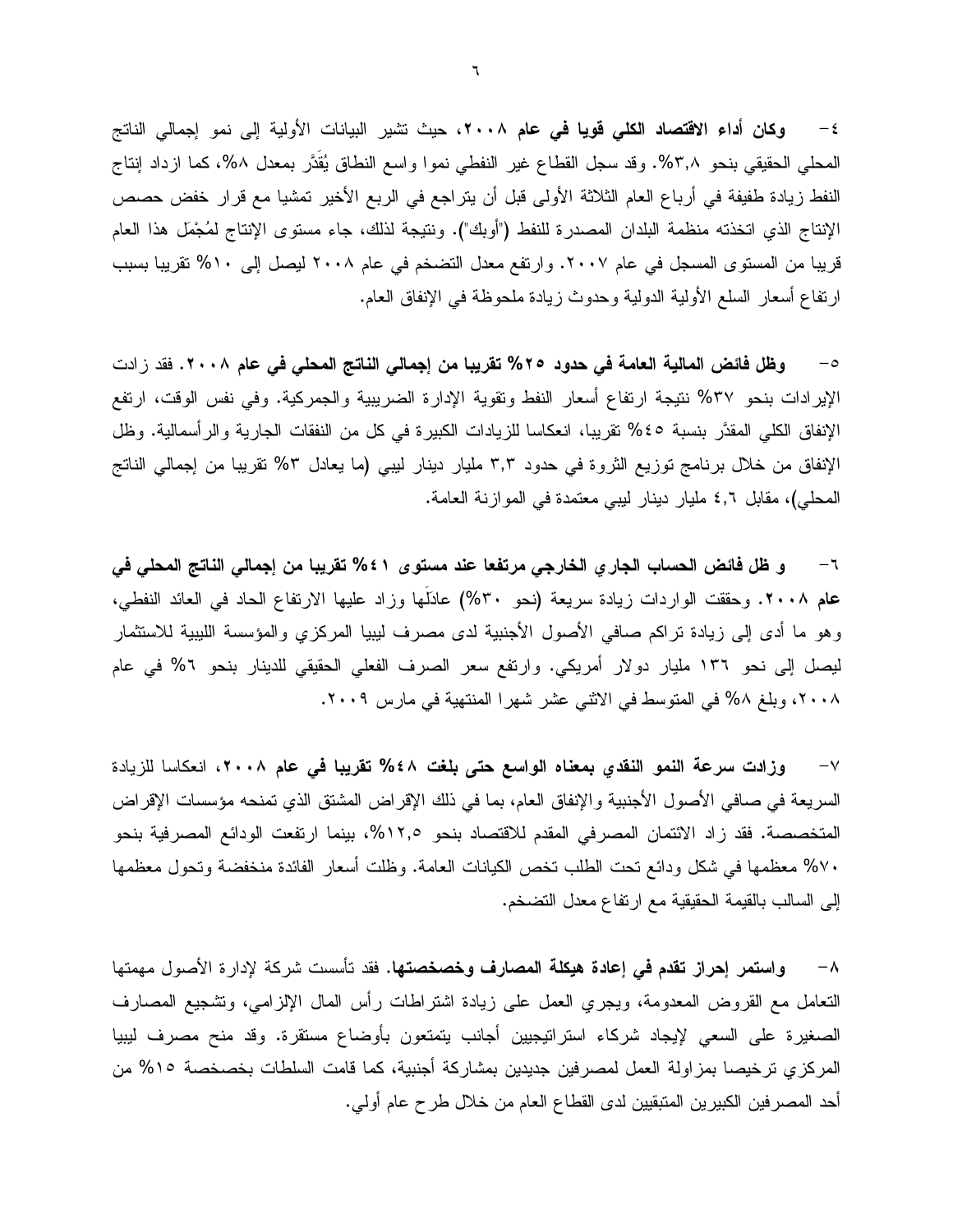وتتمتع المصارف التجارية بمستوى جيد من رأس المال والربحية، لكن عليها الاستمرار في تحسين  $-9$ جودة أصولها. فقد بلغت نسبة كفاية رأسمالها الكلي حوالي ١٦% في نهاية ٢٠٠٨، وتواصل نسب ربحيتها



الارتفاع. ويرجع ذلك في الأساس إلى الدخل الكبير المتحقق من الفائدة على حيازات المصارف المودعة لدى مصرف ليبيا المركزي. غير أن القروض المتعثرة شكلت نحو ٢٠% من مجموع القروض. ورغم أن هذه النسبة انخفضت فيما بعد، فهي نظل من أعلى النسب في منطقة الشرق الأوسط وشمال إفريقيا.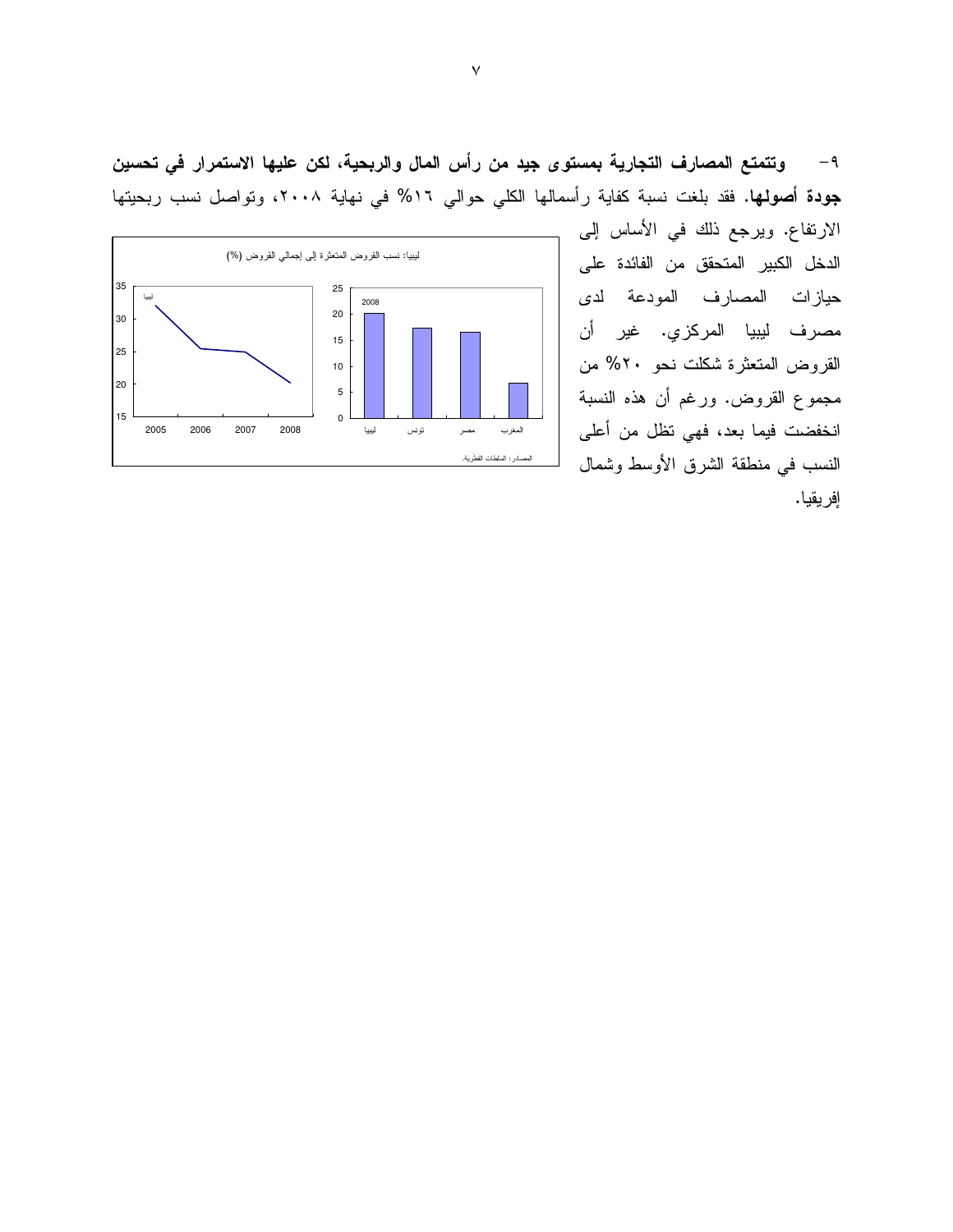

الشكل البيان*ي ٦* – ليبيا: أخر تطورات الاقتصاد الكل*ي*<br>.

 $\lambda$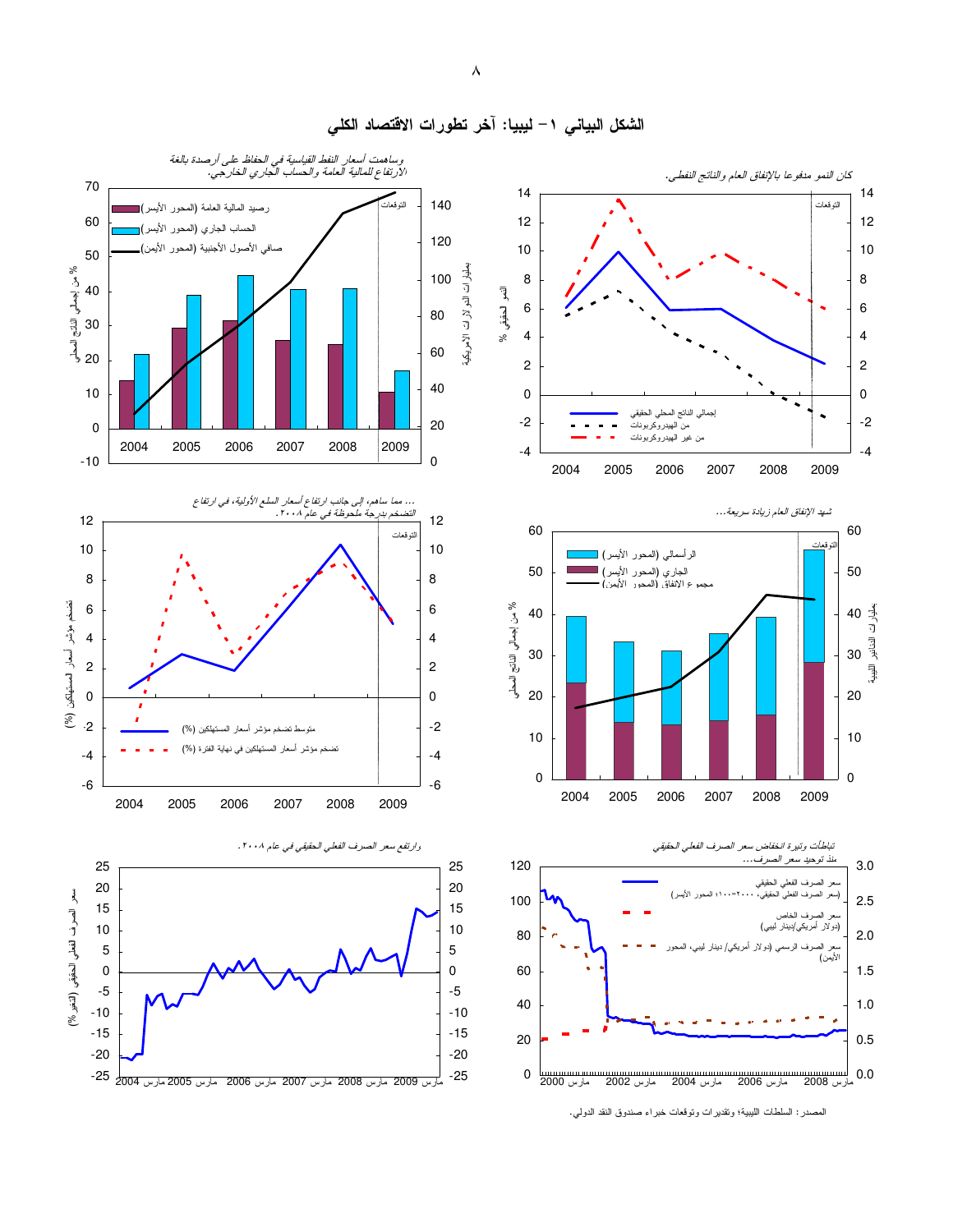# ثانيا– الآفاق والمخاطر

١٠– يُتوقع أن يتباطأ نمو إجمالي الناتج المحلي الحقيقي ليصل إلى٢% في عام ٢٠٠٩، مما يعكس في الأساس انخفاض إنتاج النفط المتوقع بنسبة ١,٥% تقريبا. غير أن الحفاظ على حجم الإنفاق الحكومي الكبير من المتوقع أن يساعد على استمرار النمو في القطاع غير النفطي بمعدل يقترب من ٦%. كذلك تشير التوقعات إلى أن معدل التضخم سوف يتباطأ إلى حد كبير في عام ٢٠٠٩ تمشيا مع نراجع أسعار السلع الأولية الدولية (مسجلا ٥% نقريبا بعد بلوغه متوسطا قدره ٥,٢% في شهر مارس الماضي)، وسوف يزداد انخفاضا في المدى المتوسط.

١١– ومن المتوقع أن يسجِّل رصيد المالية العامة الكلى فائضا بواقع ١٠% تقريبا من إجمالى الناتج المحلى في عام ٢٠٠٩ رغم التراجع المتوقع في إيرادات النفط بما يقرب من ٤٠%. ويُعزى ذلك إلى الانخفاض البسيط المتوقع في المصروفات العامة عقب الزيادات الضخمة التي شهدتها السنوات الأخيرة. ويمثل هذا الانخفاض البسيط في الإنفاق الكلي انعكاسا لخفض الإنفاق الرأسمالي بمقدار ٢٠% وزيادة المصروفات الجارية بمقدار  $. % \sigma$ 

1۲ – وتمشيا مع التطورات سالفة الذكر ، يُتوقع أن يتقلص فائض الحساب الجارى الخارجي ليصل إلى نحو ١٧% من إجمالي الناتج المحلي في عام ٢٠٠٩. فنتيجة لخفض الإنتاج الذي قررته منظمة أوبك والهبوط الحاد في أسعار همن المتوقع أن نتر لجع صادر ات النفط بنحو ٤٠% نتيجة لخفض إنتاج النفط الذي قررته منظمة أوبك والهبوط الحاد في أسعاره، يُنتوقع أن نتراجع الصادرات النفطية بنسبة نقرب من ٤٠%. أما الواردات فيُتوقع أن نزداد بنحو ٢%، مما يتوافق على وجه العموم مع نمو إجمالي الناتج المحلي غير النفطي. وسوف تستمر زيادة صافي الأصول الأجنبية لدى مصرف ليبيا المركزي والهيئة الليبية للاستثمار لتصل إلى نحو ١٥٠ مليار دولار أمريكي (ما يعادل ٢٥٠% نقريبا من إجمالي الناتج المحلي) مع نهاية ٢٠٠٩.



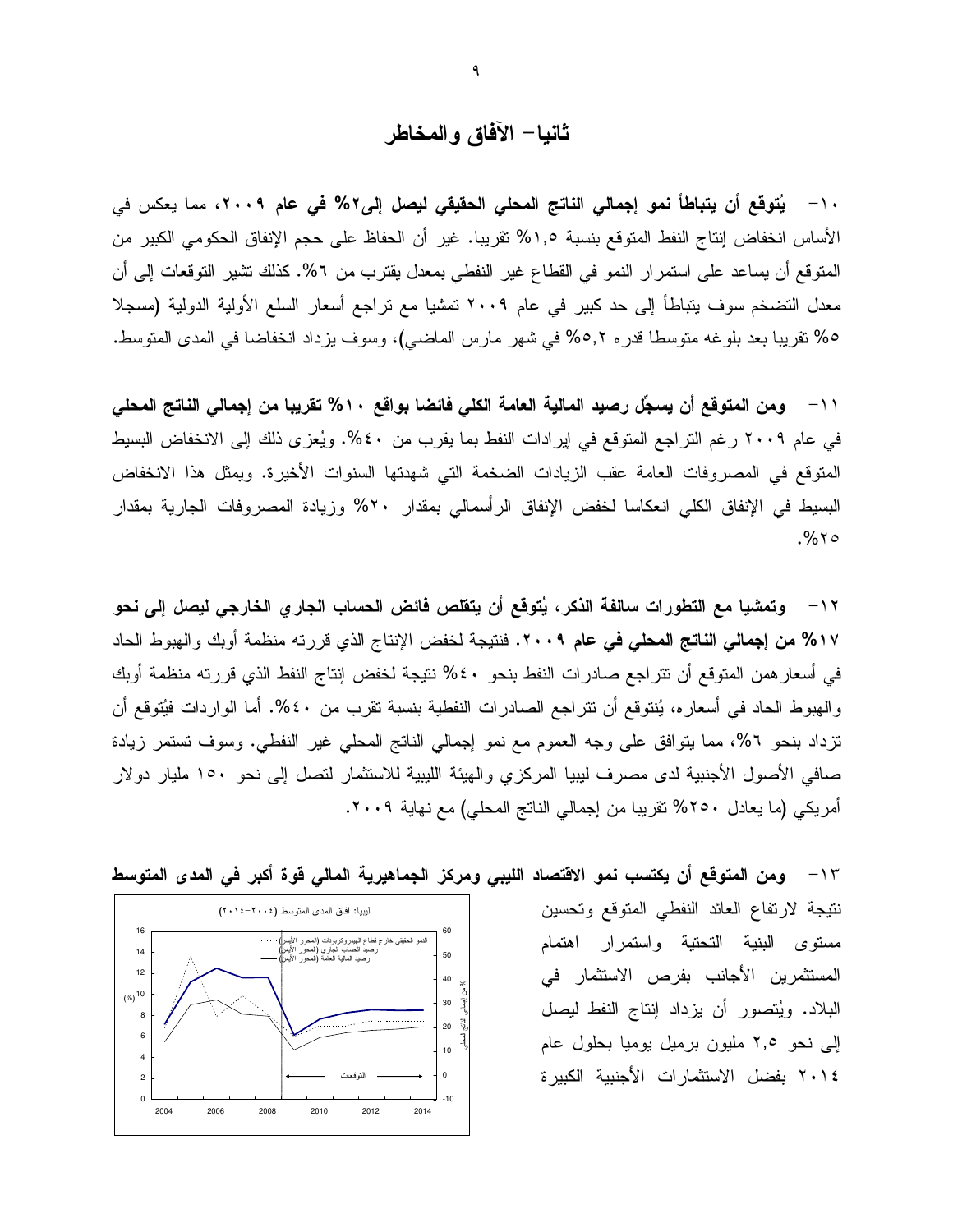و استخدام الشركاء الأجانب للنكنولوجيات المتقدمة. وبالنظر إلى اعتز ام السلطات مو اصلة تحديد أولويات للإنفاق العام، يُتوقع حدوث انخفاض طفيف في الإنفاق العام كنسبة من إجمالي الناتج المحلي، ومن ثم ارتفاع فائض المالية العامة إلى ٢٠% من إجمالي الناتج المحلي على المدى المتوسط وبلوغ فائض الحساب الجاري الخارجي نسبة ٢٧%.

1 < − وتخضع آفاق المدى المتوسط الموضحة آنفا لمخاطر تفاقم الأوضاع الاقتصادية العالمية أو تراجع زخم الجهود المبذولة لتحسين جودة الإنفاق العام ودفع عجلة الإصلاحات الهيكلية. وعلى وجه الخصوص، يمكن أن يؤدي اشتداد الركود العالمي إلى استمرار انخفاض النمو في القطاعين النفطي وغير النفطي، كما يمكن أن نقل احتمالات الاستثمار الأجنبي الوافد. وفي حالة تحقق هذه المخاطر، سوف ينخفض النمو الاقتصادي عن التوقعات سالفة الذكر ، كما سينخفض بالمثل رصيد المالية العامة والحساب الجاري الخارجي. ومن شأن انخفاض أسعار النفط بمقدار ٢٠% عن السيناريو الأساسي أن يتسبب في انخفاض فوائض المالية العامة والحساب الجاري بمقدار ١٠ نقاط مئوية من إجمالي الناتج المحلي.

#### ثالثا– المناقشات حول السباسات

10− وبناء على ما تقدم، ركزت المناقشات التي أجريت حول السياسات على ضروة تعزيز جودة الإنفاق العام وإدارة المالية العامة، ومعالجة العوامل المساهمة في وجود السيولة الزائدة، ودفع الإصلاحات الهيكلية.

#### ألف– سباسة المالبة العامة

١٦ – في ضوع موازنة ٢٠٠٩، يتوقع خبراء الصندوق تراجعا اسميا بسيطا في الإنفاق العام يضع نهاية لثلاثة أعوام من التوسع الكبير في المالية العامة. فمن المتصور أن يزداد الإنفاق الجاري بنسبة ٢٥% تقريبا مقارنة بعام ٢٠٠٨، الأمر الذي يرجع في معظمه إلى التحويلات المرتبطة بصندوق الإنماء الاقتصادي والاجتماعي والزيادة المتوقعة في مجموع الأجور بنسبة ١٦%. ويُعزى جانب كبير من الزيادة المتوقعة في الأجور إلى عودة نسبة من موظفى الحكومة السابقين إلى كشوف روانب الخدمة المدنية بعد أن كانوا قد نقلوا إلى مكتب عمل مركزي تمهيدا لتحويلهم إلى القطاع الخاص في إطار تخفيض العمالة الحكومية. وتعكس معظم الزيادات الملاحظة في المصروفات الجارية الأخرى ما تحقق من تحسن في نظام التبويب وزيادة المنح الخارجية إلى البلدان الأقل دخلا. ومن ناحية أخرى، يُتوقع أن نتخفض المصروفات الرأسمالية بنحو ٢٠%، تمشيا مع سياسة السلطات الرامية إلى نرشيد الاستثمار العام.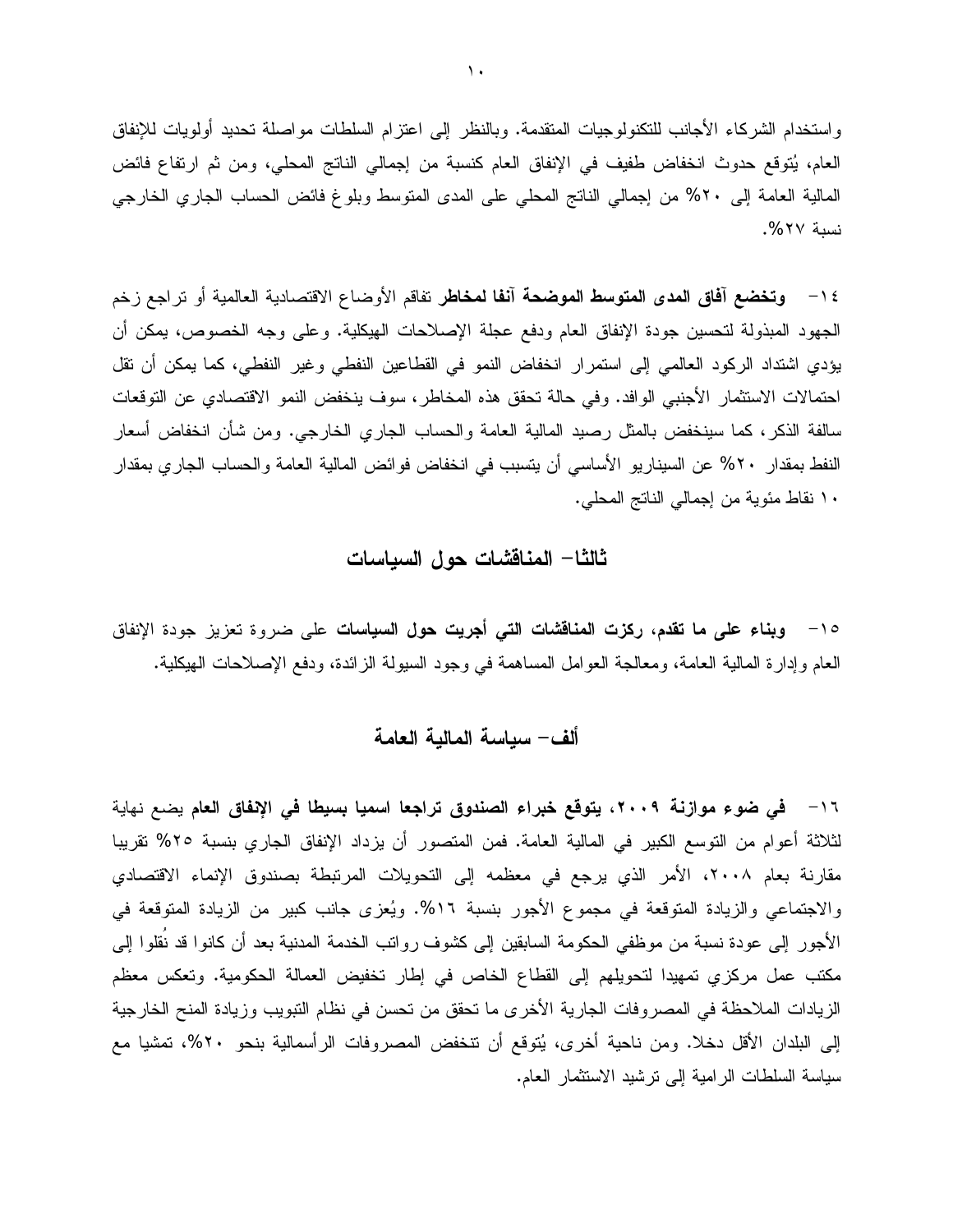17 – وتعمل السلطات على اتخاذ خطوات لتحسين إدارة المالية العامة، تمشيا مع توصيات خبراء الصندوق والمراجعة التي يجريها البنك الدولي على الإنفاق العام. ومن الخطوات الجديرة بالترحيب في هذا الخصوص ما تم مؤخرًا من دمج اللجنة الشعبية العامة للتخطيط واللجنة الشعبية العامة للمالية، حيث ستساعد هذه الخطوة على تعزيز عملية التخطيط للإنفاق العام ومراقبته وضبطه. وفي الوقت ذاته، خصصت موازنة ٢٠٠٩ ما يعادل ٥% تقريبا من إجمالي الناتج المحلي لتمويل صناديق الاستثمار العامة خارج نطاق اللجنة الشعبية العامة الجديدة. وترى السلطات أن هذه الصناديق تلبي احتياجات محددة في مجال نتويع الاقتصاد ونتيح مرونة أكبر مما نتيحه عملية الإنفاق من الموازنة بما نتطوي عليه من إجراءات معقدة. وقد أنشئت هذه الصناديق للعمل على أساس تجاري بحت وممارسة الأنشطة التي لا يشارك فيها القطاع الخاص إلا بدور محدود. وفي الوقت نفسه، أعربت السلطات عن عزمها نبسيط الحسابات المصرفية التابعة للكيانات الحكومية.

× ١ − وتنوى السلطات مواصلة تحسين الإطار التنظيمي الذي يحكم عمل الهيئة الليبية للاستثمار. وقد صدر قرار إنشاء الهيئة في عام ٢٠٠٨، وجاء متضمنا لعدد كبير من توصيات خبراء الصندوق. وبينما تواصل الهيئة استثمار معظم مواردها في الخارج، فهي نوجه بعض الاستثمارات إلى قطاع النفط الليبي والصندوق الليبي للاستثمار والتتمية الذي أُنشئ برأسمال ١٦ مليار دينار ليبي في مارس ٢٠٠٩ بالشراكة مع مصرف ليبيا المركزي والقطاع الخاص.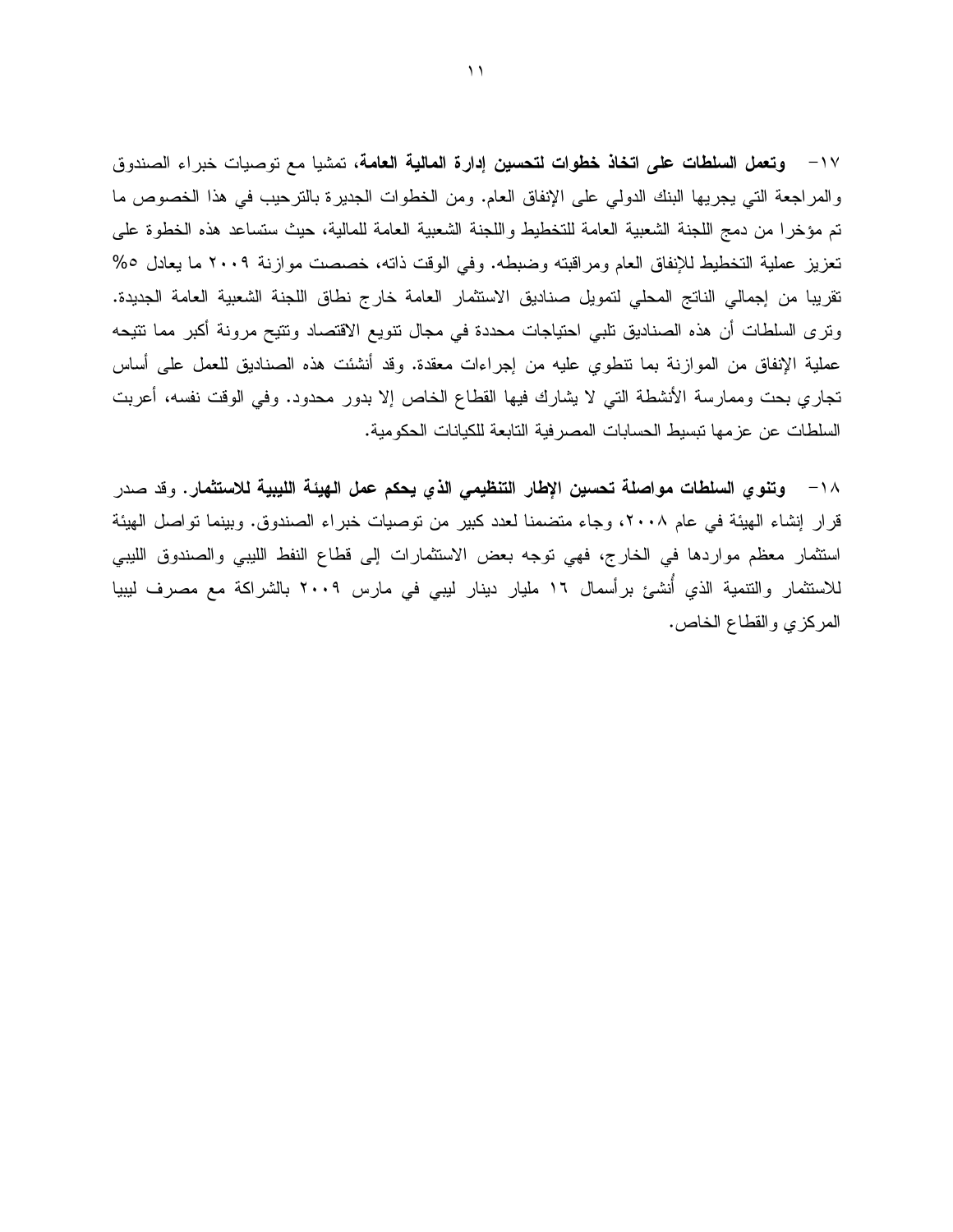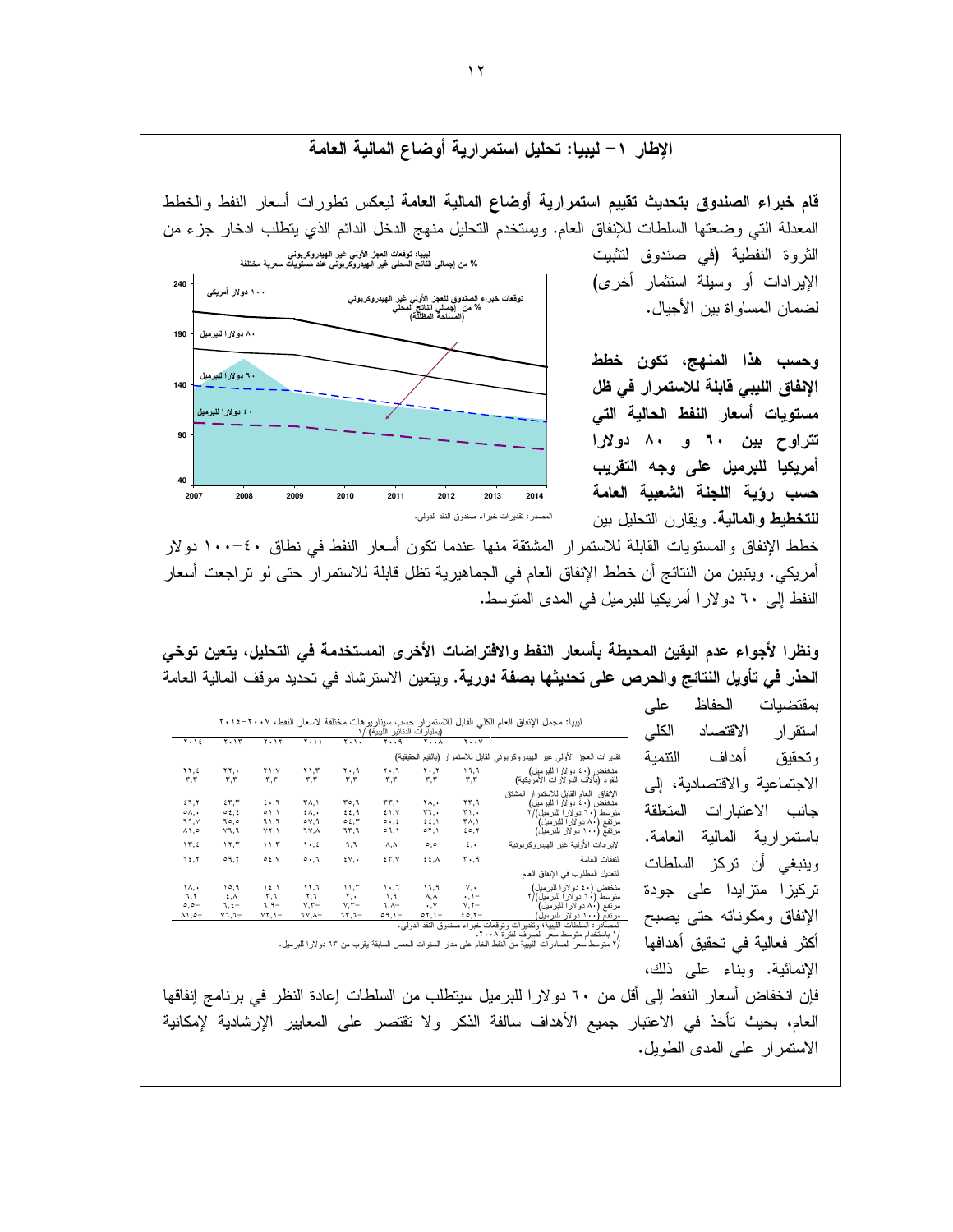#### الإطار. ٢ – لببيا: حساب الخز انـة الموحد: أداة لتحسين إدار ة الماليـة الـعامـة

أحرز بعض التقدم في تنفيذ الاستراتيجية التي أوصى بها خبراء الصندوق في عام ٢٠٠٦ لتعزيز إدارة **المالية العامة في ليبيا.** ومن أمثلة هذه التوصيات توحيد عرض الموازنة وتحسين تبويبها وإنشاء وحدة للمالية العامة الكلية. إلا أن اللجنة الشعبية العامة للتخطيط والمالية لا تملك السيطرة المركزية على الموارد النقدية الحكومية. وهناك أرصدة كبيرة، منها اعتمادات متبقية من موازنات أعوام سابقة، نظل معطلة لفترات طويلة في العديد من الحسابات المصرفية لدى الهيئات المنفقة. وفي الوقت نفسه، كثيرًا ما نطلب الخزانة العامة من مصرف ليبيا المركزي نقديم سُلف لنمويل برامج الإنفاق في فترة مبكرة من السنة المالية. وسوف يساعد إنشاء حساب خزانة موحد على حل هذه المشكلات وتحسين ضبط الإنفاق. ومن شأن إنشاء هذا الحساب أن بؤدي أيضا إلى نيسير النتسيق بصورة أفضل بين سياسة المالية العامة والسياسة النقدية. وهناك بلدان مجاورة كالجزائر ومصر ونونس نعمل وفق نرنيبات لحساب الخزانة الموحد.

**وعادة ما يكون موقع حساب الخزانة الموحد هو المصرف المركزي** وإن كان هذا الحساب يمكن أن يشتمل على عدة حسابات فرعية يجوز الاحتفاظ بها في فروع المصرف المركزي أو المصارف التجارية. غير أن أرصدة هذه الحسابات الفر عية تجرى تسويتها في نهاية كل يوم.

ويمكن أن تتراوح ترتيبات حساب الخزانة الموحد من الهيكل شديد المركزية إلى الهيكل اللامركز ي بالكامل. وفي النموذج المركزي (المتبع في فرنسا وبعض البلدان الإفريقية الناطقة بالفرنسية)، تقوم كل جهة مدرجة في الموازنة بإعداد طلبات نتضمن المبالغ المطلوبة وإرسالها إلى خزانة مركزية نتولى البت فيها والتخطيط لصرفها. ويتسم هذا النموذج بميزة تضافر الجهود بين بين إدارة النقدية من ناحية، وضبط الإنفاق ومعالجة المعاملات محاسبيا من ناحية أخرى. أما في النموذج اللامركزي (المطبق في السويد وبعض البلدان الأنغلوساكسونية على سبيل المثال) فتقوم الجهات الممولة من الموازنة بمعالجة المدفوعات وأدائها مباشرة للموردين (مع قيدها في الدفاتر المحاسبية)، لكن المدفوعات تصرف من حساب الخزانة الموحد. وتتيسر هذه العملية بفضل الروابط الإلكترونية بين الجهات المنفقة والمصرف المركزي (أو المصارف النجارية) والخزانة العامة. وتحدد الخزانة الحدود النقدية (على أساس شهري أو ربع سنوي) لمجمل المدفوعات التي يمكن أن نؤديها الجهة المعنية، دون التحكم في في المعاملات المنفردة. وحسب هذا النموذج نكون الجهة المنفقة مسؤولة عن مهمة الرقابة الداخلية وأعمال الإدارة، مع الاحتفاظ بسيطرة مركزية على الموارد النقدية من خلال حساب الخزانة الموحد.

**ويتعين اتخاذ خطوات حاسمة لتيسير إنشاء حساب الخزانة الموحد.** فينبغى إغلاق الحسابات المصرفية المفتوحة للمؤسسات الحكومية ووضع الأساس القانوني لحساب الخزانة الموحد. وإضافة إلى ذلك، ينبغي نركيب نظام لنكنولوجيا المعلومات بربط الجهات المنفقة بالخزانة العامة ومصرف ليبيا المركزي والمصارف النجارية (إذا لزم) حتى يتسنى أداء المدفوعات ونسوية الحسابات الفرعية في نهاية كل بوم. ومن المهم أيضا إعداد قائمة حسابات شاملة وتوفير التدريب لمستخدمي حساب الخزانة الموحد.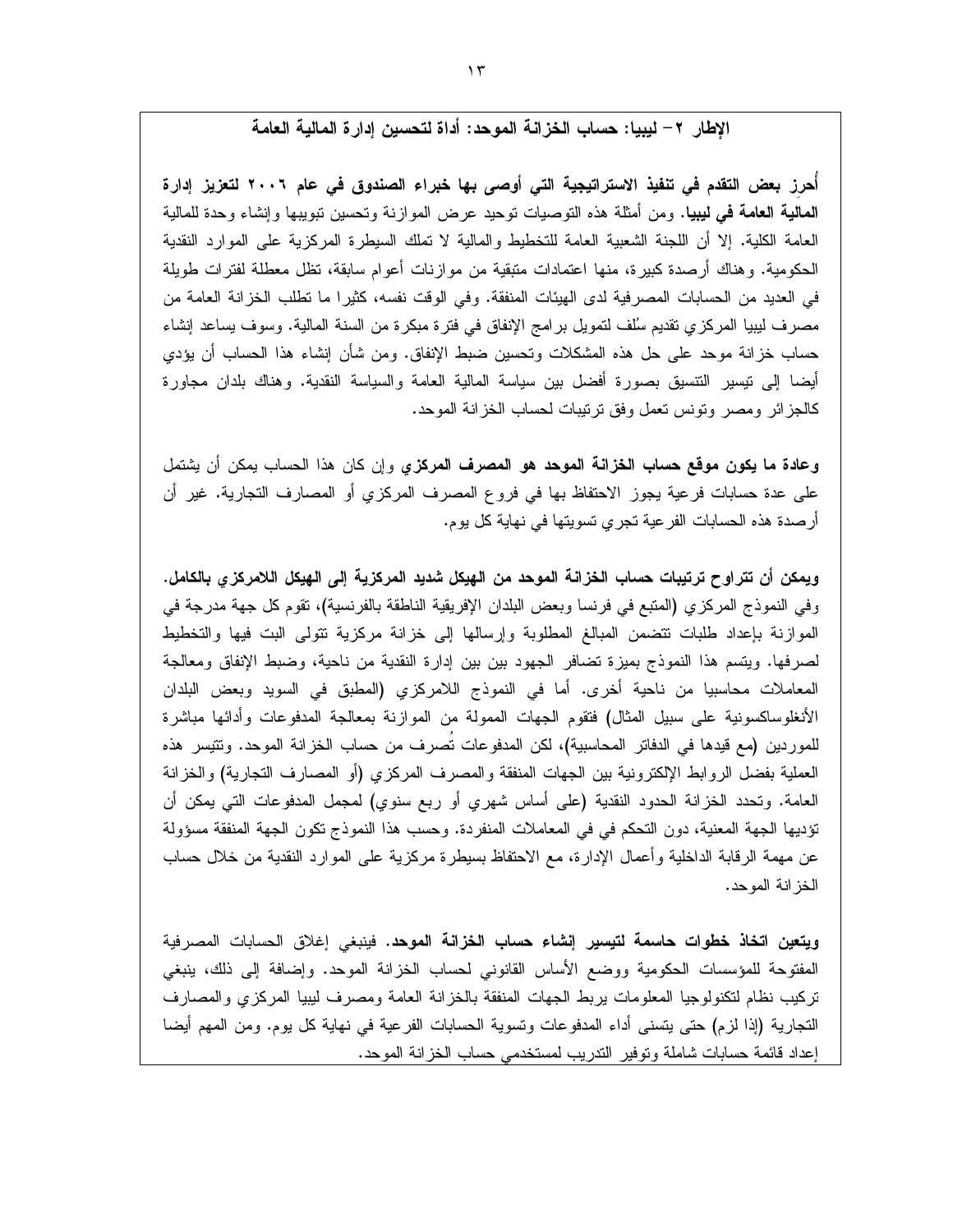باء– السياسة النقدية وإصلاح القطاع المالى

١٩- إزاء التباطؤ المعتدل الذي شهده النشاط الاقتصادي، قام مصرف لببيا المركزي بتخفيض سعر الفائدة على تسهيلات الخصم وشهادات الإيداع. فتم في إبريل ٢٠٠٩ تخفيض الفائدة على تسهيلات الخصم بمقدار ١٠٠ نقطة أساس (إلى ٤%) وعلى شهادات الإيداع بمقدار ٧٥ نقطة أساس (إلى ١,٧٥%). وأصبحت أسعار الإقراض موجبة في عام ٢٠٠٩ مع تراجع معدل التضخم.

٢٠ – وهناك تقدم جار في تعزيز إطار السياسة النقدية. ففي مايو ٢٠٠٨، استحدث مصرف ليبيا المركزي ٢٠٠٨ شهادات الإيداع الخاصة به بمساعدة فنية من الصندوق. وتصدر هذه الشهادات على أساس أسبوعي بأجل استحقاق موحد (٩١ يوما) وسعر فائدة ثابت. وإضافة إلى ذلك، يعمل المصرف على نتفيذ برنامج لإعادة الهيكلة والتحديث، بدعم فني من الصندق، يهدف إلى تعزيز قدراته في مجالات البحوث والنتبؤ وتتفيذ السياسة النقدية.



٢١ – غير أن هناك عوامل هيكلية تحد من فعالية أدوات السياسة النقدية. ومن أهم هذه العوامل تأثير السيولة

النقدية الزائدة الذي تسهم فيه الأموال الضخمة التي تودعها الكيانات العامة تحت الطلب وممارسات الإقراض المشتق التى نزاولها مؤسسات الإقراض المتخصصة باستخدام الأرصدة الحكومية. ولا تحصَّل فوائد على هذه الودائع وإنما بنحصر الهدف الأساسي منها في توجيه اعتمادات موازنة الدولة إلى مختلف الكيانات العامة. وتستثمر المصارف هذه الأموال في شهادات الإيداع التي يصدرها المصرف

المركزي لأغراض نتصل بتحقيق الاتساق بين آجال الاستحقاق. ولذلك فإن القرارات التي يرتكز عليها هذا الموقف لا نكاد نتسم بأي حساسية نذكر نجاه أسعار الفائدة.

٢٢ - وتعمل الحكومة على اتخاذ تدابير لاحتواء القروض المقدمة من مؤسسات الإقراض المتخصصة عن **طريق خفض تمويلها من موازنة الدولة.** فقد خُفِّضت الاعتمادات المخصصة لهذه المؤسسات في موازنة ٢٠٠٩ إلى أقل من ١ مليار دينار ليبي، مقابل نحو ١,٥ مليار دينار ليبي في موازنة ٢٠٠٨. كذلك بدأ إجراء دراسة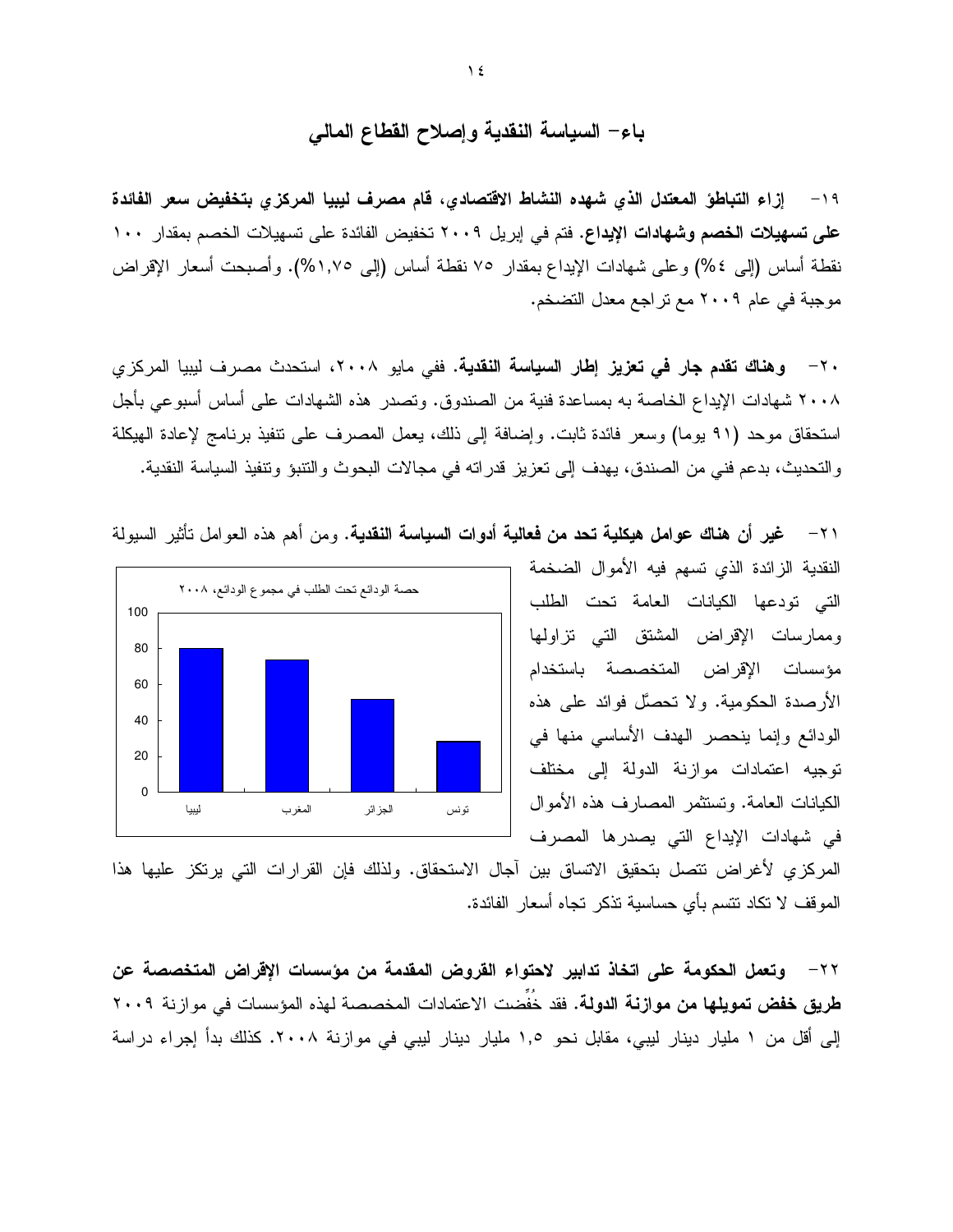تشخيصية على هذه المؤسسات لكي تسترشد بها استراتيجية الإصلاح، ومن المتوقع الانتهاء منها في وقت لاحق من عام ٢٠٠٩.

٢٣ – ولا **يزال العمل مستمرا في تعزيز الرقابة المصرفية**، بدعم فني من صندوق النقد الدولي. ويجري التشديد على ما يلي: (١) إحكام إجراءات الرقابة المكتبية والميدانية؛ (٢) تعزيز مهارات المراقبين؛ (٣) تحسين إعداد التقارير التي ترفعها المصارف إلى المصرف المركزي لأغراض الرقابة؛ (٤) تحسين حساب النسب الاحترازية ونقوية القواعد التنظيمية؛ (٥) تعزيز إجراءات الترخيص للمصارف وتغيير هيكل الملكية؛ (٦) نقوية نظم نكنولوجيا المعلومات لنيسير الفعالية الرقابية. وإضافة إلى ذلك، تم مؤخرا إنشاء مكتب لمعلومات الائتمان، وسيتم قريبا إصدار تقرير عن الاستقرار المالي.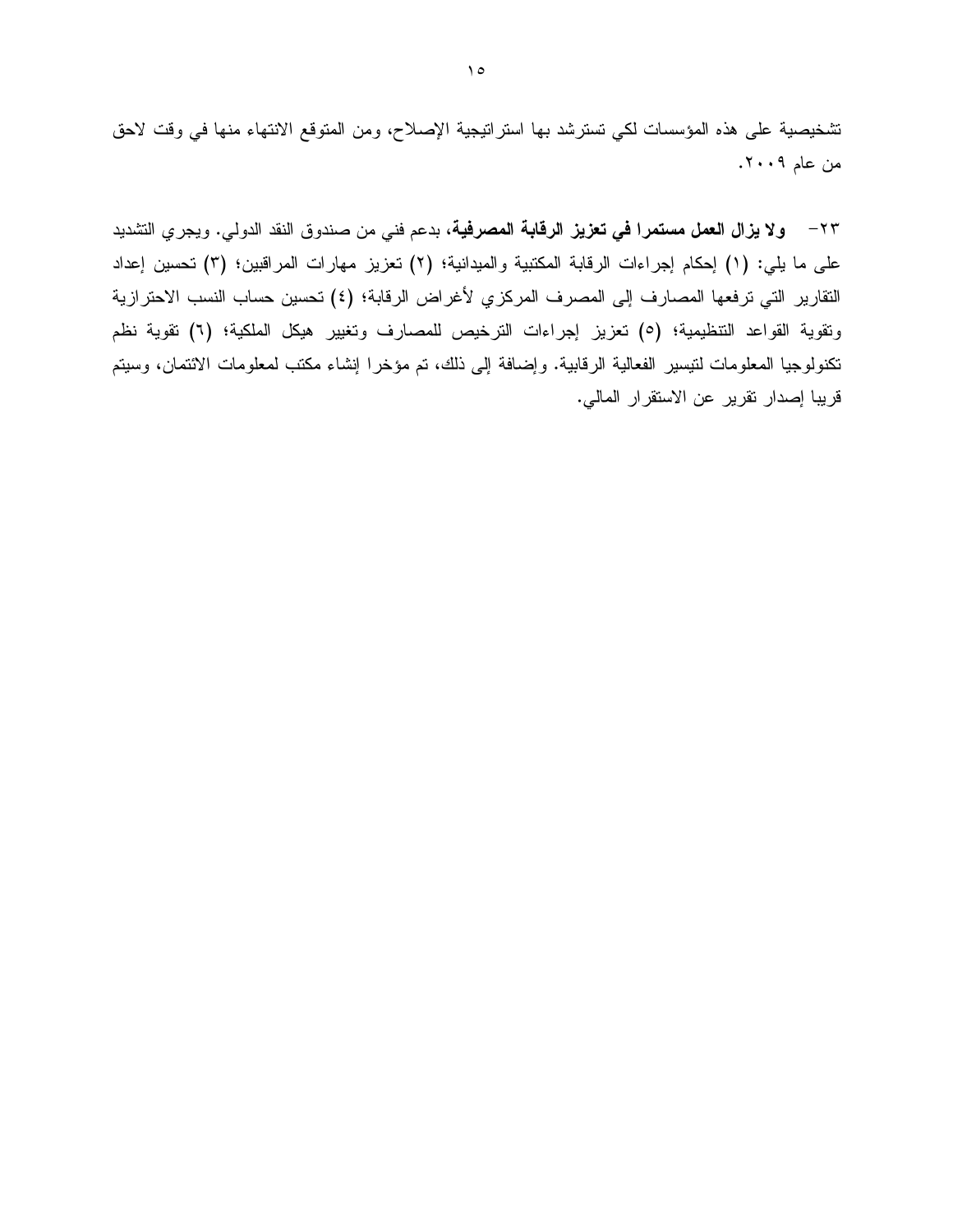

وغالبا ما تكون عملية إصلاح مؤسسات الإقراض المتخصصة مهمة صعبة . فتحويلها إلى مصارف تجارية ليس بالمهمة السهلة، إذ أنها تفتقر في العادة إلى الخبرات المطلوبة ويمكن أن يكون لديها الكثير من القروض المتعثرة. وينبغي أن تستتد أي استراتيجية موثوقة لإصلاح هذه المؤسسات إلى المبادئ الأساسية التالية: ( 1) نقليص عملياتها من حيث النطاق والحجم؛ ( 2) ضمان فعالية الرقابة التي يضطلع بها المصرف المركزي للحفاظ على الاستقرار المالي في القطاع المصرفي وحماية الأموال العامة؛ ( 3) تقوية الحوكمة والإدارة في هذه المؤسسات؛ (4) ضمان خضو عها للتدقيق الخارجي والتز امها بمعايير المحاسبة الدولية.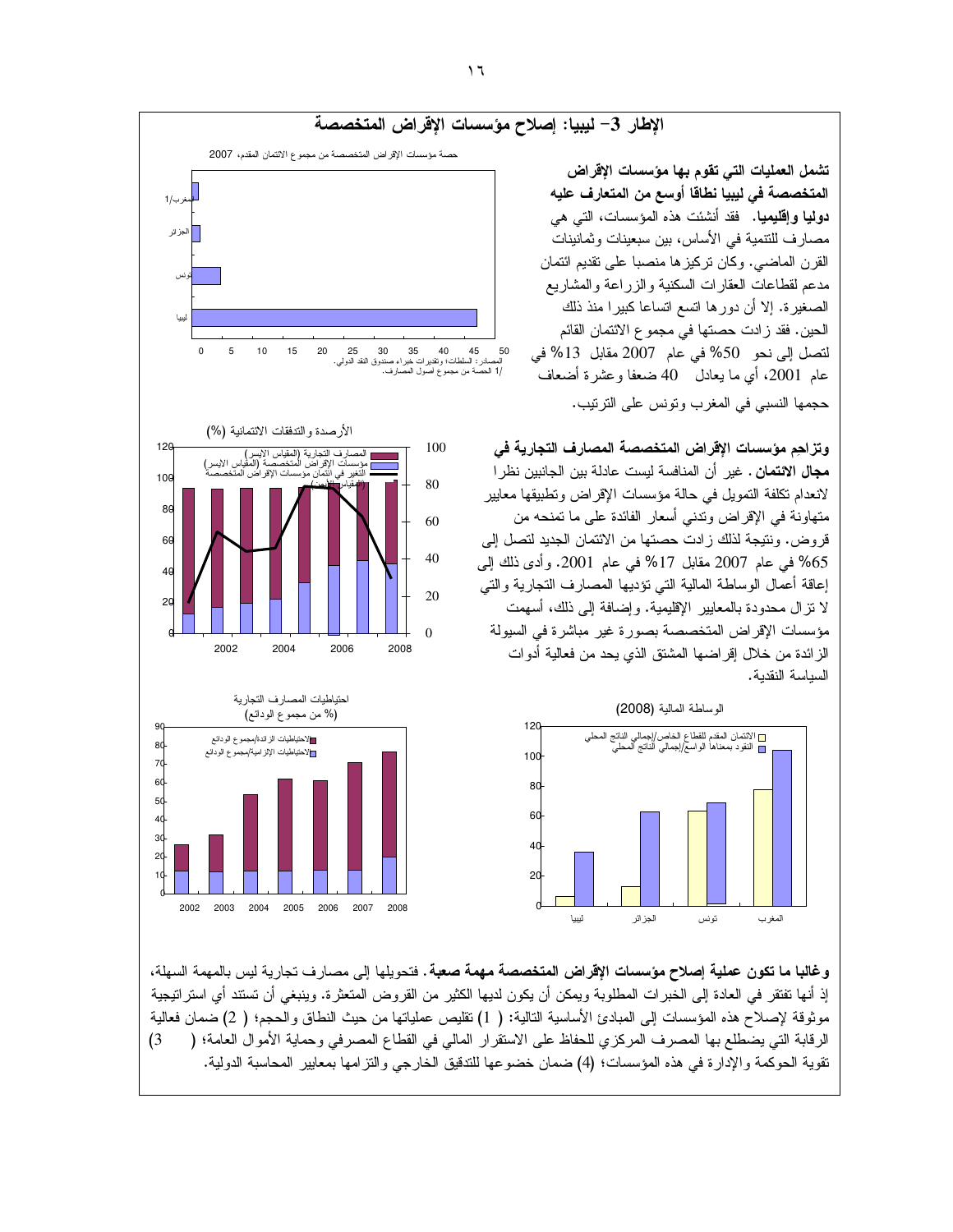# جيم– قضايا القطاع الخارجي

٢٤ – تشير تقديرات خبراء الصندوق القائمة على حسابات الاقتصاد القياسي إلى أن تقويم سعر الصرف الفعلى الحقيقي للدينار الليبي تحوَّل من مستوى أقل بقليل من قيمته الصحيحة في عام ٢٠٠٨ إلى مستوى أعلى بقليل من قيمته الصحيحة في عام ٢٠٠٩، وذلك تمشيا مع تطورات أسعار النفط. غير أن هذه التقديرات تشوبها أوجه القصور في البيانات والمنهجية، ومن ثم لا يمكن الاعتداد بها ولا النعويل على دقتها في الإشارة إلى المستوى الملائم لسعر الصرف الفعلى الحقيقى التوازني.

٢٥ – وقد ظل ربط الدينار بحقوق السحب الخاصة محققا لصالح الاقتصاد الليبي، نظرا لكونه ركيزة نقدية قوية نتيح قدرًا من المرونة في سعر صرف الدينار مقابل كل عملة من العملات الرئيسية. وإضافة إلى ذلك، نتيح سلة عملات حقوق السحب الخاصة ميزة الشفافية والمباشرة وعدم الخضوع لضغوط نفرض عليها التغير حسب النطورات فصيرة الأجل في نمط النداول السائد في ليبيا.

### دال– الإصلاحات الـهيكلية وقضايا أخرى

٢٦ – تم إ**حراز تقدم في الإدارة الجمركية والضريبية**، فأُنشئت مكاتب لكبار المكلفين الضريبيين ويجر ي العمل على إدخال النظام الآلي في أعمال التفتيش الجمركي. غير أن "رسم الخدمات" الذي يحصل على الواردات ارتفع مؤخرا من ٤% إلى ١٠%، ولا نزال هناك رسوم أخرى يتم تجنيب حصيلتها. وإضافة إلى ذلك تخضع ضريبة الشركات لعدد كبير من الشرائح، ويمكن أن يصل معدلها إلى ٤٥%.

٢٧– وتم إحراز بعض التقدم في تحسين الإحصاءات الاقتصادية والمالية. ويُذكر في هذا الصدد أن مسح ميزانية فطاع الأسر قد استَكمل في عام ٢٠٠٨، ويجري حاليا نتفيذ برنامج عمل يهدف إلى إقامة مؤشر الأسعار المنتجين بدعم فني من الصندوق. وإضافة إلى ذلك، تم اتخاذ خطوات ملموسة مؤخرا نحو توثيق التعاون بين الهيئات المعنية بإحصاءات التجارة الخارجية، ويجرى العمل على نحسين الإحصاءات النقدية. ولا يزال قصور النتسيق بين مختلف الأجهزة الحكومية ونقص الموارد البشرية اللازمة في هذا المجال يشكّلان عائقا أمام تحقيق المزيد من النقدم في تحسين عملية إعداد البيانات ورفع مستوى جودتها.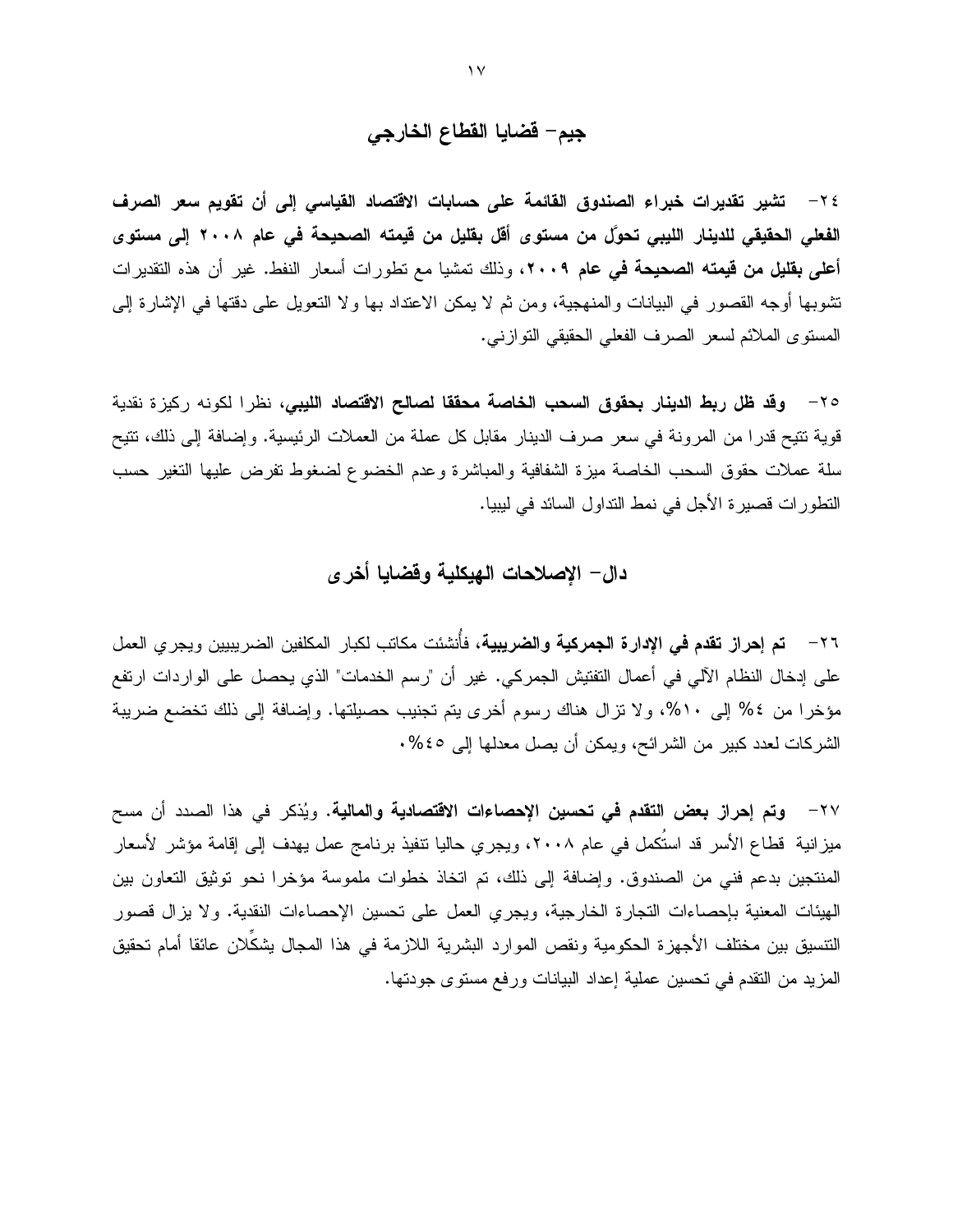الإطار ٤ – ليبيا: تقويم سعر الصرف

 $-0.5$ 1.0  $1.5$ ليبيا: سعر الصرف الفعلي الحقيقي التوازني الفعلي والمقدَّر تثنير تقديرات خبراء الصندوق القائمة على حسابات الاقتصاد القياسي إلى أن تقويم سعر الصرف الفعلي الحقيقي للدينار الليبي تحوّل من مستوى أقل بقليل من القيمة الصحيحة في عام ٢٠٠٨ إلى مستوى أعلى بقليل من القيمة **الصحيحة في عام ٢٠٠٩.** وتتفق هذه التقديرات مع تغير أساسيات الاقتصاد تمشيا مع انخفاض أسعار النفط. غير أن أوجه القصور الكبيرة في البيانات والمنهجية، والتي ترجع إلى هيمنة الصادرات النفطية على الاقتصاد الليبي، نلقي بظلالها على النتائج التي توصل إليها الخبراء باستخدام المنهجيات المعتمدة من المجموعة الاستشارية المعنية بقضايا أسعار الصرف<sup>'</sup> . (CGER)

> ولا تنطوي منهجية سعر الصرف الفعلى الحقيقى التوازنى على **استشراف للمستقبل** وتقتصر قدرتها على تقدير السعر التوازني في نهاية ٢٠٠٨ عندما كانت أسعار النفط أعلى بكثير من الأسعار الحالية. وتشير النتائج إلى أن تقويم الدينار الليبي كان أقل من قيمته الصحيحة بنسبة معتدلة قدر ها ١٦%، و هو ما يتسق مع تقدير ات الخبر اء السابقة.

ويشير منهج توازن الاقتصاد الكلي إلى أن توقعات تحقيق الجماهيرية فوائض في الحساب الجار ي الخارجي تقل عن المعيار المتعارف عليه اعتبارًا من عام ٢٠٠٩، وهو ما يعني أن سعر الصرف كان مقوماً في السابق بأعلى من قيمته الصحيحة. وبناء على انحدار للسلاسل الزمنية المقطعية يشمل البلدان المصدرة للنفط، ينبين أن الحساب الجاري المعياري المقدر لليبيا يقوم على فائض مقداره ٣٢% نقريبا من إجمالي الناتج المحلي. وفي المقابل، يبلغ الفائض المتوقع على المدى المتوسط حو الي ٢٧%.

و**يشير منهج استمرارية المركز الخارجي أيضا إلى تقويم يتجاوز القيمة الصحيحة، حيث تفيد النتائج المستخلصة بأن** الزيادة في التقويم تتراوح بين ١٢ و ١٣%، تبعا للافتراضات المستخدمة. وتعتمد النتيجة بوجه خاص على ما إذا كان المهدف هو الحفاظ على ثبات الدخل السنوي من الثروة النفطية بالقيمة الحقيقية او بالقيمة الحقيقية لنصبيب الفرد أو كنسبة مئوية من إجمالي الناتج المحلي.

> Methodology for CGER Exchange Rate Assessments," IMF, November 2006 % /2  $\cdot$ (www.imf.org/external/np/pp/eng/2006/110806.pdf)



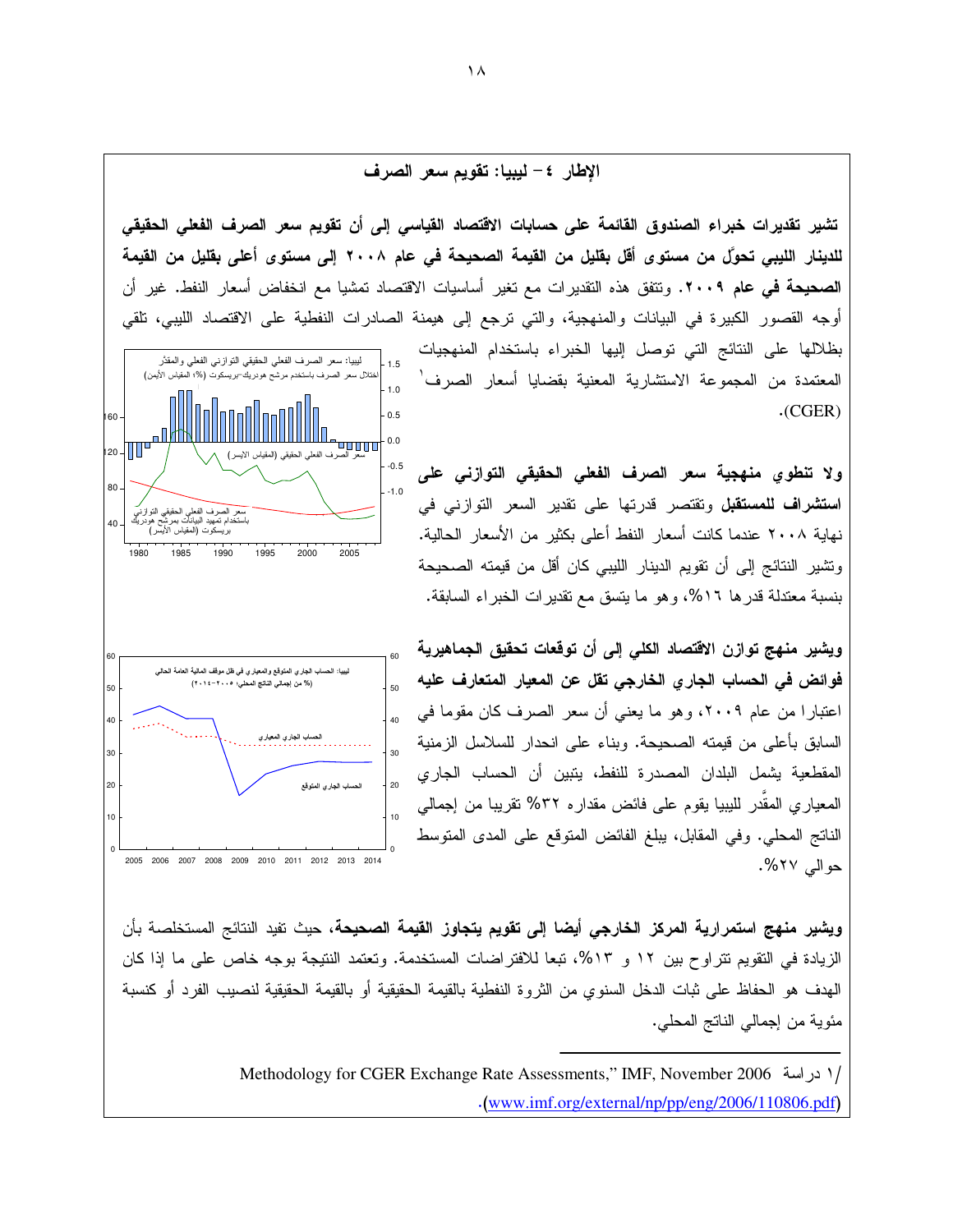## رابعا– تقييم خبراء الصندوق

٢٨ – لا يزال تأثير الأزمة المالية العالمية على الجماهيرية محصورا في تراجع إيراداتها النفطية. ورغم هذا النز اجع، نظل الفوائض كبيرة في أرصدة المالية العامة والحساب الجاري، ويظل معدل النمو قويا في القطاع غير النفطي. ويُعزى الجانب الأكبر من هذه النتائج إلى السياسات الاقتصادية الكلية الحذرة والإصلاحات الهيكلية الجارية.

٢٩ – ويرحب الخبراء بموقف المالية العامة الكلي الذي قررته السلطات، نظرا لما يحققه من توازن ملائم بين اعتبارات العدى القصير والطويل. ويمثل التراجع المحدود في الإنفاق العام على النحو المخطط لتحقيقه في عام ٢٠٠٩ نهاية واضحة لزيادات الإنفاق الضخمة التي شهدتها السنوات الأخيرة، والتي أثارت مخاوف بشأن جودة الإنفاق. وفي الوقت نفسه، يأتي هذا التراجع انعكاسا لقرار صائب بضرورة تجنب الخفض المفاجئ للإنفاق العام تحت تأثير التراجع الحاد في الإيرادات النفطية، وما يصاحب ذلك من انعكاسات سلبية على النشاط الاقتصادي المحلي وبرامج التنمية الاقتصادية والاجتماعية الحيوية.

٣٠ – وينبغي أن تركز الحكومة على تحسين جودة الإنفاق ومكوناته. وفي هذا الصدد، يحث الخبر اء السلطات على إعادة النظر في الزيادة الكبيرة المزمعة في مجموع الأجور في عام ٢٠٠٩. وهناك تعارض بين تحميل فاتورة أجور الخدمة المدنية عبء العائدين من موظفى الحكومة الكثر الذين تم الاستغناء عن خدماتهم لتقليص حجم القطاع الحكومي وبين نية السلطات تقليص حجم الجهاز الحكومي وتشجيع القطاع الخاص.

٣١ – ومن المهم للغاية مواصلة الجهود المبذولة لتعزيز إدارة المالية العامة. ومن الخطوات المتخذة في الاتجاه الصحيح ما تم مؤخرًا من دمج اللجنة الشعبية العامة للمالية مع اللجنة الشعبية العامة للتخطيط. وسيكون من المهم في الفترة المقبلة تحسين الإطار القانوني والإداري الذي يحكم موازنة الدولة، بهدف تبسيط الإجراءات وتحديثها. ومن شأن ذلك أن يحد من الحاجة إلى تنفيذ البرامج الاستثمارية من خلال صناديق خار ج نطاق اللجنة الشعبية العامة للتخطيط والمالية. ورغم أن هذه الصناديق نتيح مرونة أكبر مما ينيحه الإنفاق من الموازنة، فهي تتسبب في زيادة حجم العمليات شبه المالية. وإضافة إلى ذلك، يمكن أن نقع تحت ضغوط تحيد بها عن مقاصدها الصحيحة. ويؤدي الإكثار من هذه الصناديق إلى زيادة الصعوبة التي نتطوى عليها إدارة الإنفاق العام وزيادة احتمالات الخسائر والتشوهات السعرية ومزاحمة القطاع الخاص. وينبغي نتفيذ المشاريع الاستراتيجية التبي لا يسعى إليها القطاع الخاص من خلال موازنة الدولة أو في سياق الشراكات بين القطاعين العام والخاص مع نوافر الضمانات الو قائبة الكافية.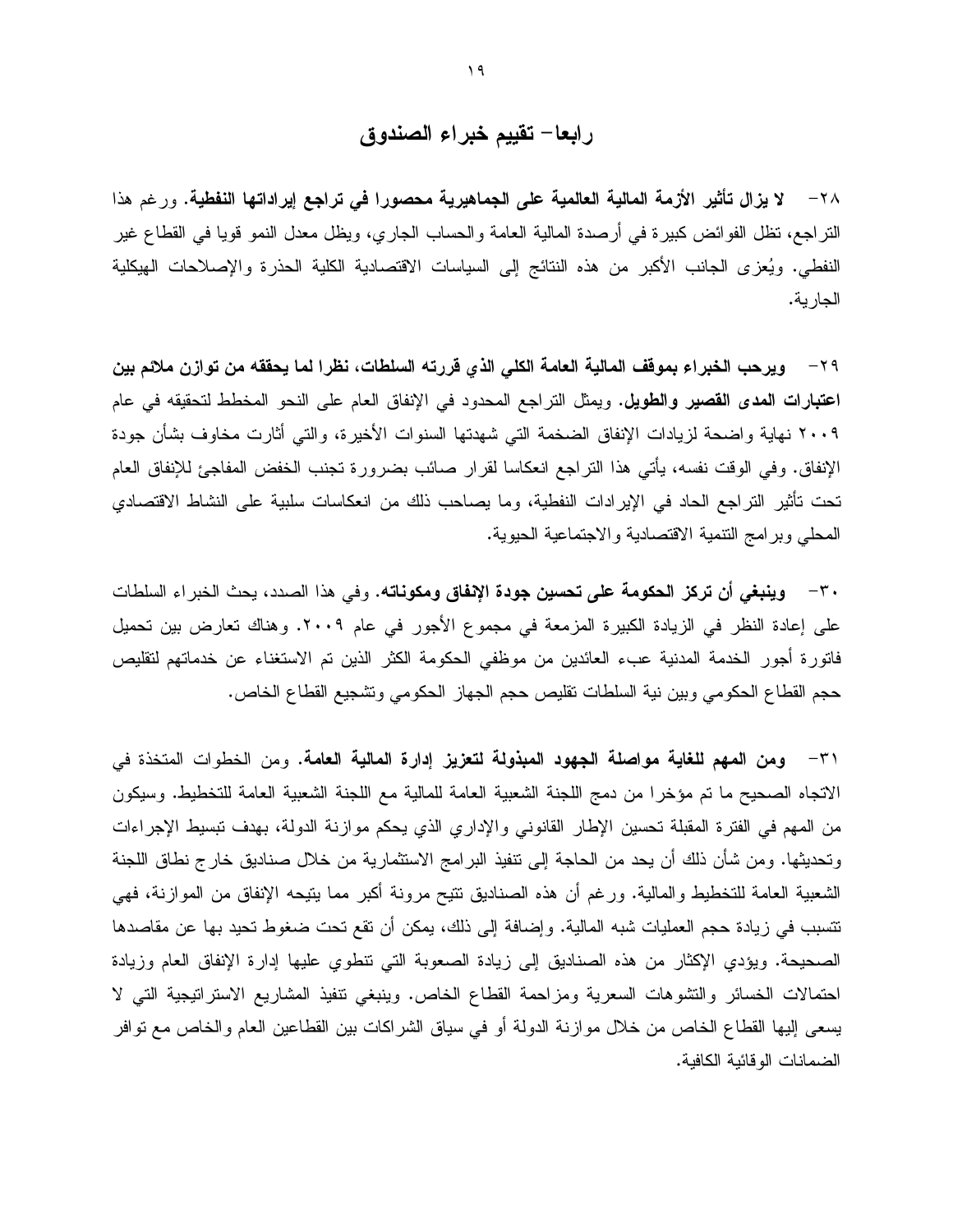٣٢ – ويرحب الخبراء بعزم الحكومة على تعزيز إدارتها للسبولة النقدية وضبط النفقات. وسوف بؤدي إنشاء حساب خزانة موحد إلى دعم هذا الجهد فضلا على نيسير التنسيق بين سياسة المالية العامة والسياسة النقدية. ويقف الخبراء عن استعداد لنقديم مشورة فنية تفصيلية دعما منهم لإنشاء حساب الخزانة الموحد، وتحسين تبويب النفقات، ووضع موازنة الدولية السنوية في إطار منوسط الأجل.

٣٣– وترحب البعثة بقرار تأجيل تنفيذ برنامج توزيع الثروة، مع التوصية بأن ينحصر البرنامج في نطاق محدود إذا ما نقرر المضـى فيه، وأن يحل قدر الإمكان محل الدعم الحكومي القائم مع تحقيق مزيد من الكفاءة في نوجيه التحويلات المستحقين.

٣٤ – وقد بدأت الهيئة الليبية للاستثمار ممارسة نشاطها في عام ٢٠٠٧ وكانت بدايتها الشفافة مشجعة. ومن الأهمية بمكان أن نواصل الهيئة تعزيز إطارها التشغيلي والقانوني. وفي هذا الصدد، ينبغي أن نركز الهيئة على الاستثمار في الخارج على أساس تجاري طبقا لسياسة استثمارية متحفظة، حتى تتمكن من خدمة أهدافها الأساسبة على الوجه الأكمل.

٣٥ - وكان بدء مصرف ليبيا المركزي في إصدار شهادات إيداع خاصة به في مايو ٢٠٠٨ بمثابة خطوة مهمة نحو تعزيز إطار السياسة النقدية. ويؤيد الخبراء خطط السلطات الرامية إلى مد النطاق الزمني لآجال استحقاق شهادات الإيداع، ولا سيما الأجال القصيرة، إلى جانب إنشاء ألية لإقامة المزادات عليها. ونؤدي الجهود المتواصلة لتحديث المصرف المركزي وتقوية نظام المدفوعات إلى المساهمة في إقامة البنية التحتية اللازمة لتصميم السياسة النقدية وتتفيذها وضمان فعاليتها.

٣٦ – ومن المهم للغاية معالجة العوامل التي أفضت إلى السيولة الزائدة الكبيرة في الجهاز المصرفي حتى <mark>تصبح أدوات السياسة النقدية أكثر فعالية.</mark> وعلى وجه الخصوص، ينبغي إعطاء أولوية لإنشاء حساب خزانة موحد والحد من الإقراض المشتق الذي تقدمه مؤسسات الإقراض المتخصصة.

٣٧ - ويرحب الخبراء بالجهود الجارية لتعزيز الرقابة المصرفية. غير أنه يتعين بذل جهود أكبر لتحقيق الأهداف التالية: (١) تحسين إعداد التقارير الرقابية؛ (٢) تحسين أساليب الرقابة الميدانية لكي تصبح أكثر فعالية ونركيزًا على المخاطر؛ (٣) مواصلة نحسين القواعد التنظيمية والمعايير القياسية.

٣٨ – ولا يزال ربط الدينار بحقوق السحب الخاصة محققا لصالح الاقتصاد الليبي، نظرا لكونه ركيزة نقدية قوية تتيح قدرًا من المرونة في سعر صرف الدينار مقابل كل عملة من العملات الرئيسية. ويبدو أن تقويم الدينار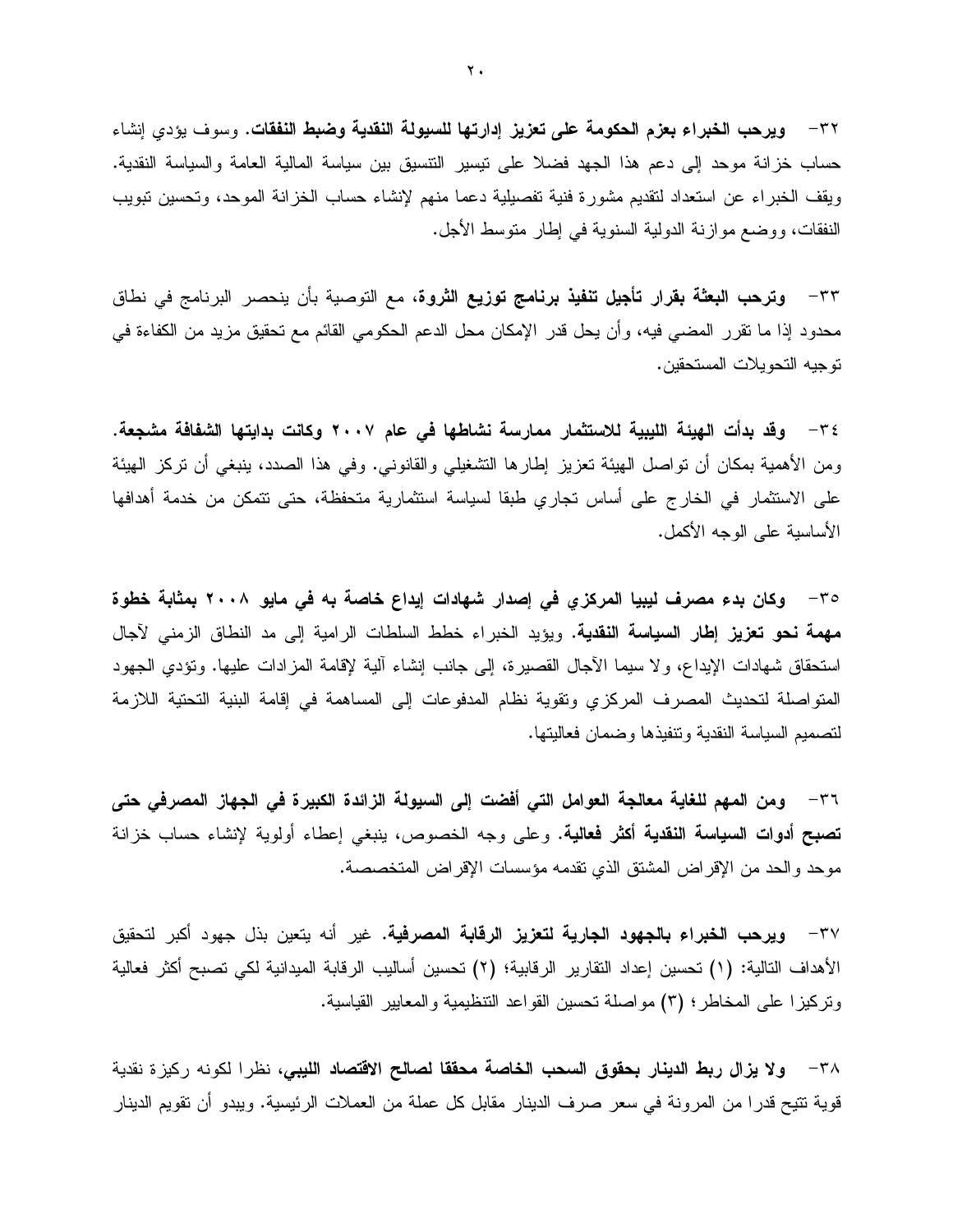أعلى بقليل من القيمة الصحيحة، لكن المرجح أن يكون هذا التقويم مؤقتا فحسب بالنظر إلى الانخفاض المتوقع في فائض الحساب الجاري الخارجي على نحو يقترب به من المستوى المعياري متوسط الأجل. وإضافة إلى ذلك، يُلاحَظ أن الزيادة الواضحة في تقويم الدينار بأعلى قليلا من قيمته الصحيحة ترتكز على تقدير ات اقتصادية قياسية تشوبها أوجه قصور كبيرة في البيانات والمنهجية، ومن ثم لا يمكن الاعتداد بها.

٣٩ - ويحث الخبراء السلطات على مواصلة دفع الإصلاحات الهيكلية. ومما يستحق الترحيب في هذا الصدد تحقيق تقدم في الإدارة الجمركية والضريبية، كما أن القرار الذي صدر مؤخرا بتبسيط الإعفاءات الجمركية يمثل خطوة في الاتجاه الصحيح. إلا أنه من المهم اعتماد معدلات منخفضة لضرائب الدخل والشركات والرسوم الجمركية، مع استخدام عدد ضئيل من الشرائح والحد من الإعفاءات. وإضافة إلى ذلك، من المفيد تحديث النظام الضريبي كي يتحول بالتدريج إلى التقدير الذاتي والتدقيق حسب المخاطر. ومن الأهمية بمكان أيضا مواصلة تعزيز الإطار التنظيمي لتحسين مناخ الأعمال. ومن شأن هذه الإصلاحات أن ندعم نمو القطاع الخاص ونعمل على نتويع الاقتصاد وإيجاد فرص وظيفية منتجة.

· ٤ – وعلى الرغم من كفاية البيانات المتاحة لأغراض الصندوق الرقابية، يحث خبراء الصندوق السلطات الليبية على المضى في تحسين الإحصاءات الاقتصادية والمالية حتى تتيسر متابعة التطورات وتحليلها بشكل أفضل للاسترشاد بها في رسم السياسات.

ويُقترح عقد مشاورات المادة الرابعة القادمة مع ليبيا على أساس الدورة الاعتيادية البالغة مدتها ١٢  $-\epsilon$ ) شهرا.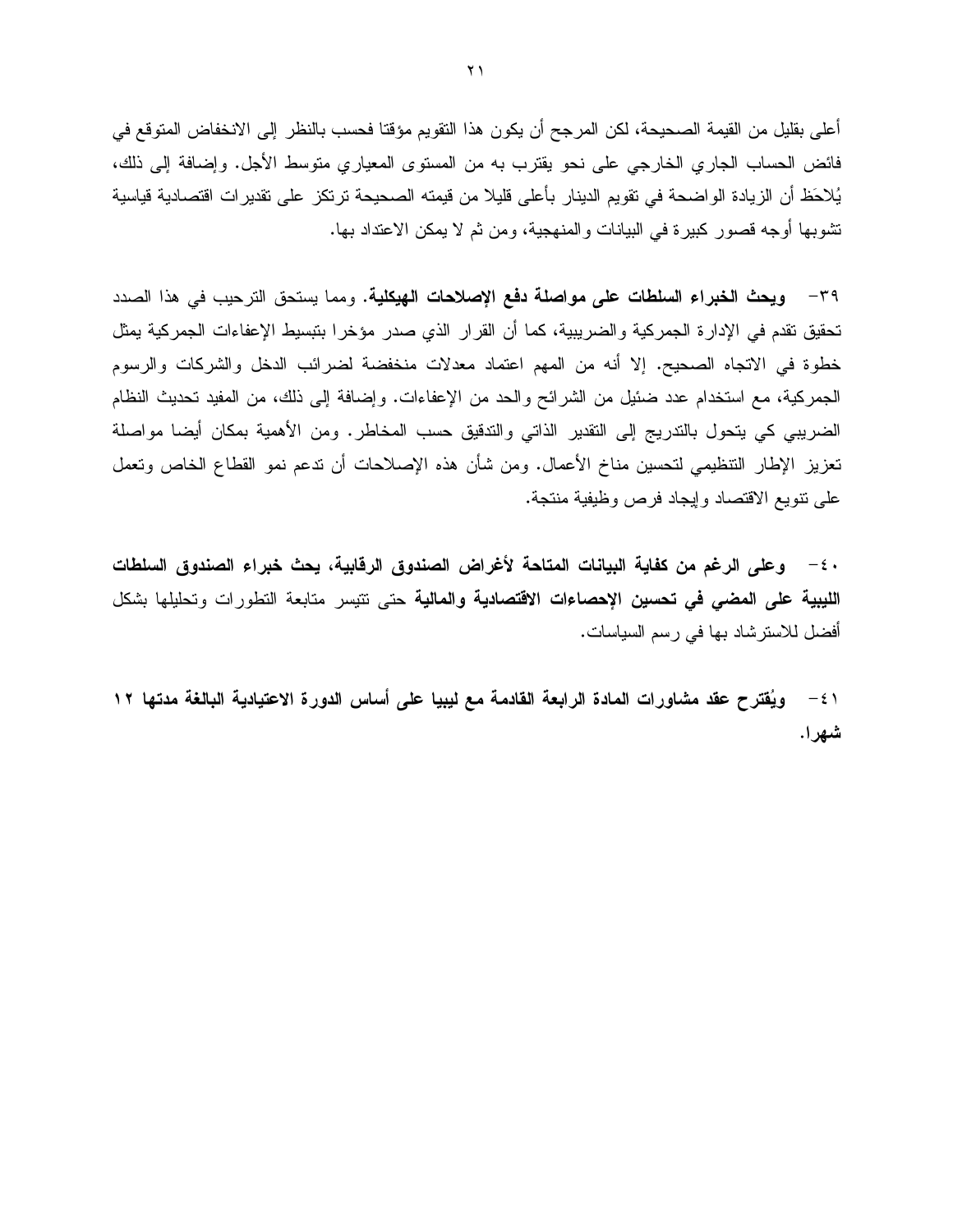|                                                                |                                     |                               |                                     | أولية                                  |                                                     | متوقعة                              |
|----------------------------------------------------------------|-------------------------------------|-------------------------------|-------------------------------------|----------------------------------------|-----------------------------------------------------|-------------------------------------|
|                                                                | $\mathbf{y} \cdot \cdot \mathbf{0}$ | ۲۰۰٦                          | $\mathbf{Y} \cdot \cdot \mathbf{Y}$ | $\mathbf{Y} \cdot \cdot \mathbf{A}$    | $\mathbf{y} \cdot \mathbf{y}$                       | ۲۰۱۰                                |
|                                                                |                                     |                               |                                     | (النغير السنوي %، ما لم يذكر خلاف ذلك) |                                                     |                                     |
| الدخل القومي والأسعار                                          |                                     |                               |                                     |                                        |                                                     |                                     |
| إجمالي الناتج المحلى الحقيقى                                   | ۹,۹                                 | 0,9                           | ٦,٠                                 | $\mathsf{r}$ , $\wedge$                | ۲,۱                                                 | $\circ, \circ$                      |
| من غير المهيدروكربونات                                         | ۶۳,٦                                | ٧,٩                           | ۹,۹                                 | ۸,٠                                    | ٦,٠                                                 | $\vee, \bullet$                     |
| من الهيدروكربونات                                              | ۷,۲                                 | 5,7                           | $\mathbf{Y}, \mathbf{A}$            | $\star$ , $\star$                      | $\lambda, \circ -$                                  | $\mathbf{r}, \mathbf{v}$            |
| إجمالي الناتج المحلى الاسمى بمليارات الدنانير الليبية          | 09,0                                | YY,Y                          | $\lambda$ $\vee$ , $\lambda$        | 115,                                   | $Y\Lambda, Y$                                       | ۹٥,٦                                |
| إجمالي النانج المحلي الاسمي بمليارات الدولارات الأمريكية       | $\epsilon$ $\epsilon$ , $\cdot$     | 07,0                          | $Y \setminus V$                     | $\lambda$ ٩,٩                          | 09,9                                                | YY,Y                                |
| إجمالي الناتج المحلي للفرد بألاف الدولارات الأمريكية           | ۷,٥                                 | ۹,٥                           | $\lambda$ , $\lambda$               | $\lambda \xi$ ,0                       | ۹,٥                                                 | 11,7                                |
| تضخم مؤشر أسعار المستهلكين (متوسط)                             | ۲,۹                                 | ৲, ٤                          | ٦,٢                                 | $\lambda \cdot 2$                      | $\circ, \cdot$                                      | $\epsilon, \circ$                   |
|                                                                |                                     |                               |                                     | (% من إجمالي الناتج المحلي)            |                                                     |                                     |
| مالية الحكومة المركزية                                         |                                     |                               |                                     |                                        |                                                     |                                     |
| الإير ادات                                                     | ٦٢,٩                                | ٦٢,٤                          | ٦.,٨                                | ٦٤,٠                                   | ٦٦,٥                                                | ٦٤,٩                                |
| الإنفاق وصافى الإقراض                                          | $rr, \circ$                         | $\mathbf{r}_{1}$ ,            | $r \circ r$                         | $\mathbf{r}$ ٩,٣                       | 00,9                                                | 59,1                                |
| الرصيد الكلى                                                   | ۲۹,٤                                | $\mathbf{r}$ , $\epsilon$     | $Y \circ \phi$                      | ۲٤,٦                                   | ٦٠,٦                                                | ۱۰,۸                                |
| الرصيد غير النفطي                                              | ۲۹,۱ $-$                            | $\mathbf{Y}$ , $\mathbf{Y}$ - | $\mathbf{Y}$ 9, $\bullet$ -         | $\mathbf{r} \mathbf{y}, \mathbf{y}$    | $57,7-$                                             | $\mathbf{r} \mathbf{v}, \mathbf{v}$ |
| الرصيد غير النفطي (% من إجمالي الناتج المحلي غير النفطي)       | $15.5 -$                            | $150,5-$                      | $157, -$                            | $170, \lambda -$                       | $\{\Upsilon\},\Lambda-$                             | $112,7-$                            |
|                                                                |                                     |                               |                                     | (النغير %)                             |                                                     |                                     |
| النقود والائتمان                                               |                                     |                               |                                     |                                        |                                                     |                                     |
| النقود وشبه النقود                                             | ٦,٠٦                                | ١٦,٠                          | $\epsilon \cdot, \iota$             | ٤٧,٨                                   | $\lambda \xi$ ,                                     | $\lambda, \cdot$                    |
| صافى الائتمان المقدم إلى الحكومة                               | $9Y,7$ -                            | $7.9-$                        | $\mathbf{Y}\mathbf{Y}, \mathbf{Y}$  | $\gamma \gamma$ , $\gamma -$           | $11,0-$                                             | $\lambda \circ \lambda -$           |
| الائتمان المقدم إلى الاقتصاد                                   | ٧,٧                                 | $\lambda$                     | 15,0                                | $\lambda$                              | ۱۳,۷                                                | ۱٥,٦                                |
| سعر الخصم/١                                                    | $\epsilon, \cdot$                   | ٤,٠                           | $\epsilon, \cdot$                   | $\circ, \cdot$                         | ٤,٠                                                 | $\ddots$                            |
|                                                                |                                     |                               |                                     |                                        | (بمليارات الدولارات الأمريكية، ما لم يذكر خلاف ذلك) |                                     |
| ميزان المدفوعات                                                |                                     |                               |                                     |                                        |                                                     |                                     |
| الصادر ات                                                      | $\mathbf{r}$ 1, $\epsilon$          | ۳۹,۲                          | $\mathcal{X} \vee$ ,                | ٦٢,٠                                   | ۳۷,٥                                                | $2 \vee 2$                          |
| الواردات                                                       | ۱۱,۲                                | $\mathcal{N}, \mathcal{N}$    | $\gamma v, \gamma$                  | $Y \setminus Y$                        | $\mathbf{Y}\mathbf{Y}, \cdot$                       | $Y \xi, \Lambda$                    |
| رصيد الحساب الجاري                                             | $\mathcal{N}, \mathcal{N}$          | ۲٥,۲                          | ۲۹,۱                                | $r$ ٦,٦                                | $\lambda$                                           | $\gamma$                            |
| (% من إجمالي الناتج المحلي)                                    | ۳۸,۹                                | 22,7                          | $\epsilon \cdot y$                  | $\epsilon \cdot$ , Y                   | ۱٦,۸                                                | $\mathbf{Y}\mathbf{y},\mathbf{0}$   |
| الرصيد الكلي                                                   | ۱۳,۸                                | $19, \lambda$                 | $\mathbf{y} \cdot \mathbf{y}$       | ۱٦,۸                                   | $\circ$ , $\mathsf{r}$                              | 17,1                                |
| الاحتياطيات                                                    |                                     |                               |                                     |                                        |                                                     |                                     |
| مجموع الأصول الأجنبية (صافى الأصول الأجنبية + استثمارات الهيئة | $\circ$ {, $\mathbf r$              | $V\epsilon, \Lambda$          | ۹۸٫۳                                | ۱۳٦,۱                                  | $\lambda \xi V, \xi$                                | ۱٦٦,۱                               |
| الليبية للاستثمار)                                             |                                     |                               |                                     |                                        |                                                     |                                     |
| صافى الاحتياطيات الدولية                                       | $\mathbf{Y} \wedge, \mathbf{E}$     | $\circ$ $\vee$ , $\vee$       | ٤٨,٥                                | $\epsilon$ 9, $\epsilon$               | $\circ \tau, \epsilon$                              | $\circ$ $\vee$ , ٦                  |
| بشهور الواردات في السنة النالية                                | ۲۸,۹                                | $\mathbf{r}_1$ ,              | ۲۲,۹                                | ۲۲,۰                                   | ۲۲,٠                                                | ۲۲,۰                                |
| سعر الصرف/١                                                    |                                     |                               |                                     |                                        |                                                     |                                     |
| سعر الصرف الرسمي (دينار ليبي/دولار أمريكي، منوسط الفترة)       | 1,70                                | ۱,۲۸                          | ۱,۲۲                                | 1,71                                   | 1,51                                                | $\cdots$                            |
| سعر الصرف الرسمي (دينار ليبي/دولار أمريكي، نهاية الفترة)       | ۱,۳٥                                | 1,79                          | ۱,۲۲                                | 1,70                                   | 1, 7                                                | $\cdots$                            |
| سعر الصرف الفعلي الحقيقي (التغير %)                            | ۸,۸–                                | $\cdot$ , $7-$                | $\cdot$ , $\tau-$                   | ٦,٠                                    | ۸,۲                                                 | $\cdots$                            |
|                                                                |                                     |                               |                                     |                                        |                                                     |                                     |
| إنتاج النفط الخام (بملايين البراميل في اليوم)                  | 1,79                                | ۱,۷٦                          | $\lambda, \lambda$                  | $\lambda, \lambda$                     | ۱,۷۸                                                | ۸٫۸۵                                |
| سعر النفط الخام الليبي (دولار أمريكي/مليار برميل)              | $\circ$ ۱,۹                         | ٦٢,٥                          | 79,7                                | 97, 1                                  | $\circ \wedge, \vee$                                | YY, Y                               |
| بند للتذكر ۃ:                                                  |                                     |                               |                                     |                                        |                                                     |                                     |
| مجموع القروض المنصرفة من مؤسسات الإقراض المتخصصة (التغير %)    | ٦٢,٢                                | $\vee \circ, \vee$            | ۲۷,٦                                | ۹,٦                                    | $\ldots$                                            | $\ldots$                            |

الجدول ١– ليبيا: مؤشرات اقتصادية ومالية مختارة، ٢٠١٠-٢٠١٠

المصادر : السلطات الليبية؛ ونقديرات وتوقعات خبر اء صندوق النقد الدولمي.

/١ بيانات عام ٢٠٠٩ للوضع في نهاية شهر مارس.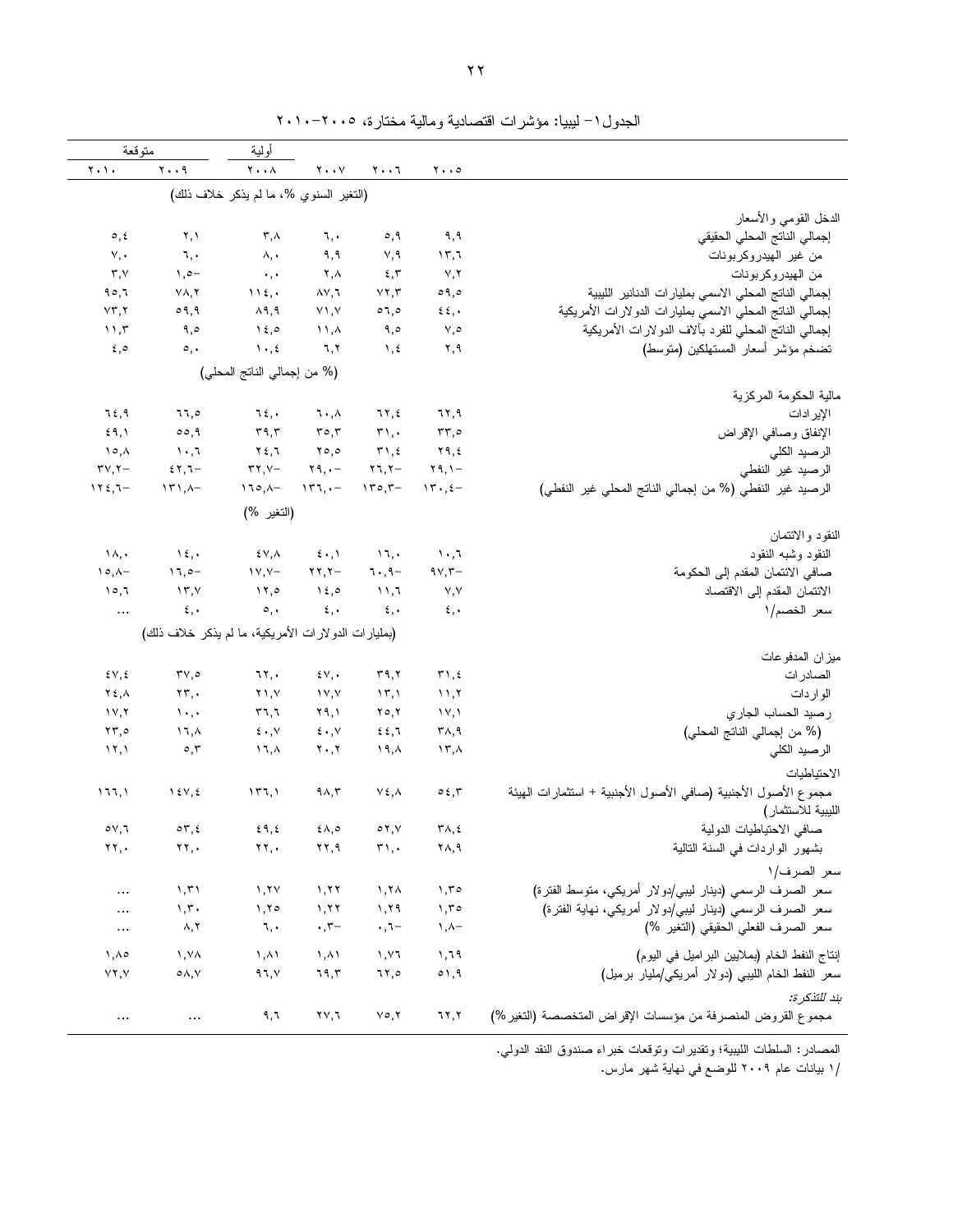| الجدول ٢– ليبيا: عمليات المالية العامة الموحدة، ٢٠٠٥-٢٠١٠ |  |  |  |
|-----------------------------------------------------------|--|--|--|
|                                                           |  |  |  |

| النوقعات/٢                    |                                                  | الموازنة/١                              |                                     | الموازنة/١                          |                                     |                                       |                                                      |                                       |
|-------------------------------|--------------------------------------------------|-----------------------------------------|-------------------------------------|-------------------------------------|-------------------------------------|---------------------------------------|------------------------------------------------------|---------------------------------------|
| $Y \cdot Y$                   | $\mathbf{y} \cdot \cdot \mathbf{q}$              | $Y \cdot . 9$                           | $\mathbf{Y} \cdot \cdot \mathbf{A}$ | $\mathbf{Y} \cdot \cdot \mathbf{A}$ | $\mathbf{y} \cdot \cdot \mathbf{y}$ | ۲۰۰٦                                  | $\mathbf{y} \cdot \mathbf{z}$                        |                                       |
|                               |                                                  |                                         | (بملايين الدنانير الليبية)          |                                     |                                     |                                       |                                                      |                                       |
| 71.7V                         | $019\lambda$                                     | 25.0                                    | <b>YYA9A</b>                        | 01.10                               | 07777                               | 20107                                 | $\mathbf{r} \mathbf{v} \mathbf{\epsilon} \mathbf{v}$ | مجموع الإيرادات                       |
| 0.77.                         | 51777                                            | 50299                                   | 70770                               | 25.2A                               | <b>٤٧٧٤٧</b>                        | 2177.                                 | $\mathbf{r}$ $\mathbf{y}$ $\mathbf{v}$               | من آلهيدروكربونات                     |
| 115.1                         | 1.707                                            | $\lambda$ $\lambda$ $\lambda$ $\lambda$ | $V$ $\circ$ $\tau$ $\tau$           | Y41V                                | 05V0                                | ۳٥٢٣                                  | 110.                                                 | من غير المهيدروكربونات                |
| EAIV                          | 250.                                             | 5555                                    | ۳۵۳۱                                | $r \cdot r$ .                       | ۲ 0۳۱                               | 1111                                  | ۱ 0 7 7                                              | الإير ادات الضريبية                   |
| ٣٤٥٦                          | $\mathbf{r}\cdot\mathbf{r}$                      | ٣٠٠٠                                    | $\gamma \gamma$ q.                  | ۲۱۶۹                                | 1517                                | ٦٩١                                   | 44V                                                  | الضرائب على الدخل والأرباح            |
| $\lambda \cdot \lambda \cdot$ | $\cdots$                                         | $\lambda$                               | ٤٩٩                                 | ٦.,                                 | $O Y \wedge$                        | $\circ$ Y V                           | 01V                                                  | الضر ائب على النجارة الدولية          |
| <b>YA.</b>                    | $Y \circ$ .                                      | ۲۳٤                                     | ۲٤١                                 | ۲٥۱                                 | ٦٢٧                                 | ٥٦٩                                   | ۱ ۱ ۲                                                | الضرائب والرسوم الأخرى                |
| 7091                          | 7.1                                              | 5957                                    | 5.7                                 | 295V                                | ٢٩٤٤                                | ۱۷۳٦                                  | ١١٢٤                                                 | الإير ادات غير الضريبية               |
| $1 \wedge \cdot 5$            | 101V                                             | 101V                                    | $Y \cdot Y$                         | ۳۰۰۰                                | $157\lambda$                        | $\ldots$                              | $\cdots$                                             | منها: الهيئة الليبية للاستثمار        |
| ٤٦٩٦١                         | ETIVA                                            | 209YY                                   | 25ATO                               | 0.051                               | ٢٠٨٨١                               | 77229                                 | 1995.                                                | مجموع الإنفاق                         |
| <b>72179</b>                  | 77.79                                            | <b>YYJAT</b>                            | $1 \vee 0 \vee 9$                   | 19.0.                               | 1170V                               | 9795                                  | $\lambda Y \epsilon o$                               | الإنفاق الجاري                        |
| 4Y1Y                          | <b>AAVE</b>                                      | 9.11                                    | <b>YY'LE</b>                        | VA9.                                | VT17                                | <b>EVVY</b>                           | ٤٢٥٨                                                 | الأجور والمرنبات                      |
| <b>TYYY</b>                   | $r \epsilon$ $\circ$ .                           | r90.                                    | ۲۸۲۹                                | $r \cdot \lambda$                   | ۲۹٦۲                                | ۲۶۵۲                                  | ۲۳۹۱                                                 | أخر ي /٣                              |
| 1.7 <sub>A</sub>              | ۹۷۱۰                                             | 9Y10                                    | 1911                                | $\Lambda \cdot Y$ ٤                 | Y.9V                                | ١٥٦٤                                  | 159V                                                 | الدعم والتحويلات                      |
| ۳٥٣٣                          | $rr \cdot r$                                     | $rr \cdot r$                            | 15.4                                | 15.4                                | ۱۰۰٦                                | $\cdot \circ \cdot$                   | $\cdot \circ \cdot$                                  | الدعم /٤                              |
| <b>٣٢٤٨</b>                   | ۲۹۱۳                                             | ۲۹۱۳                                    | ۲۳٤۹                                | ۲۱۰۲                                | ۱۰۹۱                                | 012                                   |                                                      | صندوق الضمان الاجتماعى والنزامات أخرى |
| r9.7                          | ro                                               | $ro.$ .                                 | $rrr\gamma$                         | 5117                                | $\ldots$                            | $\ldots$                              | $\ldots$                                             | التحويلات الأخرى /٥                   |
| <b>TYVAY</b>                  | ۲۱۶۳۹                                            | <b>TTTA9</b>                            | <b>YVYOV</b>                        | ۳۱٤٩۱                               | ۱۸۰۰٦                               | 111001                                | ۱۱٦٨٥                                                | الإنفاق الر أسمالي                    |
| ۱۹۳۳۳                         | $1\wedge0$                                       | 7                                       | 7771.                               | YVEVO                               | 1115V                               | ۱۰۰۷۹                                 | $\vee \circ \vee$ .                                  | موازنة التحول                         |
| $1 \wedge \cdot \cdot$        | 10                                               | 10                                      | YYYY                                | ۲ ۱ ۱ ۲                             | 49.5                                | 117 <sub>A</sub>                      | 97.                                                  | المؤسسة الوطنية للنفط /٦              |
| $\lambda$                     | ٧٨٩                                              | <b>VA9</b>                              | $\mathcal{N} \cdot \mathcal{N}$     | $\lambda \cdot \lambda$             | 1551                                | ٩٦.                                   | $V$ 10                                               | النهر الصناعي العظيم /٧               |
| ٦٥.                           | $\Lambda \circ \cdot$                            | $\lambda$                               | 150.                                | 10                                  | 1170                                | $\circ \wedge \cdot$                  | ۲٤۲۰                                                 | صافي الإقراض                          |
| 10.1                          | $\Lambda$ ۳.٦                                    | $YYY -$                                 | 71.77                               | ٤٧٤                                 | ۲۲۳٤۱                               | $YYV \cdot E$                         | 17215                                                | الرصيد الكلى                          |
| $10.1Y -$                     | $\Lambda$ ۳. $7-$                                | <b>XY74</b>                             | $Y \wedge \cdot Y =$                | ٦.٧                                 | $55752 -$                           | $\forall \forall \forall \cdot \xi$ - | $1Y\xi\wedge\tau-$                                   | التمويل                               |
| $10.1Y -$                     | $14011 -$                                        | $499 -$                                 | $117770 -$                          | ٦.٧                                 | $11111 -$                           | $Y109 -$                              | $1Y\xi\Lambda o-$                                    | الجهاز المصرفي                        |
| صفر                           | <b>TYAA</b>                                      | <b>TVAA</b>                             | ۸۲.                                 | ٦.٧                                 | $rr \cdot \cdot$ -                  | صفر                                   | صفر                                                  | الفائض المرحل                         |
| $10.1Y -$                     | $\mathbf{Y} \cdot \mathbf{Y} \circ \mathbf{E} -$ | $4V\Lambda -$                           | $17155 -$                           | صفر                                 | $95Y -$                             | $Y109 -$                              | $1Y\xi\Lambda o-$                                    | أخر                                   |
| $\ldots$                      | $10YY -$                                         | 011.                                    | $\lambda$                           | صفر                                 | $1.9.1 -$                           | $1115 -$                              | ۲                                                    | التمويل غير المصرفى                   |
|                               |                                                  |                                         | (% من إجمالي الناتج المحلي)         |                                     |                                     |                                       |                                                      |                                       |
| ٦٤,٩                          | 11,0                                             | 00,9                                    | ٦٤,٠                                | $E, \lambda$                        | ٦.,٨                                | ٦٢,٤                                  | ٦٢,٩                                                 | مجموع الإير ادات                      |
| 01,9                          | $\circ \tau$ , $\tau$                            | 20.5                                    | oV, E                               | $\mathsf{r}\vee\ldots$              | 0.50                                | $\circ \vee, \circ$                   | $0 \wedge 0$                                         | الهيدر وكربونات                       |
| ۱۱,۹                          | ۱۳,۲                                             | $\cdot$ ,0                              | ٦,٦                                 | $V, \cdot$                          | ٦,٣                                 | 2,9                                   | $\epsilon, \circ$                                    | غير الهيدروكربونات                    |
| 59,1                          | 00,9                                             | $\circ \wedge, \wedge$                  | ۳۹,۳                                | 25.5                                | ۳٥,۳                                | ۳۱,۰                                  | ۳۳,٥                                                 | مجموع الإنفاق                         |
| 70,7                          | $\mathbf{Y} \wedge, \mathbf{Y}$                  | ۲۹,۰                                    | 10, 2                               | ۱٦,٧                                | $\lambda \xi, \lambda$              | $\Upsilon$ , {                        | 15,9                                                 | الإنفاق الجاري                        |
| ۰,۲ ۱                         | 11, 2                                            | ۱۱,۰                                    | ٦,٨                                 | ٦,٩                                 | ۸, ٤                                | ٦,٦                                   | ۷,۲                                                  | الأجور والمرنبات                      |
| ۲۱.۲                          | 11, 2                                            | 17,5                                    | ٦.١                                 | V, V                                | ۲.٤                                 | ۲,۲                                   | ٥,٢                                                  | الدعم والتحويلات                      |
| ۲۳,۸                          | <b>YV, V</b>                                     | ۲۹,۸                                    | ۲۳,۹                                | ۲۷,٦                                | ۱,۱                                 | ۱۷,٦                                  | ۱۹,۷                                                 | الإنفاق الرأسمالي                     |
| ۸ ه ۱                         | ۲۰,٦                                             | -۰,۹                                    | ۲٤,٦                                | $\cdot$ , $\epsilon$                | ۰٫۵ ک                               | ۲۱,٤                                  | ۲۹,٤                                                 | الرصيد الكلى                          |

المصادر: وزارة المالية؛ وتقديرات وتوقعات خبراء الصندوق.

/١ على أساس تصنيف الخبراء.

/٢ على أساسٌ نوفعات الخبراء للأسعارِ والإنتاج.

/٣ بالنسبة لعام ٢٠٠٨، بشمل نفقات أخرى للمؤسسة الوطنية للنفط نقدًر بنحو ٥٠٠ مليون دينار ليبي.<br>/٤ كان يشمل قبل عام ٢٠٠٨ دعما على الغذاء والرعاية الطبية. واعتبارا من عام ٢٠٠٨ يشمل أيضا الدعم على الوقود والكهرباء وإلمياه.

/٥ تغطي اعتمادات مخصصة لبرنامج توزيع الثروة في موازنة ٢٠٠٨. ومع تأجيل البرنامج تم تخصيص ١,٢ مليار دينار ليبي من أصل ٣,٣ مليار دينار ليبي

.<br>كاعتمادات لصندوق الإنماء الاقتصادي والاجتماعيّ. وفي عام ٢٠٠٩، تم تخصيص الاعتماد في الموازنة لصندوق الإنماء الاقتصادي والاجتماعي.

/٦ بالنسبة لعامي ٢٠٠٥ و ٢٠٠٦ تمثَّل الأرقام الإنفاق الرأسمالي غير المدرج في الموازنة والممول من خلال صندوق الاحتياطي النفطي. وبالنسبة لعام ٢٠٠٨ يَستبعد الُخبراء الأجور (١٠٧٣ ملّيون دينار ليبي) و"نفقاتُ أخرى" مقدَّرة (٥٠٠ مليون دينار ليبيّي). وبالنسّبة لعام ٢٠٠٩، تشَّمل الموازنة ١٠٠٠ مليون دينار ليبي ممولةً بالاقتر اض.

/٢ بالنسبة لعام ٢٠٠٨ تُستبعَد الأجور والنفقات الأخرى بقيمة ٣٤ مليون دينار وليبي و ٣٩ مليون دينار ليبي على الترتيب.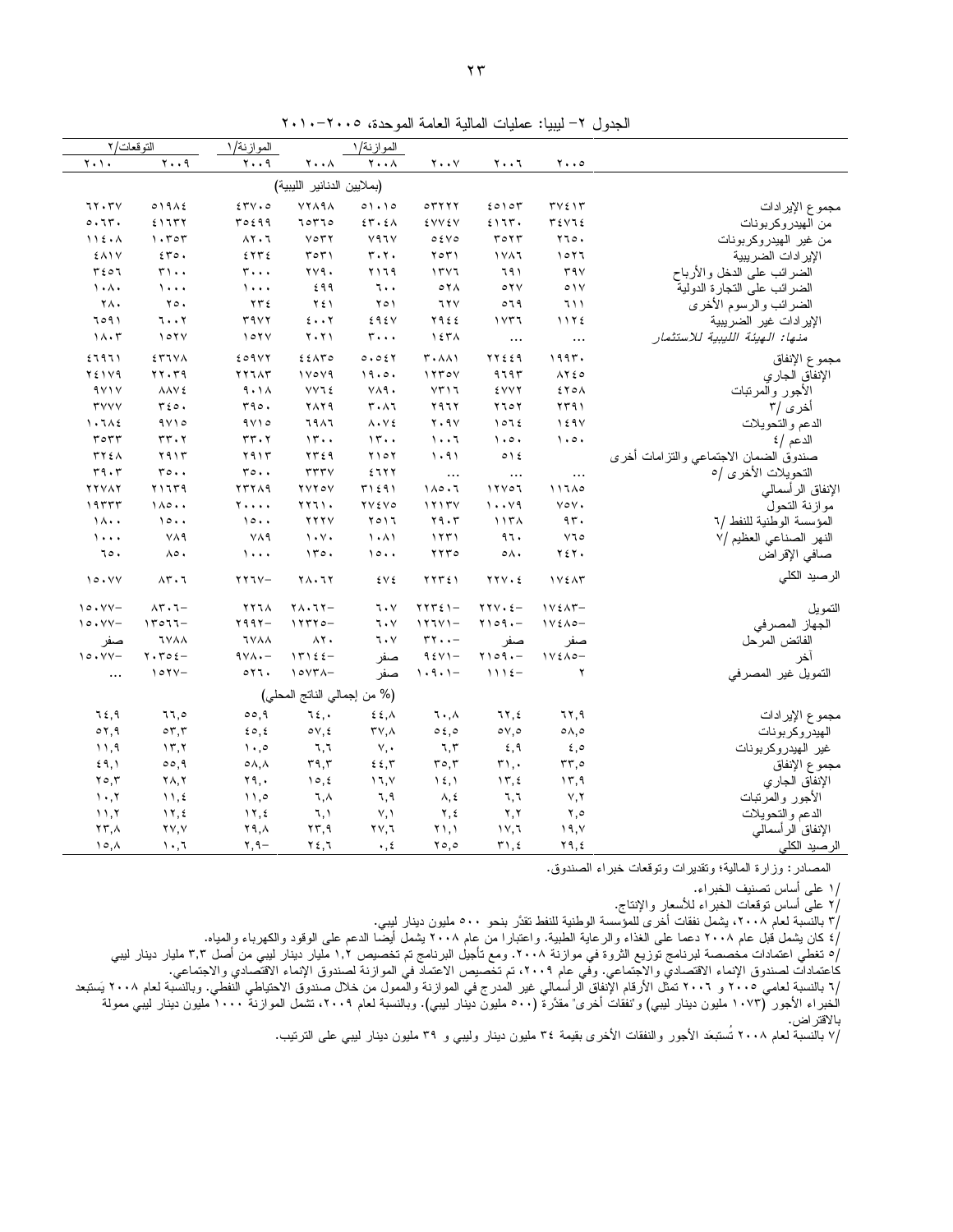| توقعات                                  |                                          |                                                          |                                            |                                         |                                         |                                             |
|-----------------------------------------|------------------------------------------|----------------------------------------------------------|--------------------------------------------|-----------------------------------------|-----------------------------------------|---------------------------------------------|
| $Y \cdot Y$                             | $\mathbf{y} \cdot \mathbf{y}$            | $\mathbf{Y} \bullet \bullet \mathbf{A}$                  | $\mathbf{Y} \cdot \cdot \mathbf{V}$        | $\mathbf{Y} \bullet \bullet \mathbf{T}$ | $\mathbf{y} \cdot \mathbf{z}$           |                                             |
|                                         |                                          | (بملايين الدنانير الليبية)                               |                                            |                                         |                                         |                                             |
| $105\lambda50$                          | 17121.                                   | 175AT.                                                   | 1.1                                        | $Y$ ٩٤٣٤                                | 07577                                   | صافى الأصول الأجنبية                        |
| 1511                                    | 15510.                                   | 11110V                                                   | $9AT$ , $\circ$                            | <b>VVYEI</b>                            | 0.555                                   | المصرف المركزي                              |
| 121117                                  | 157170                                   | 171779                                                   | 41577                                      | VVT                                     | 0.251.                                  | الأصول الأجنبية                             |
| $\overline{1}$                          | $\lambda$                                | $\gamma$                                                 | $\gamma$                                   | $\gamma$                                | $\gamma$                                | الخصوم الأجنبية                             |
| O 9 V A                                 | 017.                                     | $r$ $\circ$ $\vee$ $r$                                   | $Y \n\t\leq T \wedge$                      | ۲۱۹۳                                    | 19V                                     | بنوك الإيداع النقدي                         |
| 71                                      | 0.5.4                                    | $TV \cdot c$                                             | $Y \xi$ $O \Lambda$                        | ۲۲۹۷                                    | $Y \cdot 27$                            | الأصول الأجنبية                             |
| ۱۲۲                                     | $\lambda \xi$                            | $\gamma$                                                 | $\lambda$                                  | $\cdots$                                | $\vee \Upsilon$                         | الخصوم الأجنبية                             |
|                                         |                                          |                                                          |                                            |                                         |                                         |                                             |
| $\lambda \cdot \epsilon \wedge \tau$ 9- | 97.01                                    | $\lambda V$ ٦٧٩-                                         | $\forall$ o $\overline{\iota}$ . $\zeta$ - | $7129 -$                                | 2.92                                    | صافى الأصول المحلية                         |
| $4r4v1-$                                | $\lambda$ 1107-                          | $7977A-$                                                 | $0\wedge\xi\wedge\xi-$                     | $$Y$ $V$ $-$                            | $77711 -$                               | الائتمان المحلي                             |
| $11.7AY-$                               | $9071 -$                                 | $\Lambda$ Y $\cdot$ $\epsilon$ $\epsilon$ -              | 79719-                                     | $o \vee \cdot \epsilon \wedge -$        | $roto -9$                               | صافى الاستحقاقات على الحكومة                |
| 19.                                     | 175                                      | 151                                                      | ۲۳۹۹                                       | 1190                                    | ٦٤                                      | استحقاقات المصرف المركزى                    |
| 9490.                                   | $\Lambda$ { $\Lambda$ $\Lambda$          | $YY$ $\tau$ . $\tau$                                     | 1770Y                                      | 00.57                                   | $rr \cdot r \wedge$                     | ودائع الحكومة لدى المصرف المركزي            |
| rro                                     | $\mathbf{y} \cdot \mathbf{r}$            | $\gamma \vee \epsilon$                                   | $\tau\tau\wedge$                           | $\tau \vee \tau$                        | $\tau \vee \tau$                        | استحقاقات المصارف التجارية                  |
| ۱۳۱٦۲                                   | ۱۱۳۶۹                                    | $9$ $\sqrt{0}$                                           | 0119                                       | 51V                                     | ۲۸۰۸                                    | ودائع الحكومة لدى المصارف التجارية          |
| 17711                                   | $\lambda$ 2 2 0 $\lambda$                | 11111                                                    | 115.0                                      | 9AY                                     | $\lambda \lambda \xi \lambda$           | الاستحقاقات على باقى الاقتصاد               |
| $\circ$ Y ٤٦                            | $\circ$ $\uparrow$ $\uparrow$ .          | 29YY                                                     | ٦٠١٩                                       | 017 <sub>A</sub>                        | 555                                     | الاستحقاقات على المؤسسات العامة غير المالية |
| 1.977                                   | 915A                                     | <b>VV٤٤</b>                                              | $0 Y \wedge 7$                             | 5V5Y                                    | 20V1                                    | استحقاقات على القطاع الخاص                  |
| صفر                                     | صفر                                      | صفر                                                      | صفر                                        | صفر                                     | صفر                                     | استحقاقات على مؤسسات الإقراض المتخصصة       |
| صفر                                     | صفر                                      | صفر                                                      | صفر                                        | صفر                                     | صفر                                     | استحقاقات على المؤسسات المالية غير المصرفية |
| $\lambda \cdot \lambda$ 95-             | $159.0 -$                                | $\lambda \uparrow \circ \uparrow -$                      | $1119 -$                                   | $15717-$                                | $\gamma$ { $\tau\tau$ $\gamma$ -        | بنود أخرى (صاف)                             |
| 299Y1                                   | 5550                                     | T V 101                                                  | $Y \circ Y \in P$                          | 11957                                   | 105V0                                   | النقود بمعناها الواسع                       |
| TOTAY                                   | $\mathbf{r} \cdot \mathbf{A} \mathbf{r}$ | Y10YT                                                    | <b><i>IATAV</i></b>                        | 17170                                   | 11.44                                   | النقو د                                     |
| <b>VAEE</b>                             | 77V.                                     | $\circ$ 7 $\cdot$ $\wedge$                               | EOM                                        | ۳۹۳۳                                    | rr.9                                    | النقود المتداولة                            |
| $YV$ $\circ$ $\S$ $Y$                   | ٢٣٤٢٢                                    | 1.910                                                    | 171.7                                      | 9497                                    | $\lambda$ $\lambda$ $\lambda$ $\lambda$ | الودائع نحت الطلب                           |
| 15019                                   | 11177.                                   | $\lambda$ . $\circ$ $\vee$ $\wedge$                      | 1107                                       | ٤٢١٩                                    | rr9V                                    | شبه النقود                                  |
|                                         |                                          | (النغير %)                                               |                                            |                                         |                                         |                                             |
| $\lambda, \cdot$                        | $\lambda \xi$ ,                          | $\mathcal{E} \vee \mathcal{A}$                           | $\mathfrak{z}$ . $\mathfrak{z}$            | 17,                                     | $\lambda \cdot 7$                       | النقود بمعناها الواسع                       |
| $\gamma \gamma$ , $\gamma$              | $\gamma$ , $\gamma$                      | 22.0                                                     | $\tau$ $\epsilon$ ,.                       | 15,7                                    | 15.7                                    | النقود                                      |
| ۱۹,۰                                    | 10,9                                     | 07, 10                                                   | $7 \cdot 1$                                | $Y \xi, Y$                              | $\lambda, \lambda -$                    | شبه النقود                                  |
| $\lambda \circ \lambda -$               | $17,0-$                                  | $YY,Y-$                                                  | $\mathbf{Y}\mathbf{Y},\mathbf{Y}-$         | $7 \cdot 9 -$                           | $9Y,7$ -                                | صافى الاستحقاقات على الحكومة                |
| 10,7                                    | $\gamma$                                 | $\lambda$                                                | $\lambda \xi$ ,0                           | 11,7                                    | V, V                                    | استحقاقات على الاقتصاد                      |
|                                         |                                          | (التغير % عن رصيد النقود بمعناها الواسع في بداية الفترة) |                                            |                                         |                                         |                                             |
| $\mathsf{r}_{\mathsf{A},\mathsf{A}}$    | r7,7                                     | $90, \lambda$                                            | $\lambda$                                  | $\lambda \in \Lambda, \vee$             | 101,7                                   | صافى الأصول الأجنبية                        |
| $\mathbf{r} \cdot \mathbf{r}$           | $\uparrow$ \, \-                         | 55, 5                                                    | $77,7-$                                    | $177,9-$                                | $17.5 -$                                | الائتمان المحلي                             |
| $ro, 7-$                                | $57,0-$                                  | $29, -$                                                  | $\vee$ $\cdot$ , $\vee$ -                  | $179,0-$                                | $110, -$                                | صافي الاستحقاقات على الحكومة                |
| $\circ$ , $\mathsf{r}$                  | $\S$ , $V$                               | $\circ$ , $\mathcal{L}$                                  | $\lambda, \cdot$                           | ٦,٦                                     | 5,0                                     | استحقاقات على الاقتصاد                      |
|                                         |                                          |                                                          |                                            |                                         |                                         |                                             |

الجدول ٣– ليبيا: المسح النقدي، ٢٠٠٥-٢٠١٠

المصادر : مصرف ليبيا المركزي؛ وتوقعات خبر اء صندوق النقد الدولي.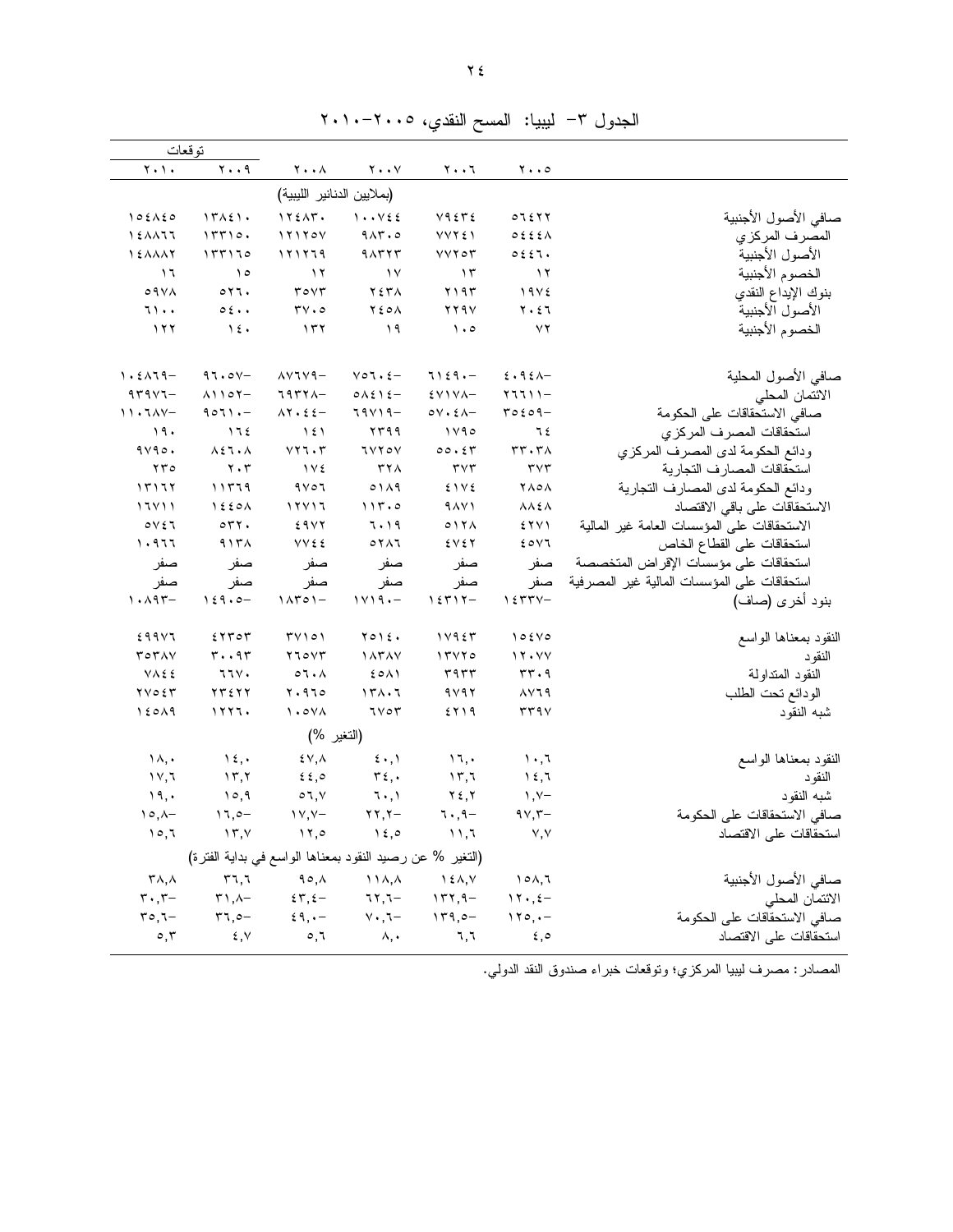لجدول ٤– ليبيا: ميزان المدفوعات، ٢٠٠٥-٢٠١٠ ١ (بملايين الدولار ات الأمريكية)

| متوقعة                                  |                                    | أولية                                   |                                     |                            |                                            |                                                                                                                                  |
|-----------------------------------------|------------------------------------|-----------------------------------------|-------------------------------------|----------------------------|--------------------------------------------|----------------------------------------------------------------------------------------------------------------------------------|
| $\mathbf{y} \cdot \mathbf{y}$           | $Y \cdot .9$                       | $\mathbf{Y} \bullet \bullet \mathbf{A}$ | $\mathbf{y} \cdot \cdot \mathbf{y}$ | ۲۰۰٦                       | $\mathbf{y} \cdot \cdot \mathbf{0}$        |                                                                                                                                  |
| 11119                                   | 1.7V                               | 577.1                                   | $Y 9 1$ $5 5$                       | Y01Y9                      | 11119                                      | الحساب الجاري                                                                                                                    |
| $\mathbf{Y}\mathbf{y}, \mathbf{0}$      | ١٦, $\lambda$                      | $\epsilon \cdot$ , $\vee$               | $\epsilon \cdot y$                  | 22.7                       | $\mathsf{r}_{\mathsf{\Lambda},\mathsf{q}}$ | % من إجمالي الناتج المحلي                                                                                                        |
| 19772                                   | 11745                              | <b>TYYIA</b>                            | <b>YYJIA</b>                        | ۲٤٢٣.                      | 1 <sub>AT</sub> 0 <sub>9</sub>             | السلع والخدمات                                                                                                                   |
| YY0Y1                                   | 15017                              | 2.797                                   | 79779                               | Y11Y0                      | $Y \cdot Y$                                | السلع                                                                                                                            |
| 5570                                    | TVE19                              | 7190.                                   | 279V.                               | <b>٣٩١٨٧</b>               | T170A                                      | الصادر ات (فوب)                                                                                                                  |
| 20999                                   | <b>٣٦١٦٨</b>                       | 7.11                                    | $20\lambda \cdot 1$                 | TAY. Y                     | $r \cdot \epsilon \circ \wedge$            | قطاع الهيدروكربونات                                                                                                              |
| ۱۳٦٦                                    | 15.1                               | ۱۲۳۹                                    | ۱۱۶۹                                | 9 <sub>A</sub>             | 9.1                                        | صادرات أخرى                                                                                                                      |
| $Y \xi Y$ 9 $\xi$ -                     | $YY90Y -$                          | $Y170A-$                                | $1YY \cdot 1 -$                     | $17.77 -$                  | $111AT-$                                   | الواردات (فوب)                                                                                                                   |
| $Y95V -$                                | $YYYA-$                            | $Y \circ Y \xi -$                       | $170 - -$                           | $1190 -$                   | $\lambda \lambda 1 -$                      | الخدمات                                                                                                                          |
| 1579                                    | 172.                               | 111.                                    | 1.72                                | 97V                        | $\circ \tau$                               | متحصلات                                                                                                                          |
| $5YAY -$                                | $r979-$                            | $\mathbf{r} \vee \xi$ $\zeta$ -         | $\forall y \in -$                   | $Y \wedge T Y -$           | $\forall \forall \circ \cdot -$            | مدفو عات                                                                                                                         |
| $\wedge$ 70-                            | $\mathbf{r} \mathbf{v} \mathbf{0}$ | 570                                     | <b>YYJY</b>                         | $\lambda \cdot \vee \circ$ | $Y \wedge Y -$                             | الدخل                                                                                                                            |
| $5771-$                                 | $T \wedge \xi$ .                   | $rr7\lambda-$                           | $5577 -$                            | YYVA-                      | $1ATE-$                                    | دخل الاستثمار المباشر                                                                                                            |
| $\mathbf{r} \vee \mathbf{r} \mathbf{r}$ | 550                                | rvrr                                    | 2095                                | rror                       | 1005                                       | دخل استثمار ات أخر ي                                                                                                             |
| $105 -$                                 | $1501 -$                           | $15AT -$                                | $V\S 1-$                            | $117 -$                    | $909-$                                     | التحويلات الجارية                                                                                                                |
| $\wedge$ ۳ $-$                          | $V9-$                              | $\vee \circ -$                          | 0.5.5                               | 917                        | $117-$                                     | الحكومة العامة /١                                                                                                                |
| $150V -$                                | $1197 -$                           | 15.1                                    | $17A0-$                             | $1.07-$                    | $\lambda \xi V -$                          | القطاع الخاص                                                                                                                     |
| $\mathbf{r} \cdot \mathbf{r}$           | $\mathbf{Y} \mathbf{Y} \wedge$     | $2 \cdot \cdot$                         | $\mathbf{r} \mathbf{v} \cdot$ -     | $\mathbf{y} \cdot -$       | $409 -$                                    | القطاع النفطي                                                                                                                    |
| $1105 -$                                | $1.02 -$                           | $\mathcal{N} \cdot \mathcal{N}$         | $90V -$                             | $\Lambda$ ۳۲-              | $0 \wedge \wedge -$                        | نحويلات العالّملين إلى الخارج                                                                                                    |
| $017A-$                                 | $5VT1-$                            | $Y1.79-$                                | $9006-$                             | $2997-$                    | $\lambda$                                  | الحساب الرأسمالي والمالي                                                                                                         |
| $\lambda$ { $\lambda$ $\lambda$         | 1772                               | $1$ Y Y Y $-$                           | $V \circ 7$                         | 1549                       | $\lambda \leq \epsilon \wedge$             | الاستثمار المباشر                                                                                                                |
| $22.1 -$                                | $2 \cdot \cdot \cdot$              | $1.972 -$                               | $\lambda \xi \xi$                   | $197 -$                    | $rqr-$                                     | استثمارات الحافظة                                                                                                                |
| $\gamma \gamma \cdot \cdot -$           | $\mathbf{y} \cdot \cdot \cdot$     | $\lambda$ Y ٩ $\lambda$ -               | $\lambda \lambda V$ + $-$           | $2011-$                    | $\eta \cdot \tau_{\epsilon}$               | استثمارات أخرى                                                                                                                   |
| صفر                                     | صفر                                | ۱۲٦۹                                    | 097                                 | $T\Sigma$                  | $rrvv-$                                    | الخطأ والسهو                                                                                                                     |
| 11.9.                                   | 04.1                               | 17AT1                                   | <b>Y</b> . 1 AV                     | 19AT9                      | 17115                                      | الرصيد الكلى                                                                                                                     |
| 17,0                                    | $\lambda$ , 9                      | $\lambda, \lambda$                      | $\mathsf{Y}\wedge,\mathsf{Y}$       | $\mathcal{L}(\mathcal{L})$ | $\uparrow$ ', $\uparrow$                   | % من إجمالي الناتج المحلي                                                                                                        |
|                                         |                                    |                                         |                                     |                            |                                            |                                                                                                                                  |
| ۱ ، ۱ ، ۱                               | $\lambda \xi V, \xi$               | 157,1                                   | $9\Lambda, 7$                       | $Y \xi, \Lambda$           | 0.5, 7                                     | بنود للتذكرة (بمليارات الدولارات الأمريكية)<br>مجموع الأصول الأجنبية (صافي الأصول الأجنبية + استثمارات الهيئة للبيبية للاستثمار) |
| 01,7                                    | $\epsilon \circ \cdot$             | $\mathsf{r}\mathsf{q},\mathsf{.}$       | $\lambda, \cdot$                    | $\lambda \xi, \gamma$      | $\lambda \xi$ ,                            | .<br>استثمار ات الّهيئة الليبية للاستثمار (غير المدرجة في صافي الأصول الأجنبية)                                                  |
| 1150                                    | 1.7.5                              | 9Y, Y                                   | $\Lambda \cdot \tau$                | $7 \cdot 1$                | 5.7                                        | صافي الأصولُ الأجنبية لدى مصَّرفُ لَّيبيا المَّركزيُّ (بمليلِّرات الدَّولارات الأمريكية)                                         |
| 07,9                                    | 59,1                               | ٤٧,٧                                    | $\mathsf{r}_1$ , $\wedge$           | $V, \xi$                   | $\lambda$ , ۹                              | ودائع للهيئة الليبية للاستثمار /صندوق الاحتياطي النفطي والحكومة لدى مصرف ليبيا المركزي                                           |
| oV,7                                    | $\circ \tau, \epsilon$             | 29, 2                                   | $2\lambda,0$                        | $\circ$ $\vee$ , $\vee$    | $\forall \lambda, \xi$                     | صاّفي الاحتياطيات الدولية                                                                                                        |
| $\mathbf{Y} \mathbf{Y}$ .               | $\mathbf{Y}$                       | $\mathbf{Y} \mathbf{Y}$ .               | ۲۲,۹                                | $\mathbf{r}_{1}$ .         | $\mathsf{Y}\wedge,\mathsf{Y}$              | بما يعادل شهورا من الواردات في السنة التالية                                                                                     |
| ٦,٠                                     | $\circ, \cdot$                     | ٦.٠                                     | ۱۹,۳                                | ۸,۹                        | ۲,٦                                        | الصادرات من غير الـهيدروكربونات (النمو %)                                                                                        |
| ۸,٠                                     | ٦,٠                                | ۲۹,۱                                    | $\mathbf{y}, \mathbf{y}$            | 11,7                       | 57,5                                       | الواردات (النمو %)                                                                                                               |

لمصـادر : مصـرف ليبيا المركزي؛ ونقديرات ونوقعات خبر اء صندوق النقد الدولي.

١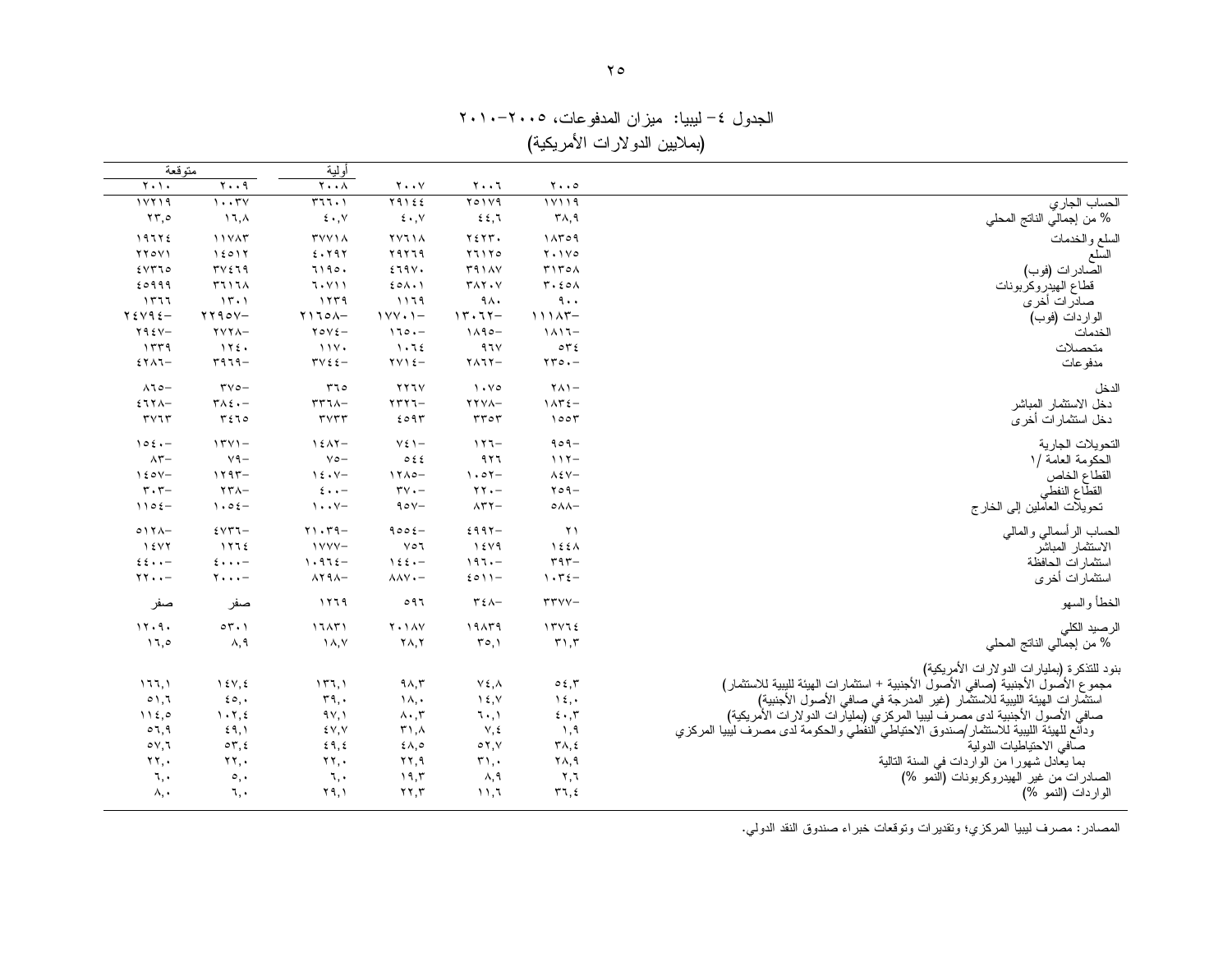|                                                                         |                                      |                                       |                                     | أولية                                            |                                        |                                     | متوقعة                    |                                 |                                          |                                     |
|-------------------------------------------------------------------------|--------------------------------------|---------------------------------------|-------------------------------------|--------------------------------------------------|----------------------------------------|-------------------------------------|---------------------------|---------------------------------|------------------------------------------|-------------------------------------|
|                                                                         | $y \cdot 0$                          | $Y \cdot \cdot 7$                     | $\mathbf{Y} \cdot \cdot \mathbf{Y}$ | $Y \cdot A$                                      | $y \cdot .4$                           | $Y \cdot Y$                         | $Y \cdot Y$               | $Y \cdot Y$                     | $Y \cdot Y$                              | $Y \cdot Y$                         |
|                                                                         |                                      |                                       |                                     | (% من إجمالي الناتج المحلي، ما لم يذكر خلاف ذلك) |                                        |                                     |                           |                                 |                                          |                                     |
| معدل نمو إجمالي الناتج المحلي الحقيقي (%)                               | ۹,۹                                  | 0,9                                   | ٦.٠                                 | $\mathsf{r}$ , $\wedge$                          | ۲,۱                                    | $\circ, \circ$                      | 7,7                       | ٧,٦                             | $V, \tau$                                | V, V                                |
| إجمالي الناتج المحلي الحقيقي من غير الهيدروكربونات (%)                  | 15,7                                 | V, 9                                  | ۹,۹                                 | $\lambda, \cdot$                                 | $\mathcal{L}$ .                        | $V_{\cdot}$                         | $V_{\cdot}$               | $V, \circ$                      | ٥,٧                                      | ٧,٥                                 |
| إنتاج النفط الخام (بملايين البراميل يوميا)                              | 1,79                                 | 1.17                                  | $\Lambda$                           | $\lambda, \lambda$                               | $\lambda$ . Y A                        | $\lambda$ . $\lambda$               | 1.90                      | Y.                              | Y,Y                                      | Y, 2.                               |
| سعر النفط حسب نصورات نقرير أفاق الاقتصاد العالمي (دولار أمريكي للبرميل) | $\circ \tau, \epsilon$               | 75,7                                  | $Y$ ), )                            | 4V,                                              | $7 \cdot 0$                            | $V\xi, \circ$                       | $\vee \wedge$ .           | $\Lambda \cdot \cdot \cdot$     | $\lambda$ $, \tau$                       | $\lambda$ ٢,٥                       |
| مؤشر أسعار المستهلكين (التغير %؛ متوسط)                                 | ۲,۹                                  | $\lambda$ , 2                         | 7,7                                 | $\mathcal{N} \cdot \mathcal{K}$                  | $\circ$ ,                              | $\epsilon, \circ$                   | $\mathbf{r}, \mathbf{0}$  | $\mathsf{r}$ ,                  | $\mathbf{r}$ , .                         | $\mathbf{r},\cdot$                  |
| مجموع الإيرادات، <i>منه:</i>                                            | 77,9                                 | 77,5                                  | $7 \cdot \lambda$                   | ٦٤,٠                                             | 0,71                                   | 7.5,9                               | ٦٥,٦                      | 70, 2                           | ٤,٥٦                                     | ٦٥,٩                                |
| إيرادات المهيدر وكربونات                                                | $\circ \wedge, \circ$                | $\circ \vee, \circ$                   | 0.6,0                               | $\circ \vee, \epsilon$                           | $\circ \tau, \tau$                     | $\circ$ 7, 9                        | $\circ \tau, \tau$        | $\circ \tau, \epsilon$          | $\circ \tau$ ,0                          | $\circ \tau$ , $\vee$               |
| إيرادات غير الهيدروكربونات                                              | 5,0                                  | 5,9                                   | 7,7                                 | ٦,٦                                              | $\Upsilon$ , $\Upsilon$                | 11,9                                | $\gamma$ , $\tau$         | $\lambda$ $\lambda$ , $\lambda$ | 11.9                                     | 11,7                                |
| مجموع الإنفاق                                                           | $rr, \circ$                          | $\mathbf{r}$ ,.                       | $r \circ r$                         | r9, r                                            | 00,9                                   | 59,1                                | EY,9                      | 51, V                           | 51,1                                     | $\epsilon \circ \mathcal{N}$        |
| الجاري                                                                  | 15,9                                 | $\gamma$ , $\zeta$                    | $\lambda \xi, \lambda$              | 10, 2                                            | $\mathbf{Y} \wedge, \mathbf{Y}$        | $Y \circ, Y$                        | $Y \xi, \eta$             | $Y \xi, V$                      | $Y \xi, I$                               | $Y\xi, \circ$                       |
| الر أسمالي                                                              | ۱۹,۷ $\lambda$                       | 11,7                                  | $Y \setminus \Lambda$               | $\mathbf{Y}\mathbf{Y}, \mathbf{Y}$               | YY, Y                                  | $\mathbf{Y} \mathbf{Y}, \mathbf{A}$ | $\mathbf{Y} \mathbf{Y}$ . | $\mathbf{Y}$ .                  | ۰٫۵ ۲                                    | $Y \cup Y$                          |
| رصيد الموازنة الكلي                                                     | ۲۹,٤                                 | T1, 2                                 | $Y_{0,0}$                           | ۲٤,٦                                             | $\cdot$ . $\cdot$                      | $\lambda$                           | $\lambda V, \lambda V$    | $\lambda, \lambda$              | 19,5                                     | $\mathbf{y} \cdot \mathbf{y}$       |
| رصيد غير الهيدروكربونات (العجز -)                                       | $\gamma$ 9, $\gamma$ -               | $\mathbf{Y} \mathbf{1}, \mathbf{Y} -$ | $\mathbf{Y}$ 9, $\cdot$ -           | $\mathsf{r}\mathsf{r},\mathsf{v}-$               | $57,7-$                                | $\mathbf{r} \mathbf{v}, \mathbf{v}$ | $ro, 7-$                  | $r_{\xi,7-}$                    | $\mathbf{r}$ $\epsilon$ , $\mathbf{r}$ - | $rr, \circ -$                       |
| الاستهلاك /١                                                            | T1, 2                                | $\mathbf{r}$ $\epsilon$ , $\circ$     | rv,                                 | $\mathbf{r} \cdot \mathbf{,} \mathbf{r}$         | 51,1                                   | 5.1                                 | 5.4                       | $5 \cdot 7$                     | $\epsilon \cdot , \epsilon$              | $5 \cdot 7$                         |
| الخاص                                                                   | $Y \cdot 2$                          | $Y_{\epsilon}$ .                      | $Y \circ Y$                         | $\mathbf{y} \cdot \mathbf{y}$                    | $\mathbf{r} \cdot \mathbf{z}$          | $\mathbf{y} \vee \mathbf{y}$        | $\Upsilon V, \Upsilon$    | ۲٦,٩                            | $\lambda, \lambda$                       | $\lambda$ , $\lambda$               |
| العام                                                                   | $\mathcal{N}, \mathcal{N}$           | $\cdot \cdot$ .                       | $\lambda \lambda \lambda$           | ۹,۳                                              | $\lambda \circ \lambda$                | $\lambda \xi$ , $\lambda$           | $\lambda \tau$ .          | $\lambda \tau$ , $\lambda$      | 15.7                                     | 15,0                                |
| إجمالي الاستثمار المحلى                                                 | $Y_{\xi}$ ,                          | $Y \cdot Y$                           | $\mathbf{y} \circ \cdot$            | $\mathsf{Y}\mathsf{Y}, \mathsf{Y}$               | $\mathbf{r}$ $\epsilon$ , $\mathbf{v}$ | 51.7                                | 51.7                      | 51.7                            | $\mathbf{r}$ , $\mathbf{v}$              | $\mathbf{r}$                        |
| الخاص                                                                   | 5,7                                  | $\epsilon, \cdot$                     | $\circ$ , $\circ$                   | $\circ, \circ$                                   | $\wedge, \vee$                         | ۹,۳                                 | $\lambda$                 | $\mathcal{N}$                   | $\mathcal{N}$                            | $\mathcal{N}, \cdot$                |
| العام                                                                   | 19, 5                                | 11, 1                                 | ۱۹,۸                                | $\mathbf{Y}$ ,.                                  | $\mathbf{y} \circ \mathbf{z}$          | $Y \cap \mathcal{A}$                | $Y \setminus \Lambda$     | $Y \cdot Y$                     | ۱۹,۷                                     | 19,0                                |
| إجمالي المدخرات /١                                                      | 77,9                                 | 70.7                                  | 70,7                                | ٦٨,٦                                             | 0.9                                    | 0.5, V                              | oV, Y                     | $0 \wedge 7$                    | $\circ \wedge, \wedge$                   | $\circ$ 9, $\vee$                   |
| الخاص                                                                   | 17, 1                                | $\lambda, \lambda$                    | ۱۸,٥                                | $\mathbf{y} \cdot \mathbf{y}$                    | 17,7                                   | 10,1                                | 17,0                      | $\lambda$ $\lambda$             | $\lambda$                                | $\lambda, \lambda$                  |
| العام                                                                   | 59,1                                 | 29.                                   | 27.7                                | $2\lambda,0$                                     | $T\Lambda$ , $T$                       | 579,7                               | $\epsilon \cdot v$        | $\epsilon \cdot v$              | $\epsilon \cdot \lambda$                 | 51,5                                |
| فجوة الادخار /الاستثمار                                                 | $\mathsf{r}_{\mathsf{A},\mathsf{q}}$ | 22.7                                  | $\epsilon \cdot v$                  | $\epsilon \cdot y$                               | $17, \lambda$                          | $\Upsilon \Upsilon$ ,0              | $\mathbf{Y}$ .            | $\forall \forall, \xi$          | $\Upsilon V, \Upsilon$                   | $\mathbf{Y} \mathbf{Y}, \mathbf{Y}$ |
| الاستهلاك الخاص الحقيقي للفرد (بالدنانير الليبية)                       | ۲۲۲۱                                 | $\mathbf{r} \cdot \mathbf{r}$         | 511A                                | ۳٤٦٢                                             | <b>TYYY</b>                            | $T\S$ .)                            | 550                       | 5710                            | 44                                       | ۳۹۱۳                                |

لجدول ٥– ليبيا: سيناريو توضيحي متوسط الأجل، ٢٠١٥-٢٠١٤ ١

لمصادر : السلطات الليبية؛ وتقديرات وتوقعات خبراء صندوق النقد الدولي.

١

/١ جاء الانتقال في توزيع الاستهلاك (والمدخرات) بين القطاعين العام والخاص في ماء ٢٠٠٨ انعكاسا في معظمه للتحويلات المؤداة وفق برنامج توزيع الثروة.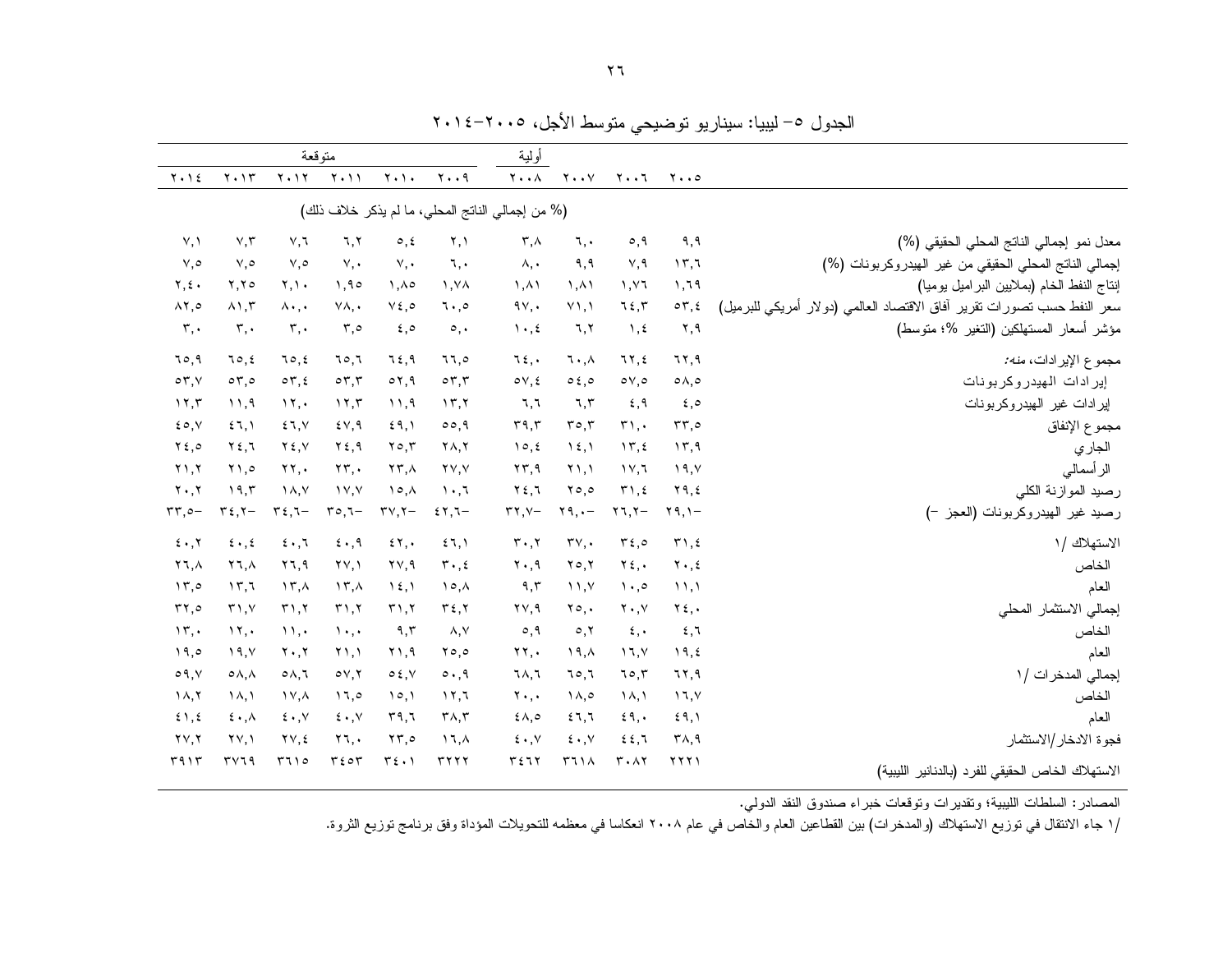| المجموعة الأساسية:                                                              |                   | $Y \cdot \cdot \wedge \quad Y \cdot \cdot \vee \quad Y \cdot \cdot \cdot Y \quad Y \cdot \cdot \circ$                                                    |                                 |                         |
|---------------------------------------------------------------------------------|-------------------|----------------------------------------------------------------------------------------------------------------------------------------------------------|---------------------------------|-------------------------|
|                                                                                 |                   |                                                                                                                                                          |                                 |                         |
|                                                                                 |                   |                                                                                                                                                          |                                 |                         |
| نسبة رأس المال التنظيمي إلى الأصول المرجَّحة بالمخاطر                           | 19,1              | $\gamma$ $\gamma$                                                                                                                                        | ۱۷,٦                            | 17,7                    |
| نسبة القروض المتعثرة مخصوما منها المخصصات إلىي رأس المال                        | $Y$ ٦,٢           | $\circ$ $\vee$ , $\check{\ }$                                                                                                                            | $\circ \cdot, \vee$             | $5 \cdot 20$            |
| نسبة القروض المتعثرة إلىي إجمالي القروض                                         | $\mathbf{r}$      | $Y \circ 5$                                                                                                                                              | $Y \xi, \eta$                   | $Y \cdot Y$             |
| العائد على الأصول<br>$\lambda$ , $\lambda$                                      |                   | $\lambda, \lambda$                                                                                                                                       | $\lambda, \lambda$              | $\lambda, \tau$         |
| العائد على حقوق الملكية                                                         | ۱۸,٦              | $\mathbf{y}$                                                                                                                                             | ۲٦,٦                            | ۳۲,۹                    |
| نسبة الأصول السائلة إلى مجموع الأصول                                            | $\circ 7, \wedge$ | $\circ \vee, \mathsf{q}$                                                                                                                                 | ۹,∨۲                            | $VT, \xi$               |
| نسبة الأصول السائلة إلى الخصوم قصيرة الأجل                                      | ヽ・∨,٦             | $\mathcal{N} \times \mathcal{L}, \mathcal{L} \longrightarrow \mathcal{N} \times \mathcal{N} \longrightarrow \mathcal{N} \times \mathcal{L}, \mathcal{K}$ |                                 |                         |
| صافي المركز المفتوح بالنقد الأجنبي إلىي رأس المال                               | $\mathcal{N}$     |                                                                                                                                                          | $172, \wedge 171, 7110, \cdots$ |                         |
| المجموعة المحبذة:                                                               |                   |                                                                                                                                                          |                                 |                         |
| نسبة رأس المال إلى الأصول                                                       | ्र, <b>•</b>      | $\circ$ , $\wedge$                                                                                                                                       | $\epsilon, \epsilon$            | $\mathsf{r}$ , $\wedge$ |
| نسبة الأصول المقومة بالعملة الأجنبية إلى مجموع الخصوم<br>$\cdot$ , $\mathsf{r}$ |                   | $\cdot$ , $\epsilon$                                                                                                                                     | $\cdot$ , $\cdot$               | $\cdot$ , $\tau$        |

الجدول ٦- ليبيا: مؤشرات السلامة المالية، ٢٠٠٥-٢٠٠٨ /١

المصدر : مصرف ليبيا المركزي. /١ من الضروري نوخي الحذر عند نفسير مؤشرات السلامة المالية، وذلك بسبب جوانب القصور المتبقية في نطبيق البنوك للمعابير الدولية لإعداد النقارير المالية. ونمثل هذه الأرقام بيانات أكبر خمسة مصارف نمثل ٩٥% من مجموع أصول المصارف التجارية في عام ٢٠٠٨.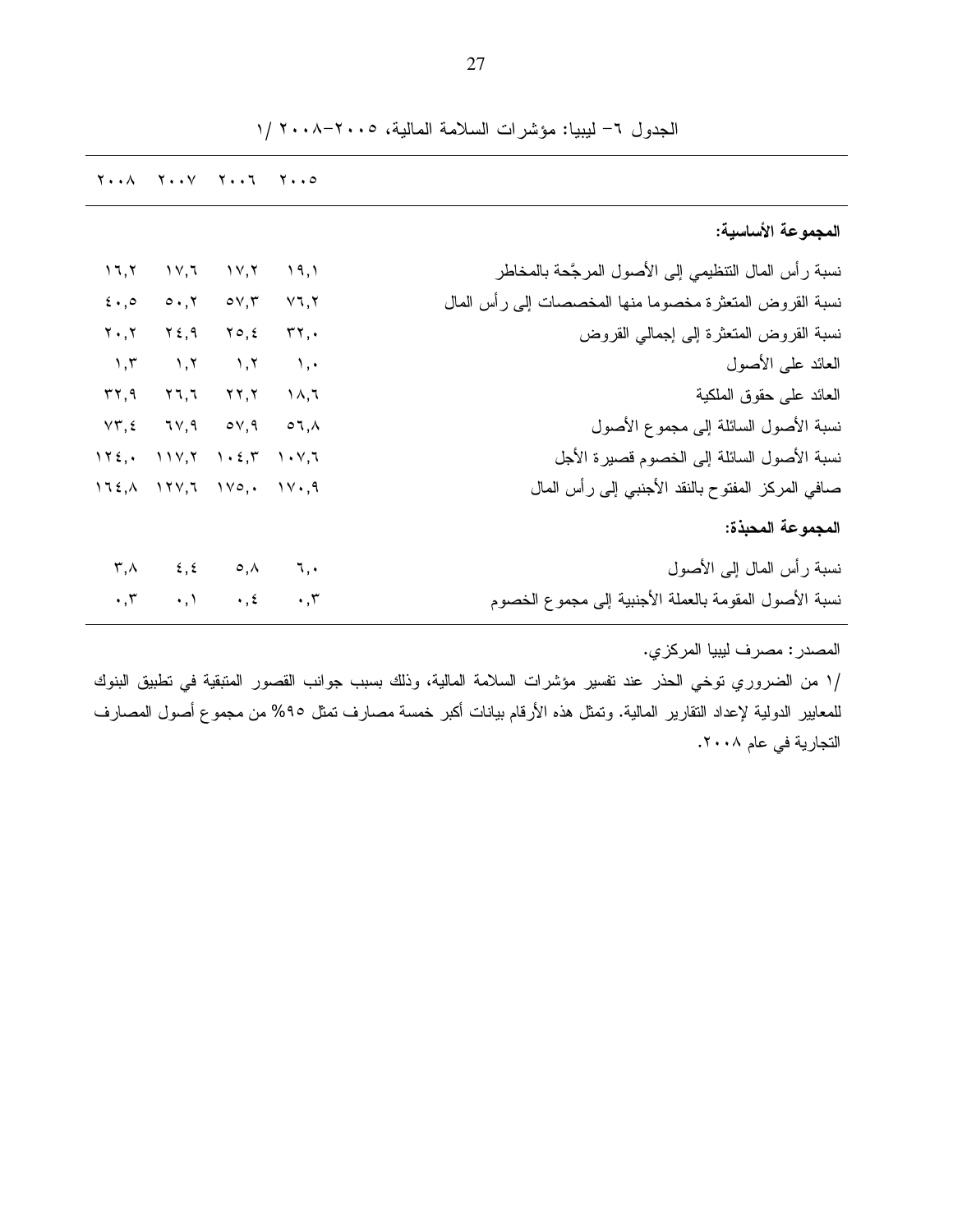# صندوق النقد الدولي

# الجماهيرية العربية الليبية الشعبية الاشتر اكية

مشاورات المادة الرابعة لعام ٢٠٠٩

مرفق المعلومات

## **2009 Article IV Consultation**

## **Informational Annex**

إعداد إدارة الشرق الأوسط وأسيا الوسطى (بالنشاور مع إدارات أخرى)

۲۰ بولیو ۲۰۰۹

المحتويات

| أو لا – العلاقات مع الصندوق                      |
|--------------------------------------------------|
| ثانيا – العلاقات بين ليبيا ومجموعة البنك الدولمي |
| ثالثا – قضايا إحصائية                            |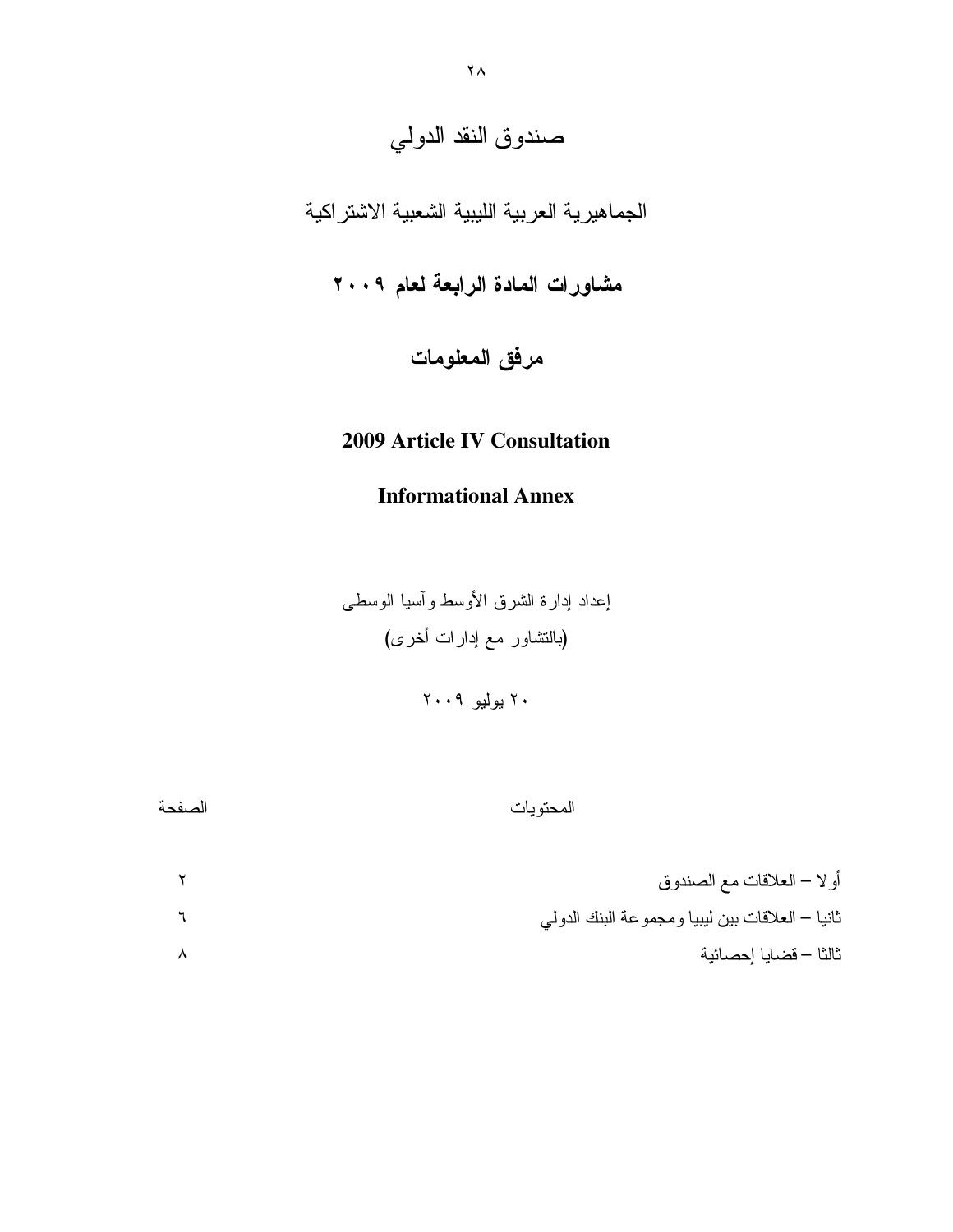**أولا – حالة العضوية:** انضمت إلى عضوية الصندوق في ١٧ سبتمبر ١٩٥٨؛ وقبلت التزامات المادة الثامنة من اتفاقية تأسيس الصندوق.

| % من الحصة         | بملايين حقوق السحب الخاصة | ثانيا – حساب الموارد العامة: |
|--------------------|---------------------------|------------------------------|
| $\Delta$ + + , + + |                           | الحصة                        |
| $75, \lambda$ .    | $YY\Lambda, Y\Lambda$     | حيازات الصندوق من العملة     |
| $r \circ r$ .      | r90,07                    | وضع الاحتياطي في الصندوق     |

| % من المخصصات                  | بملايين حقوق السحب الخاصة | ثالثًا – إدار ة حقوق السحب الخاصة: |
|--------------------------------|---------------------------|------------------------------------|
| $\lambda$ + + , + +            | $\circ \wedge, \vee \vee$ | صافى المخصصات التراكمية            |
| $1 \cdot \cdot \cdot 7 \wedge$ | $0 \wedge \wedge, 1$      | الحياز ات                          |

رابعا – عمليات الشراء والقروض المستحقة: لا يوجد

سادسا – الالتزامات المتوقعة تجاه الصندوق: لا يوجد

سابعا – ترتيب سعر الصرف:

اعتمدت السلطات في الأول من يناير ٢٠٠٢ نظاما لربط العملة الوطنية ربطا ثابتا تقليديا بحقوق السحب الخاصة بسعر ٠,٦٠٨ وحدة لكل دينار ليبي. وفي يونيو ٢٠٠٣، تم تخفيض سعر الدينار بنسبة ١٥% حتى أصبح يعادل ٠,٥١٧٥ وحدة حقوق سحب خاصة. وفي الفترة من ١٤ فبراير ١٩٩٩ وحتى ٣١ ديسمبر ٢٠٠١، تم تطبيق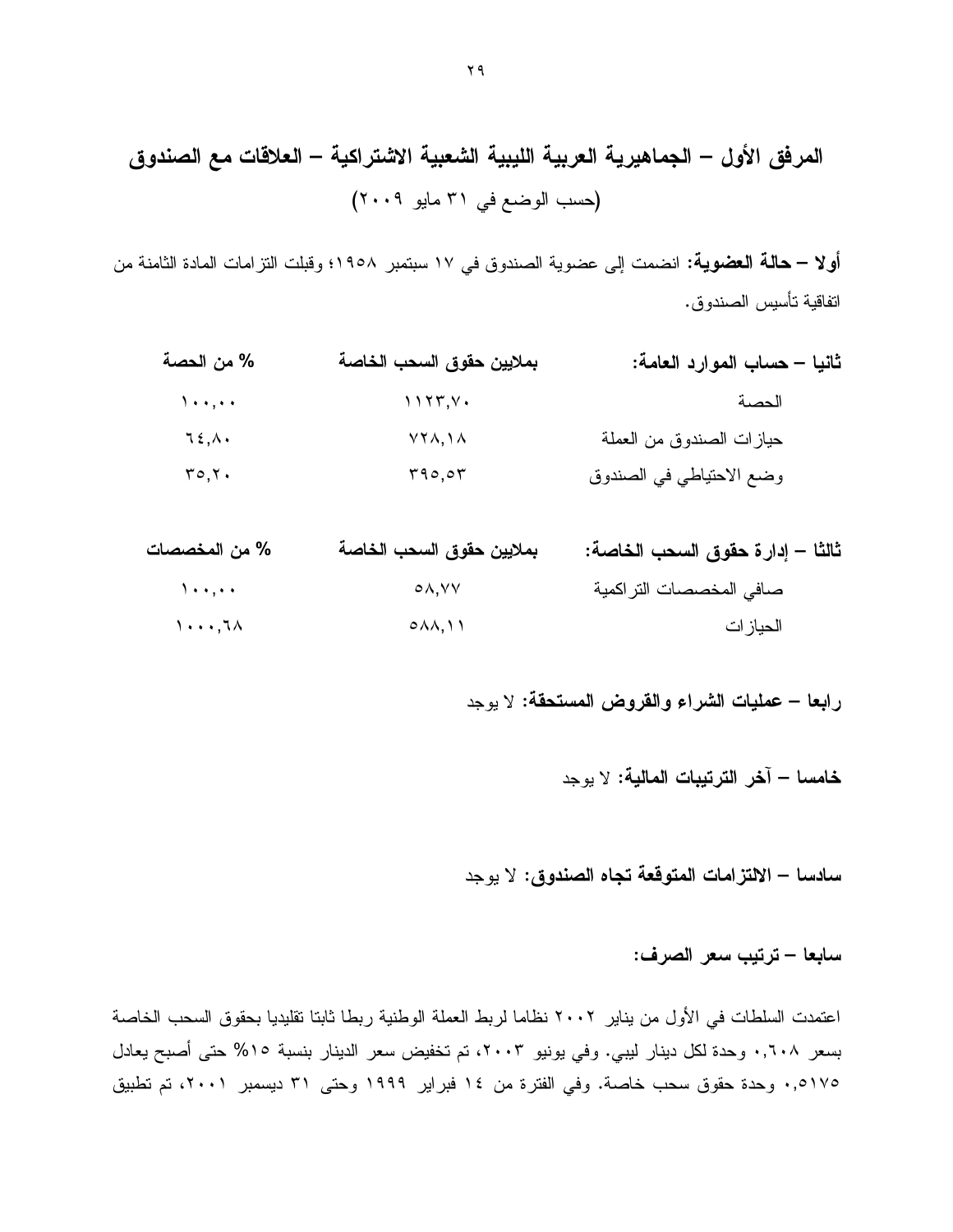نظام لسعر الصرف المزدوج بتألف من سعر صرف "رسمي" مربوط بوحدات حقوق سحب خاصة وسعر صرف "خاص" مربوط بالدو لار الأمريكي.

ثامنا– نظام الصرف:

في يونيو ٢٠٠٣، ألغت السلطات القيود المنشئة لممارسات أسعار الصرف المتعددة. وفي نفس التاريخ أيضا، قَبلت الجماهيرية الالتزامات المنصوص عليها في الأقسام ٢(أ) و ٣ و ٤ من المادة الثامنة في اتفاقية تأسيس صندوق النقد الدولي.

تاسعا – مشاورات المادة الرابعة:

تُعقُّد مشاورات المادة الرابعة مع ليبيا على أساس دورة زمنية مدتها ١٢ شهرا. وقد ناقش المجلس التتفيذي في بوليو ٢٠٠٨ آخر نقرير لخبراء الصندوق حول هذه المشاورات (الوثيقة SM/08/302).

عاشر ا– المساعدة الفنية:

١− أغسطس ٢٠٠١: بعثة إدارة شؤون النقد والصرف المعنية بالعمليات النقدية والرقابة المصرفية ونظام المدفو عات.

٢ – ديسمبر ٢٠٠٣: دورة ندريبية لمدة أسبوعين عن البرمجة المالية (معهد صندوق النقد الدولي وإدارة الشرق الأوسط و آسيا الوسطى).

فبراير ٢٠٠٤: بعثة إدارة شؤون المالية العامة المعنية بتعزيز السياسة الضريبية وإدارة الإيرادات.  $-\tau$ 

مايو ٢٠٠٤: بعثة إدارة النظم النقدية والمالية المعنية بعمليات السياسة النقدية واستحداث الأدوات  $-\xi$ و الأسو اق المالية.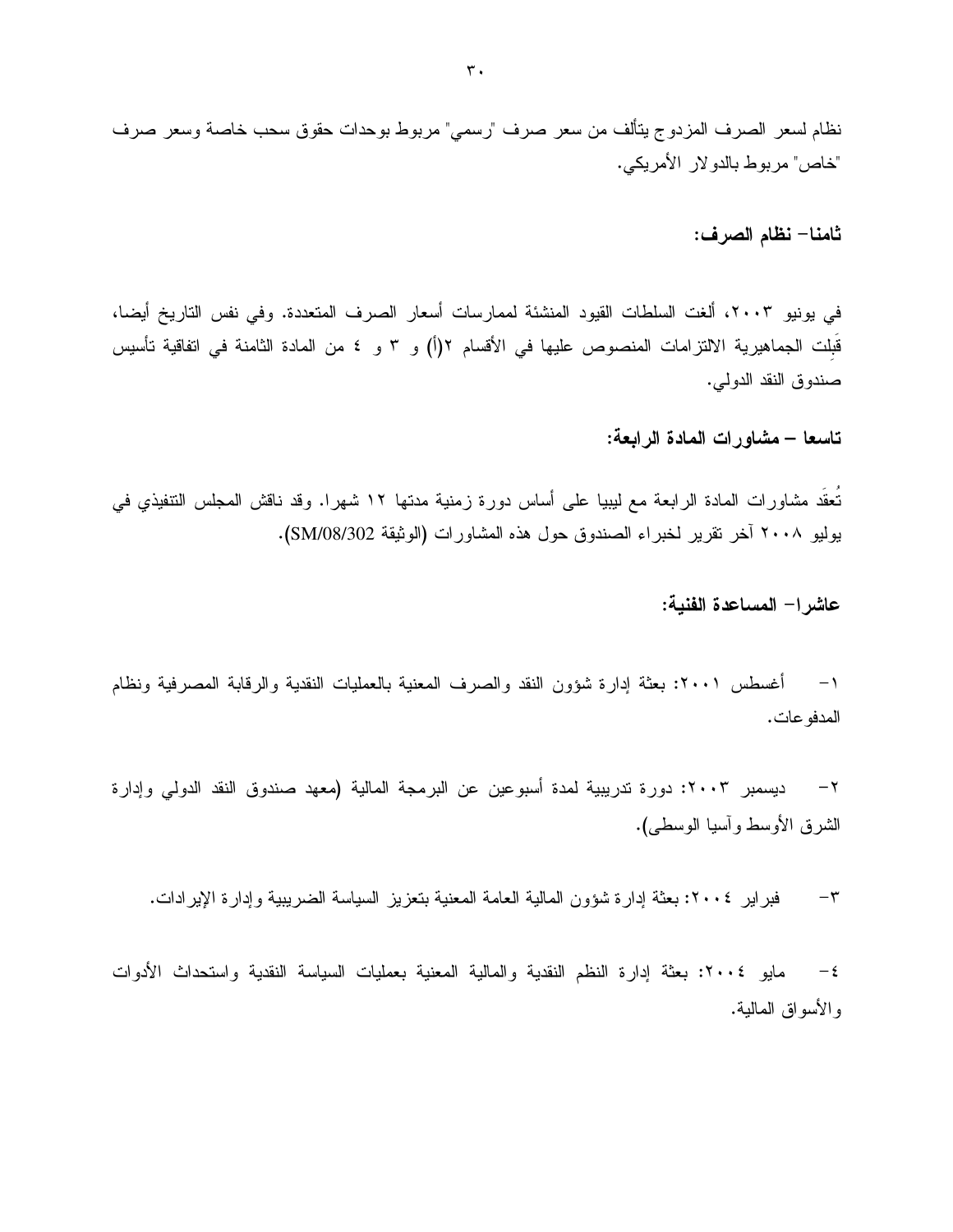٥– يونيو ٢٠٠٥: بعثة إدارة النظم النقدية والمالية المعنية بإصلاح القطاع المالي بما في ذلك إعادة هيكلة الجهاز المصر في.

٦– يونيو ٢٠٠٥: بعثة إدارة الإحصاءات متعددة القطاعات المعنية بإحصاءات مالية الحكومة وإحصاءات الحسابات القومية (الجزء الأول).

> بوليو ٢٠٠٥: بعثة إدارة شؤون المالية العامة المعنية بإصلاح مصلحتى الضرائب والجمارك.  $-\vee$

٨– أغسطس/سبتمبر ٢٠٠٥: بعثة إدارة الإحصاءات متعددة القطاعات المعنية بالإحصاءات النقدية وإحصاءات ميزان المدفوعات (الجزء الثانبي).

بعثات معنية بالرقابة المصرفية من مركز المساعدة الفنية الإقليمي لمنطقة الشرق الأوسط (في مايو  $-9$ ويوليو وأغسطس وسبتمبر ٢٠٠٥).

١٠− إبريل ٢٠٠٦: بعثة إدارة شؤون المالية العامة المعنية بإصلاح الإدارة المالية العامة.

١١– يونيو ٢٠٠٦: نعيين مستشار مقيم لشؤون الحسابات القومية في مهمة طويلة الأجل.

1 ٢ بعثتان معنيتان بالرقابة المصرفية من مركز المساعدة الفنية الإقليمي لمنطقة الشرق الأوسط (في مايو وأغسطس ٢٠٠٦).

1٣ - بعثتان للمتابعة معنيتان بإصلاح الإدارة الضريبية من مركز المساعدة الفنية الإقليمي لمنطقة الشرق الأوسط (في أغسطس وديسمبر ٢٠٠٦).

١٤ – أكتوبر/نوفمبر ٢٠٠٦: بعثة من إدارة الأسواق النقدية والرأسمالية وإدارة الشؤون القانونية لاستكمال المراجعة الاعتيادية لنظام الصرف الأجنبي وفقا للمادة الثامنة من اتفاقية تأسيس صندوق النقد الدولي.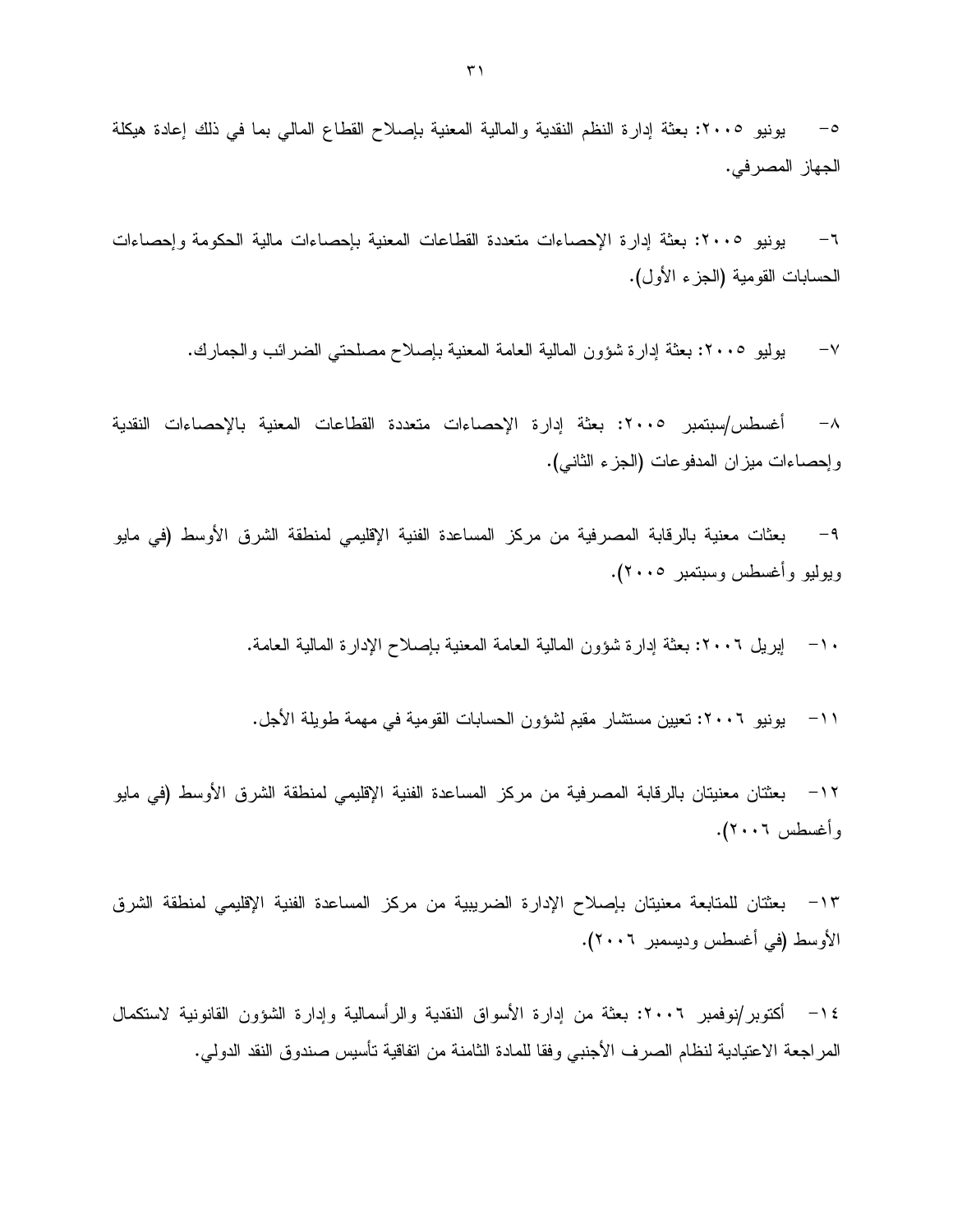١٥– فبر اير ٢٠٠٧: بعثة للمتابعة معنية بإحصاءات ميز ان المدفو عات من مركز المساعدة الفنية الإقليمي لمنطقة الشرق الأوسط.

١٦ - فبراير/مارس ٢٠٠٧: بعثة تمهيدية معنية بتحديث وإعادة هيكلة مصرف ليبيا المركزي من إدارة الأسواق النقدية والرأسمالية.

١٧ − مارس ٢٠٠٧: بعثتان من مركز المساعدة الفنية الإقليمي لمنطقة الشرق الأوسط معنيتان بمراجعة إحصاءات مؤشر أسعار المستهلكين وإنشاء إحصاءات أسعار المنتجين، على النوالي.

١٨ – بوليو ٢٠٠٧: بعثة من إدارة الأسواق النقدية والرأسمالية معنية بإدارة الأصول والاحتياطيات السيادية و عمليات السياسة النقدية و عمليات المحاسبة و الندفيق بالبنك المركز ي.

١٩ – نوفمبر ٢٠٠٧: بعثة من ادارة الأسواق النقدية والرأسمالية معنية بتحديث وإعادة هيكلة مصرف ليبيا المركز ي.

٢٠ − بناير /فبر اير ٢٠٠٨: بعثة للمتابعة معنية بإحصـاءات ميز ان المدفو عات من مر كز المساعدة الفنية الإقليمي لمنطقة الشرق الأوسط.

٢١ – فبر اير إمار س ٢٠٠٨: بعثة من إدار ة الأسواق النقدية و الر أسمالية معنية بالعمليات النقدية.

٢٢– نوفمبر ٢٠٠٧–إبريل ٢٠٠٨: ثلاث بعثات معنية بالرقابة المصرفية من مركز المساعدة الفنية الإقليمي لمنطقة الشرق الأوسط.

٢٣– أكتوبر ٢٠٠٨: بعثة متعددة الموضوعات معنية بتحديث المصرف المركزي من إدارة الأسواق النقدية و الر أسمالية.

٢٤ – مارس/إبريل ٢٠٠٩: بعثة معنية بتحديث مصرف ليبيا المركزي من إدارة الأسواق النقدية والرأسمالية.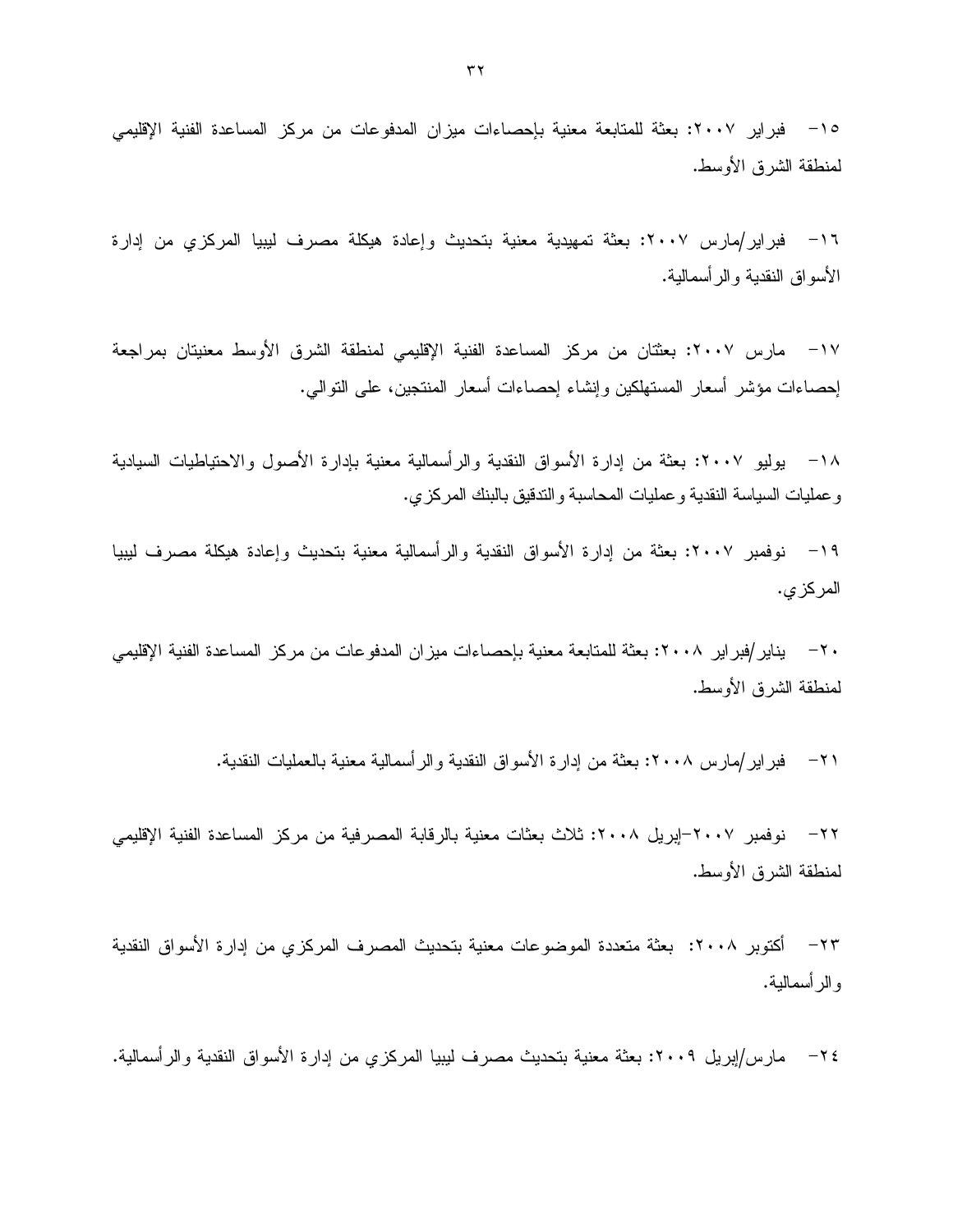للإنشاء والتعمير ومؤسسة التمويل الدولية في سبتمبر ١٩٥٨، وإلى المؤسسة الدولية للتنمية في أغسطس ١٩٦١، وإلى الوكالة الدولية لضمان الاستثمار في إبريل ١٩٩٣. ولم تقدم مجموعة البنك الدولي أي قروض لليبيـــا حتـــي اليوم، إذ أن تطوير الأصول البترولية الليبية منذ عام ١٩٦٠ وضع ليبيا في مصاف البلدان المنتجـــة للـــنفط ذات الفوائض الرأسمالية، وأتاح لها الموارد اللازمة لإنشاء بنية تحتية واسعة النطاق وتسوفير الخسدمات الاجتماعيـــة للمو اطنين.

في عام ٢٠٠٧ وقع البنك الدولي اتفاقية للتعاون الفني مع حكومة ليبيا، بميزانية إجمالية مشتركة قدرها  $-7$ مليون دولار أمريكي. ونتص الاتفاقية على نمويل برنامج استشاري اقتصادي مشترك بوجَّه لدعم عملية الإصلاح في ليبيا وتعزيز تقدمها، على أن يغطي الفترة من أول يوليو ٢٠٠٧ وحتى ٣٠ يونيو ٢٠٠٨. وبدأت أنشطة البرنامج في مجالات نقييم مناخ الاستثمار، وبيئة الأعمال والبيئة القانونية، وتوفير الدعم اللازم لتطوير مشروع ليبيا ٢٠٢٥. كذلك بدأ العمل في مراجعة الإنفاق العام في أغسطس ٢٠٠٧، حيث تمت البعثة الأساسية في نوفمبر ٢٠٠٧، وتم استَكمِلت المسودة الأولى للوثيقة في أكتوبر ٢٠٠٨. وفي ديسمبر ٢٠٠٨ عقدت حلقة نقاش رفيعة المستوى حضرها جميع أمناء اللجان الشعبية الاقتصادية والاجتماعية. وعقب نقديم تعليقات خطية من كل اللجان الشعبية العامة والمؤسسات، قَدِّمت النسخة النهائية من مراجعة الإنفاق العام إلى السلطات في إبريل ٢٠٠٩ لاعتمادها في صيغتها النهائية. ويقدم خبراء صندوق النقد الدولي مساهمات متعددة نَثَرى محتوى المراجعة. وقد شارك خبر اء الصندوق مشاركة فعالة أيضا في حلقة النقاش رفيعة المستوى التي انعقدت في ديسمبر ٢٠٠٨.

عُقدت حلقتان تطبيقيتان رفيعتا المستوى في عام ٢٠٠٨، نتاولت الأولى وضع "ليبيا في طور التحول"  $-\tau$ ونضمنت نغطية للاستراتيجية الاقتصادية وإدارة الإيرادات النفطية والتحويلات الاجتماعية، بينما عُنيت الثانية بمناقشة "قضايا في نطوير القطاع الخاص" وحظيت بمشاركة فعالة من القطاع الخاص.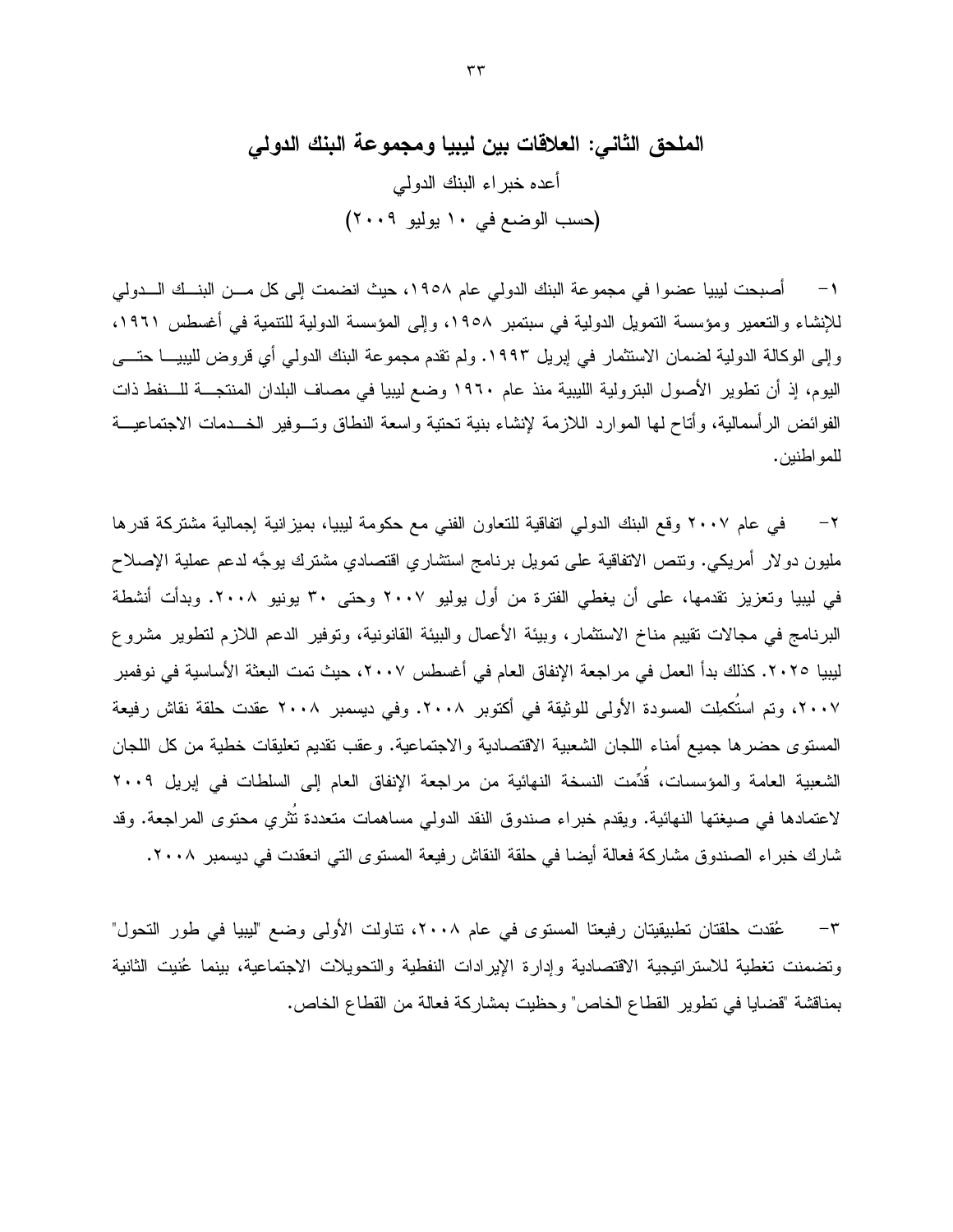ومناقشة برنامج العمل المقترح معها. وقد أعلنت السلطات الليبية رغبتها في مواصلة نتفيذ في عدد كبير من التوصيات المستمدة من مراجعة الإنفاق العام، ولكنها أشارت إلى أن المراجعة بنبغي أن نتظر بعين الاعتبار إلى أخر النطورات (قرار العقيد القذافي بتاريخ ٢ مارس ٢٠٠٨ بإعادة تشكيل الحكومة).

٥– يجرى نتفيذ عدة أنشطة في العام المالي ٢٠٠٩ نشمل : أ) استكمال مراجعة الإنفاق العام؛ ب) دعم المساعدة الفنية بشأن الانضمام إلى منظمة النجارة العالمية، ومراجعة اللوائح التنظيمية للأعمال، وإعداد نقييم للمناخ الاستثماري؛ ج) مراجعة وتحديث مذكرة التفاهم ٢٠٠٧-٢٠٠٨، بحيث تغطي المذكرة الجديدة الفترة ٢٠٠١-٢٠١١؟؛ د) العمل في مجال جديد من مجالات نقديم المساعدة الفنية المتعلقة ببناء القدرات وإجراء المسوح.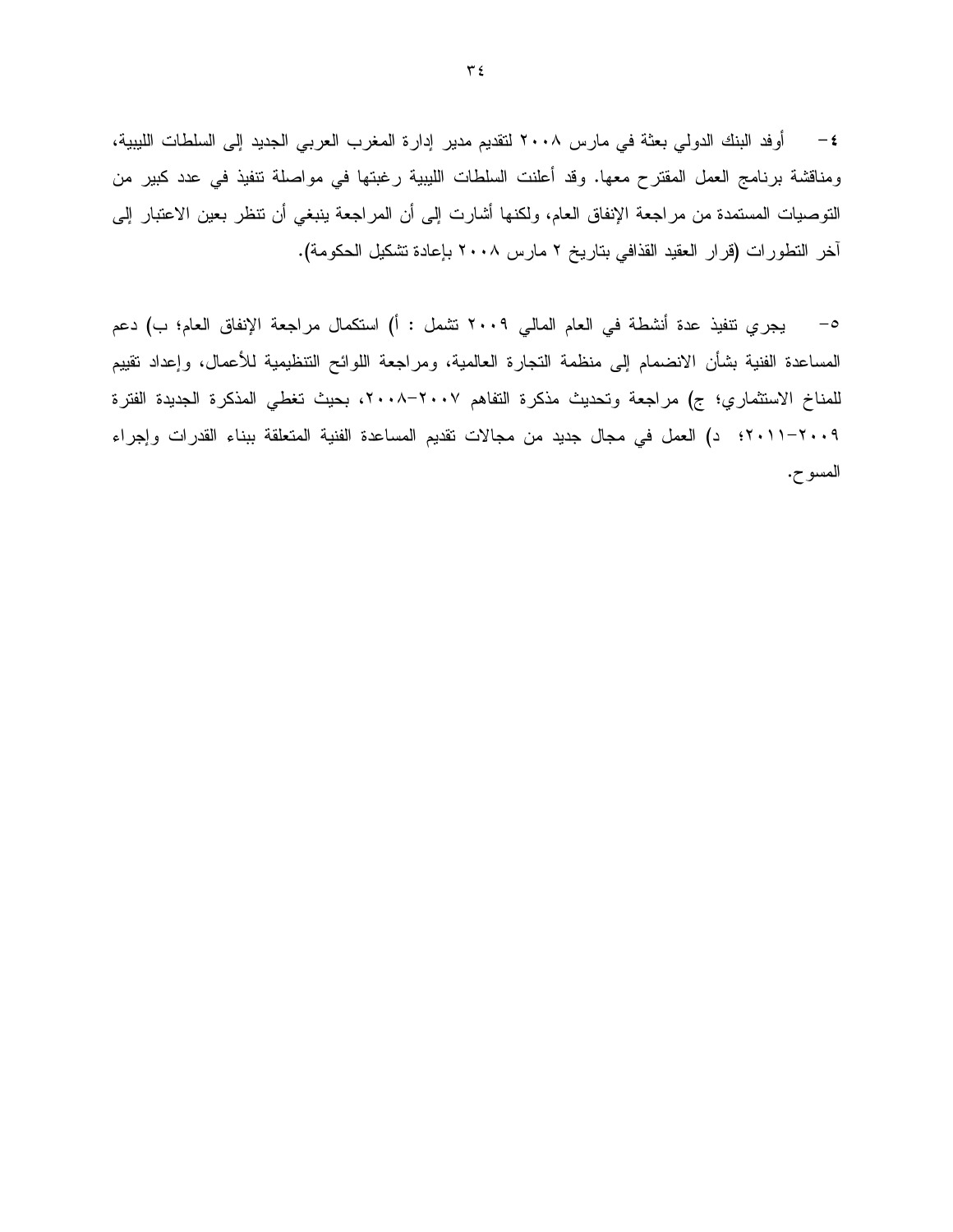عام: نَشوب قاعدة البيانات الليبية بعض العيوب، ولكنها كافية لأغراض الرقابة بوجه عام. ولا نزال هناك مواطن ضعف في المجالات التالية: (١) الإجراءات المتعلقة بالمفاهيم وإعداد البيانات والتي يستند إليها جمع الإحصاءات في القطاعات المختلفة؛ (٢) جوانب قصور في تغطية البيانات ودوريتها وحداثتها؛ (٣) عدم اتساق البيانات بين مختلف القطاعات؛ (٤) عدم وجود نظام لتسجيل البيانات، باستثناء البيانات النقدية، من أجل تيسير \_عملية تحديث قاعدة البيانات التشغيلية لدى إدار ة الشر ق الأوسط و آسيا الوسطى في الفتر ات التي نتخلل البعثات. ونتفاقم هذه القضايا في وجود أوجه ضعف مؤسسية، و عدم كفاية النعاون بين الجهات المعنية، وكثرة الجهات ذات المسؤوليات غير الواضحة والمتداخلة في معظم الأحيان، وعدم وضوح خطوط المسؤولية الفاصلة بينها.

وفي عام ٢٠٠٥ قامت بعثة متعددة القطاعات بدراسة الإجراءات المتعلقة بالمفاهيم وإعداد البيانات لأغراض الحسابات القومية ومؤشرات الأسعار والنجارة الخارجية والنقود والأعمال المصرفية وإحصاءات مالية الحكومة. وخرجت البعثة بتوصيات لإدخال التحسينات على هذه النظم وحثت ليبيا على الانضمام إلى "النظام العام لنشر البيانات". ويمكن أن تستفيد ليبيا من المشاركة في هذا النظام باعتباره إطارا لتحسين إحصاءاتها الاقتصادية الكلية والتتسيق بين المؤسسات المكلفة بإعدادها.

**الحسابات القومية:** أحرز بعض النقدم في إعداد نقديرات إجمالي الناتج المحلي حسب نو ع النشاط الاقتصادي حتى نهاية عام ٢٠٠٤ استنادا إلى *نظام الحسابات القومية* لعام *١٩٦٨.* غير أن ما يعرقل عملية الإعداد هو ارتفاع معدل دوران الموظفين والفترات الطويلة التي يستغرقها الحصول على المعلومات الأساسية من المصادر المختلفة، لا سيما من الهيئات الحكومية الأخرى. وإضافة إلى ذلك، أصبح كثير من المسوح قديما بحيث تنتفي الفائدة المرجوة منه. فالبيانات السنوية حتى عام ٢٠٠٢ تم إبلاغها إلى إدارة الإحصاءات في عام ٢٠٠٤، ونشرت في نقر بر "الإحصا*ءات المالية الدولية".* غير أن التقدير ات الوار دة فيها لا نتسق اتساقًا كاملا مع مجموعات البيانات الأخر ي. وقد تم الانتهاء من إجراء مسح جديد لقطاع الأسِّر في عام ٢٠٠٣.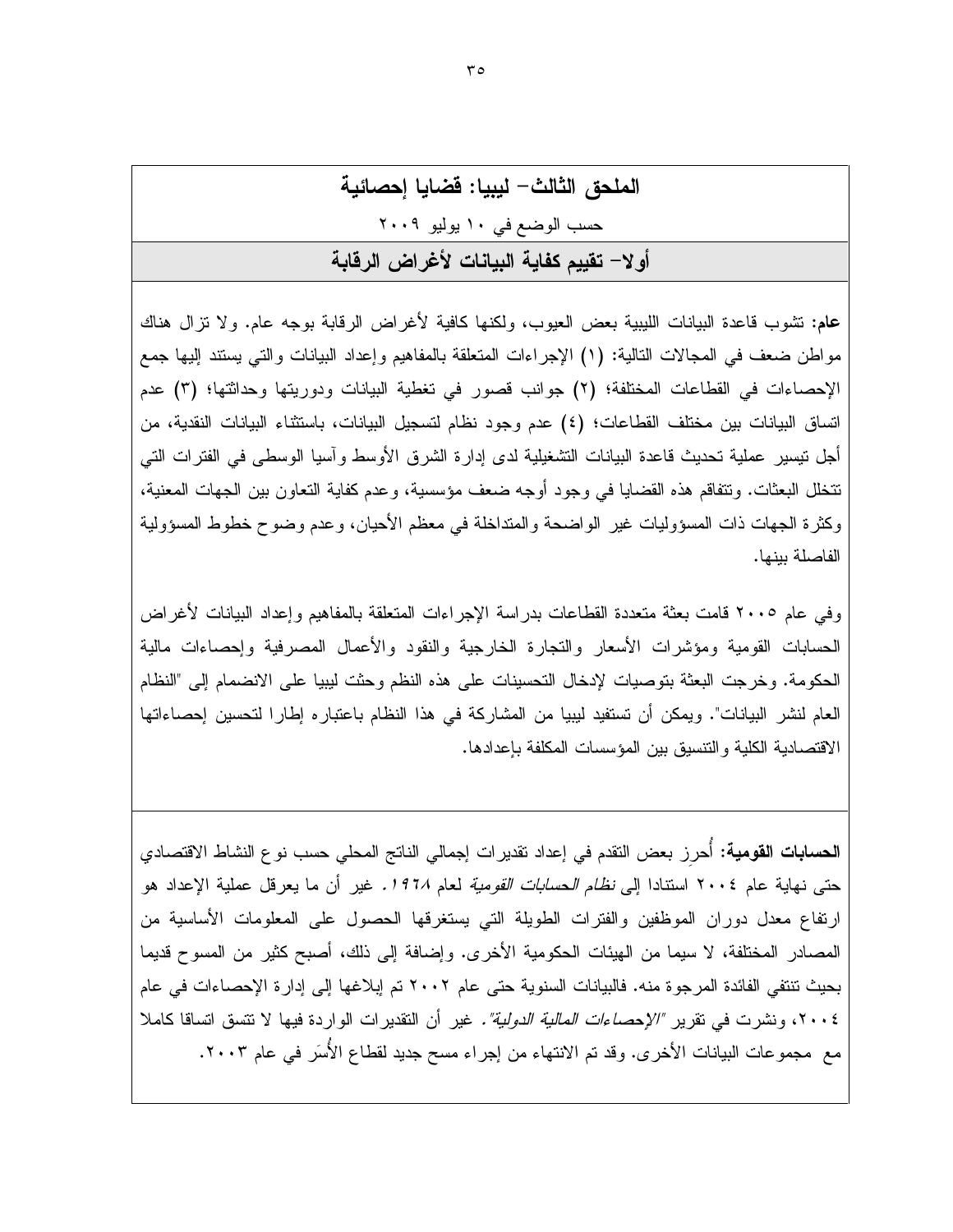ولتحسين إحصاءات الحسابات القومية، انتهت بعثة إدارة الإحصاءات لعام ٢٠٠٥ إلى عدة توصيات تضمنت ما يلي: (١) إنشاء جهاز إحصائي قومي لإنتاج ونشر الإحصاءات الرسمية ونتسيق برنامج العمل الإحصائي القومي؛ (٢) إنشاء مجلس إحصائي قومي يكون بمثابة لجنة للتتسيق بين الهيئات المعنية تتمتع بصلاحية قانونية للإشراف على إعداد إحصاءات الحسابات القومية؛ (٣) نقل مسؤولية الحسابات القومية من مجلس التخطيط الوطنبي إلىي الإدارة العامة للإحصاء والتعداد النابعة للهيئة الوطنية للمعلومات والتوثيق واستحداث عدد إضافي من الوظائف الدائمة بتراوح بين ٦ و ١٠ وظائف؛ (٤) تحديد أولويات تطبيق *نظام الحسابات* ا*لقومية لعام 199۳* وتحديد البيانات اللازمة لذلك؛ (٥) تحسين الاستبيانات المستخدمة في مسوح التشييد والصناعة التحويلية؛ (٦) إجراء مسوح منتظمة لأنشطة الخدمات الرئيسية، والناتج الزراعي، وأنشطة التشييد في القطاعين العام والخاص؛ (٧) تحسين التقديرات المتعلقة بشركات بالنقل، والتخزين، والاتصالات.

وقد عينت إدارة الإحصاءات مستشارًا مقيمًا لشؤون إحصاءات الحسابات القومية للمساعدة في تنفيذ توصيات الإدارة على وجه الخصوص، وتحسين الحسابات القومية بشكل عام. وقد بدأت مهمة المستشار في يونيو ٢٠٠٦ واستغرقت عاما واحدا وتم تجديدها لعام أخر بناء على طلب السلطات. وقد ركز المستشار على تحديد مصادر جديدة للبيانات ووضع نظام لجمع البيانات اللازمة، كما قام بنتسيق العمل على تشكيل عدة لجان فنية لضمان اتساق البيانات المستمدة من معدي الحسابات القومية مع البيانات التي تعدها الهيئات الأخرى. وقد أنهى المستشار عمله في يونيو ٢٠٠٨ وقامت السلطات بإنتاج إحصاءات حسابات قومية معدَّلة.

إ**حصاءات الأسعار:** يستند مؤشر أسعار المستهلكين إلى أوزان ترجيحية مشتقة من مسح ميزانية قطاع الأسَر للفترة ١٩٩٢–١٩٩٣، ولا يغطي إلا طرابلس، وتُستخدم فيه ١٩٩٩ كسنة مرجعية، وتُعدُّ بياناته اعتبارا من عام ٢٠٠٠. وفي عام ٢٠٠٧ تم إعداد مؤشر جديد يستند إلى مسح ميزانية قطاع الأُسَر للعام ٢٠٠٣. ويمكن الاطلاع على كلا المؤشرين بعد شهر واحد من مشاهدة البيانات وهما منشوران في موقع مصرف ليبيا المركزي على شبكة الإنترنت. ويتم حاليا إجراء مسح جديد لنفقات الأسَر بين نوفمبر ٢٠٠٧ وأكتوبر ٢٠٠٨. وسوف تُستخدَم بيانات الإنفاق لتحديث مؤشر أسعار المستهلكين وتوسيع نطاق تغطيته الجغرافية بحيث يشمل ثماني مناطق حضرية وريفية. ويستند المؤشر الرسمي حاليا إلى مسح قطاع الأُسَر لعام ٢٠٠٣. ومن المقرر نشر المؤشر في بناير ٢٠١٠ بعد تحديثه وتوسيع تغطيته بحيث يتضمن أوزانا ترجيحية مشتقة من مسح ميزانية قطاع الأسَر لعام ٢٠٠٨. وإضافة إلى ذلك، يجري العمل على إنشاء مؤشر لأسعار المنتجين بالتعاون مع إدارة الإحصاءات بالصندوق ويتوقع نشره في عام ٢٠١٠.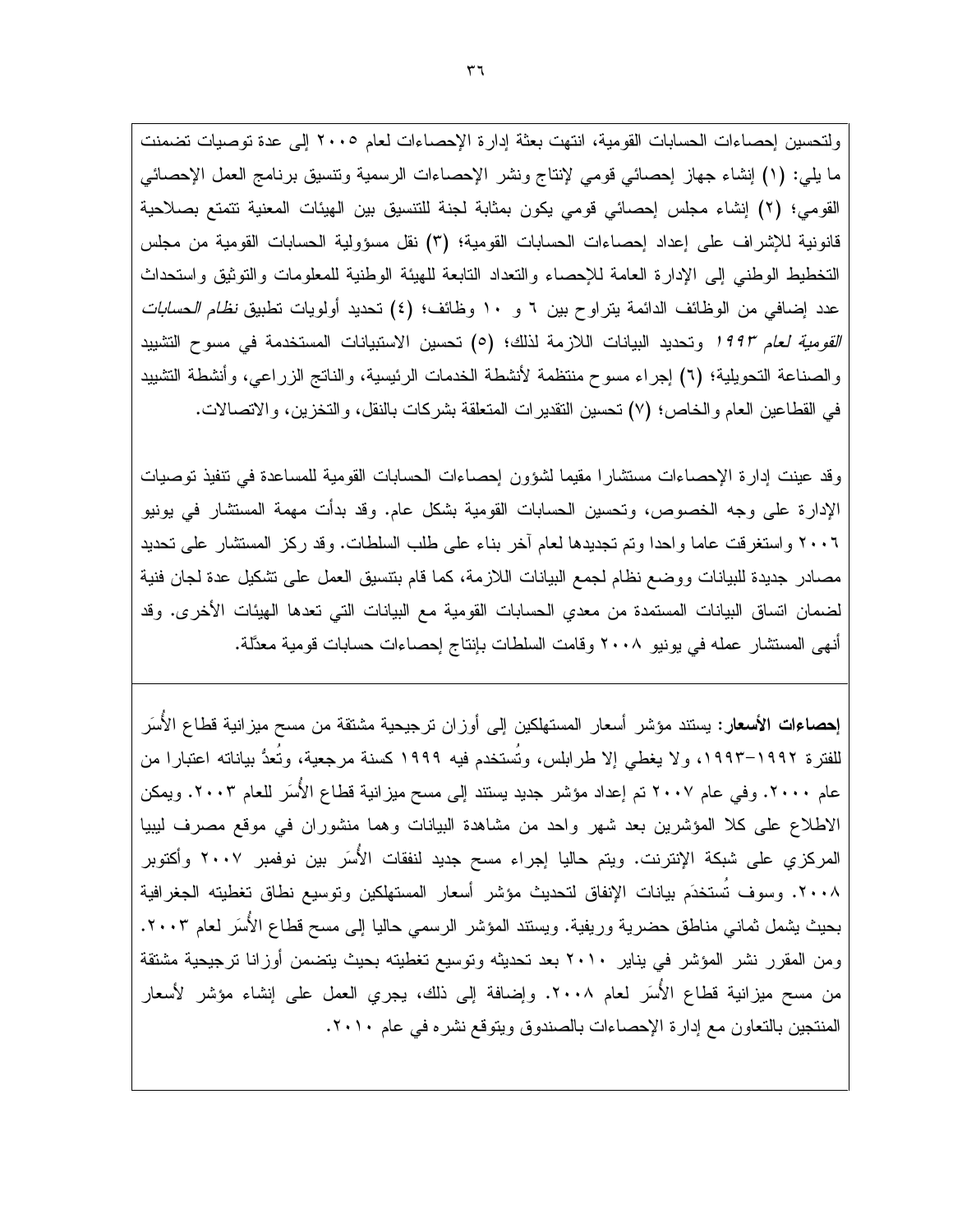إ**حصاءات مالية الحكومة:** لا يزال نظام معلومات المالية العامة في ليبيا مشتتا ولا يتوافق مع المعايير الدولية، نظرًا لتصميمه الذي يخدم أغراض إبلاغ البيانات الإدارية بموجب قانون مالية الحكومة وليس لتوفير معلومات إحصائية حديثة لأغراض التخطيط والتحليل الاقتصاديين.

ولتحسين بيانات المالية العامة، خلصت بعثة إدار ة الإحصاءات لعام ٢٠٠٥ إلى التوصيات التالية: (١) اعتماد نظام مركزي يعهد إلى أمانة المالية بإدارة جميع حسابات موازنة الحكومة المركزية؛ (٢) نوسيع النطاق الذي تغطيه حسابات الحكومة المركزية بتضمين العمليات خارج الموازنة وعمليات الحكومات المحلية؛ (٣) إعداد بيانات وصفية لإحصاءات مالية الحكومة نتعلق بالمفاهيم ونطاق التغطية والتصنيفات وأساس القيد ومصادر البيانات والأساليب الإحصائية، بغية نشرها في الموقع الإلكتروني المخصص للنظام العام لنشر البيانات؛ (٤) اعتماد *دليل إحصاءات مالية الحكومة لعام ٢٠٠١* الصادر عن صندوق النقد الدولمي ليكون إطارا منهجيا منز ابطا لإنتاج ونشر بيانات المالية العامة الشهرية وربع السنوية والسنوية. ومن شأن ذلك أن يشجع على قيد جميع الأصول والخصوم على أساس الاستحقاق وبقيم السوق. ولتحقيق هذه الغاية، قامت إدارة الإحصاءات بتدريب اثنين من موظفي مصرف ليبيا المركزي، أحدهما في عام ٢٠٠٧ والآخر في عام ٢٠٠٨.

الإحصاءات النقدية: لا نزال بعض جوانب القصور المنهجية نشوب البيانات النقدية المقدمة لإدراجها في نقرير *"الإحصاءات المالية الدولية"* بالرغم من التحسن الكبير في درجة حداثتها ومستوى جودتها. ولتحسين الإحصاءات النقدية والمالية، خلصت بعثنا إدارة الإحصاءات لعامي ٢٠٠٥ و ٢٠٠٧ إلى التوصيات التالية: (١) تعديل تصنيف المصرف الليبي الخارجي كمؤسسة مالية مقيمة وإدراجه تحت شركات الإيداع الأخرى، وتضمينه في التغطية المؤسسية للمسح النقدي؛ (٢) اعتماد طريقة نقييم الأدوات المالية على أساس أسعار السوق والأخذ بإجراءات المحاسبة على أساس الاستحقاق لإضافة الفوائد المستحقة إلى القيمة القائمة للأداة؛ (٣) إعادة تقييم حيازات مصرف ليبيا المركزي من الذهب النقدي حسب أسعار سوق الذهب في نهاية الفترة؛ (٤) تحديد كل الحسابات ذات الصلة بصندوق النقد الدولي في الميز انية العمومية لمصرف ليبيا المركزي، مع الاسترشاد في ذلك بتوجيهات إدارة المالية بصندوق النقد الدولي؛ (٥) تعديل تصنيف مؤسسات الإقراض المتخصصة عندما نبدأ في إصدار خصوم إيداعية، وذلك بإدراجها ضمن شركات الإيداع الأخرى وإدخالها في التغطية المؤسسية للمسح النقدي؛ (٦) تعديل/إعداد نماذج تستخدمها المصارف في إبلاغ البيانات بحيث تحتوي علىي نقسيمات كافية للمراكز حسب العملة المقوم بها والأداة المالية والإقامة والقطاع الاقتصادي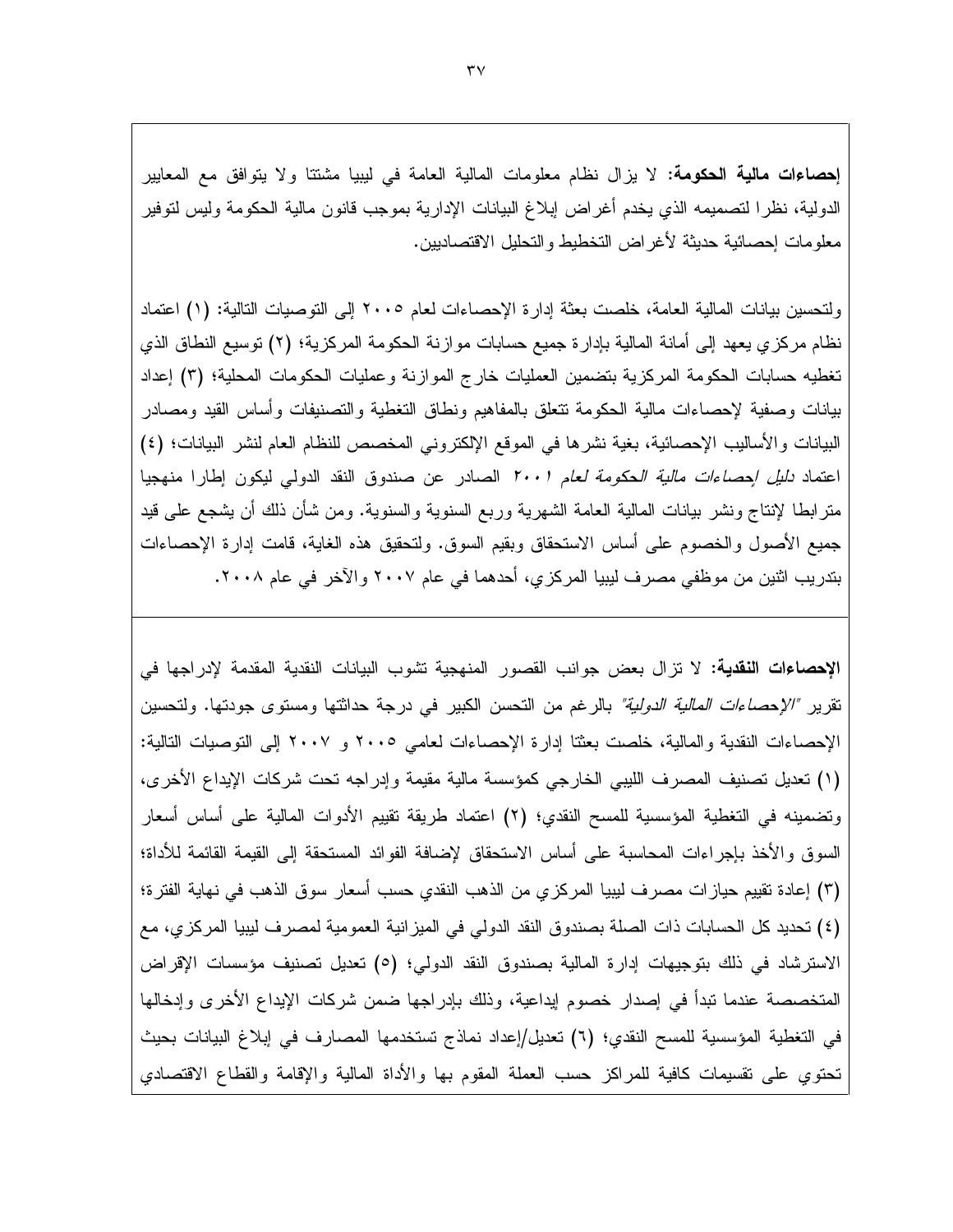للطرف المقابل، على أن نتوافق مع هيكل استمارات الإبلاغ الموحدة. وفي ضوء هذه التوصيات، يعمل المصرف المركزي حاليا على تحسين تصنيف البيانات الواردة في المسح النقدي وتعديله.

**بيانات ميزان المدفوعات:** تقوم ليبيا منذ عام ٢٠٠٠ بإبلاغ إدار ة الإحصاءات على نحو منتظم بالبيانات السنوية لميزان المدفوعات على النسق المعتمد ف*ي الطبعة الخامسة من دليل ميزان المدفوعات*. وقد تم تعيين مستشار إحصائي إقليمي في مهمة طويلة الأجل كجزء من برنامج عمل مركز المساعدة الفنية الإقليمي لمنطقة الشرق الأوسط من أجل المساهمة في تعزيز إحصاءات القطاع الخارجي وتقديم المساعدة سواء بصورة مباشرة أو من خلال دعم الخبراء المنتدبين من خار ج الصندوق في مهام قصيرة الأجل. والهدف الرئيسي من ذلك هو إنشاء برنامج لإعداد إحصاءات ميزان المدفوعات ربع السنوية وإحصاءات وضع الاستثمار الدولمي مع نهاية عام ٢٠٠٩.

وقد نبين للبعثة التي زارت طرابلس في عام ٢٠٠٨ من مركز المساعدة الفنية الإقليمي لمنطقة الشرق الأوسط أن معظم هذه التوصيات لم يطبق بعد، كما لم نتفذ بعد معظم مسوح القطاع غير المصرفي والتوصية الخاصة بتشكيل اللجنة المشتركة بين الهيئات الحكومية والمعنية بإحصاءات التجارة الخارجية. ومن التوصيات بالغة الأهمية التي نتطلب إجراء حاسما ضرورة قيام المؤسسة الوطنية للنفط بتقديم معلومات أكثر تفصيلا عن معاملاتها في الصادرات والواردات، وضرورة قيام مصلحة الجمارك بمعالجة قضايا قيد البيانات في استمارات الإقرارات الجمركية. ومع إقرار البعثة بأهمية استحداث أحكام في قانون المصارف نُلزم جميع القطاعات المقيمة بإبلاغ البيانات اللازمة لإعداد إحصاءات ميزان المدفوعات، وأخرى نتص على زيادة الموارد البشرية المطلوبة لإعداد ميزان المدفوعات، فقد لاحظت البعثة أن الموظفين الحاليين يمتلكون المهارات الأساسية اللازمة لتتفيذ برنامج العمل المتفق عليه معها.

ولمزيد من التحسين في إحصاءات ميزان المدفوعات، خلصت بعثة المستشار الإحصائي الإقليمي لعام ٢٠٠٩ إلى النوصيات التالية: (١) مواصلة زيادة الموارد؛ (٢) إرساء مبدأ عقد اجتماعات منتظمة للتتسيق بين مصرف ليبيا المركزي والهيئة العامة للمعلومات ومصلحة الجمارك لضمان انساق بيانات التجارة الخارجية بين جميع الجهات المعنية؛ (٣) النأكد من قيد معاملات المصرف المركزي والمعاملات التي تجرى نيابة عن الحكومة في كشف ميزان المدفوعات على أساس البيانات المصدرية بدلا من التقديرات التي توضع حسب الحاجة والمستخدمة في الوقت الراهن؛ (٤) تطبيق المعايير المتعارف عليها دوليا في تحديد وضع المصرف الليبي الخارجي من حيث الإقامة. وإضافة إلى ذلك، نمت مراجعة بيانات ميزان المدفوعات عن الفترة ٢٠٠٧–٢٠٠٧ وإجراء نعديلات حيثما كان ضروريا. وقد أنثت البعثة على السلطات لاهتمامها بالمشاركة في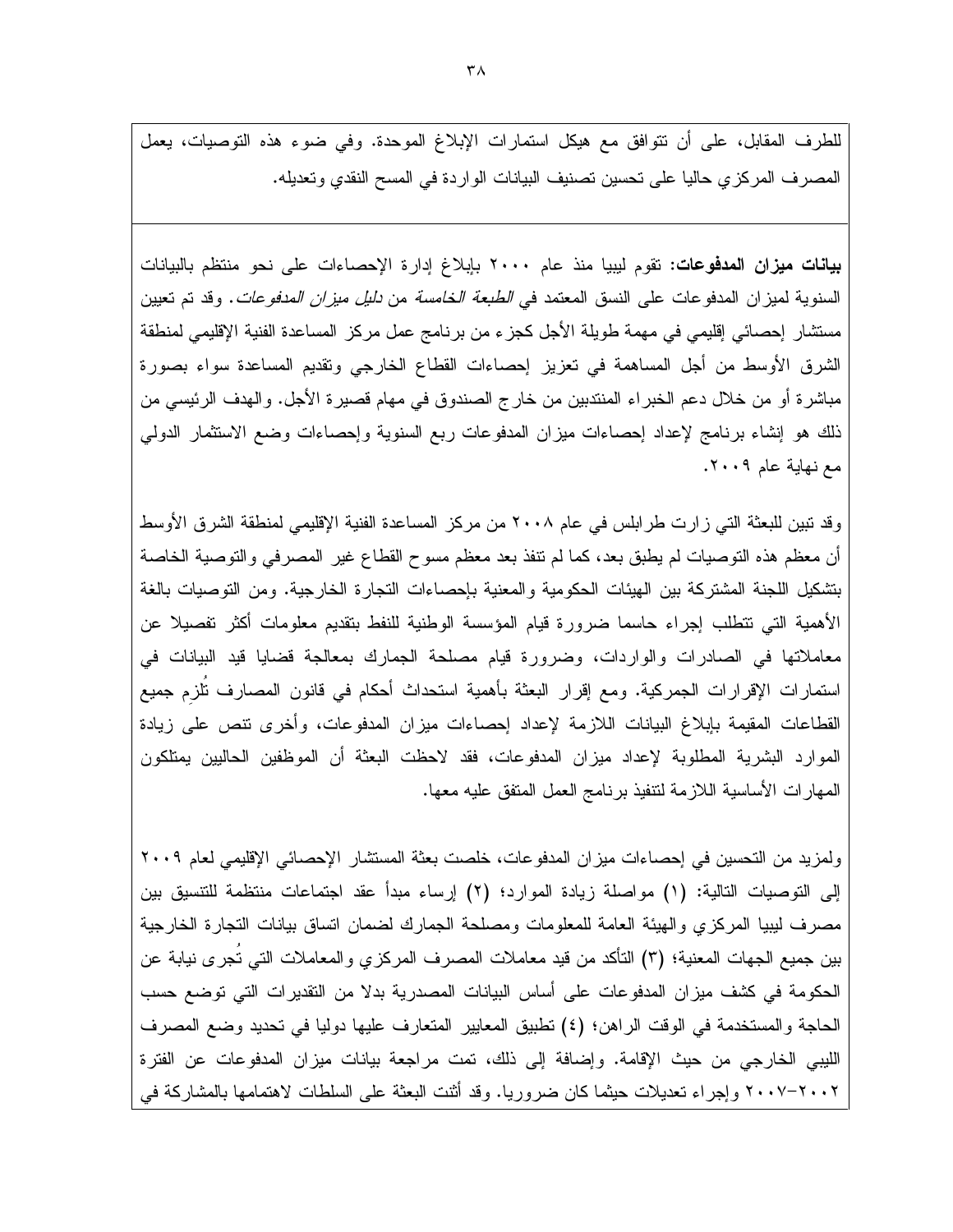المسح المنسق للاستثمار المباشر، غير أنها أعربت عن قلقها إزاء نأخر بيانات التجارة الخارجية وحل اللجنة المعنية بمراجعة إحصاءات التجارة الخارجية التي شكَّلها أمين اللجنة الشعبية العامة. **وضع الاستثمار الدولي:** يمكن الاطلاع على بيانات الاحتياطيات الرسمية في الموقع الإلكتروني لمصرف ليبيا المركزي وفي الميزانية العمومية للهيئة الليبية للاستثمار. إلا أن بيانات الدين والإقراض الخارجي الحكومي غير مكتملة ولا نتوافر بيانات موثوقة كافية عن المركز الخارجي الصافي لقطاعي الشركات والأسَر مما يعرقل إعداد إحصاءات شاملة عن وضع الاستثمار الدولي. ونعمل الحكومة حاليا على تعزيز قدراتها للنغلب على هذه العبوب. ثانيا– معايير البيانات وجودتها

|                      | ليبيا ليست من الأعضاء المشاركين في النظام العام   لا يتوافر  تقرير  عن  مراعاة  المعايير  والمواثيق |
|----------------------|-----------------------------------------------------------------------------------------------------|
| ا المعنية بالبيانات. | لنشر البيانات.                                                                                      |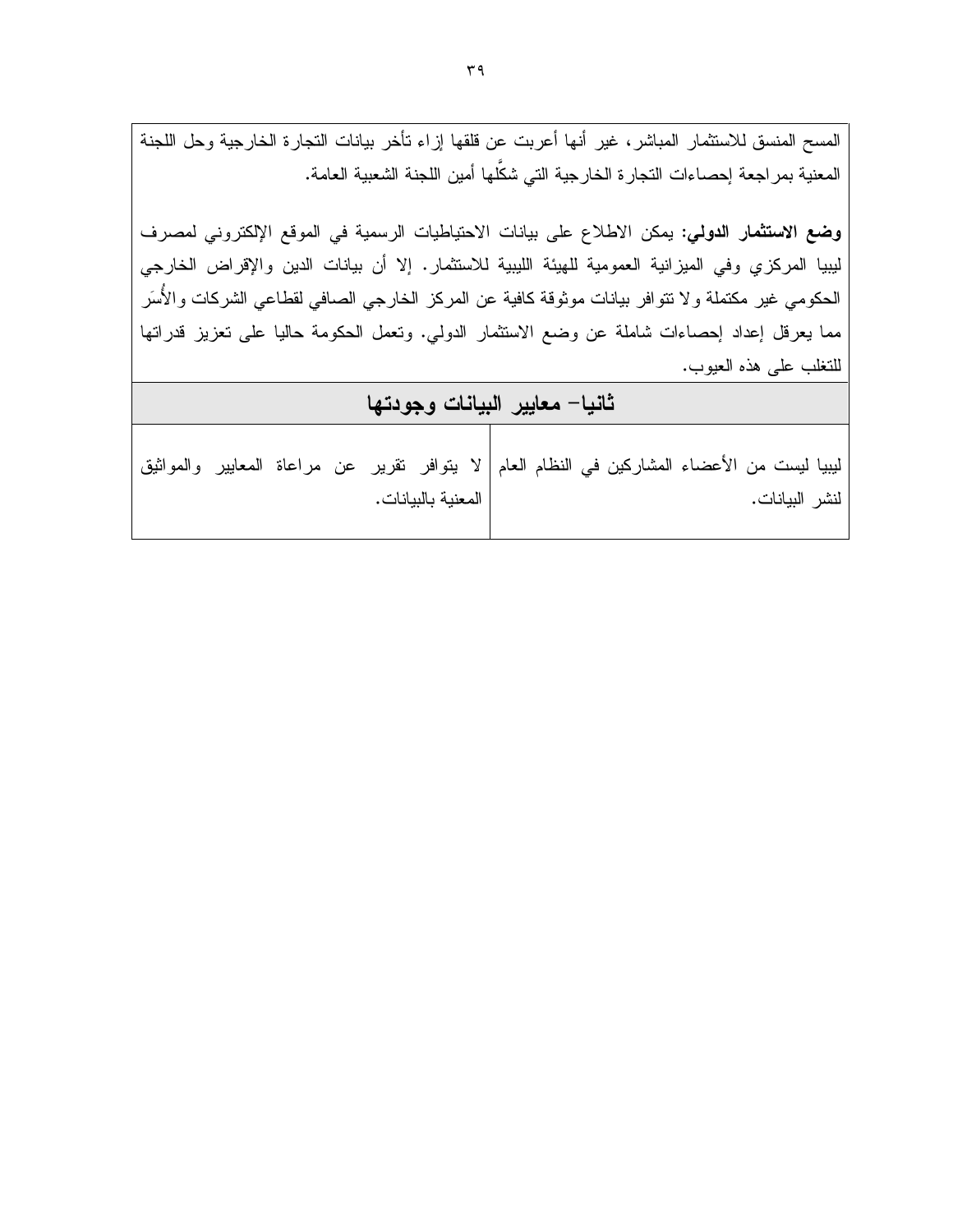ليبيا: جدول بالمؤشرات المتعارف عليها اللازمة لأغراض الرقابة (حسب الوضع ّفي ٩ يوليو ٢٠٠٩)

 $\mathfrak{c}$  .

|                                                                              | تاريخ أخر<br>مشاهدة                 | تاريخ تلقيها         | معدل<br>تواتر<br>البيانات <sup>ר</sup> | معدل<br>نو انز<br>الإبلاغ <sup>י</sup> | معدل<br>نواتر<br>النشر <sup>-</sup> |
|------------------------------------------------------------------------------|-------------------------------------|----------------------|----------------------------------------|----------------------------------------|-------------------------------------|
| أسعار الصرف                                                                  | إبريل ٢٠٠٩                          | مايو<br>۲۰۰۹         | شهري                                   | شهري                                   | شهري                                |
| أصول وخصوم الاحتياطيات الدولية لدى السلطات النقدية'                          | مارس ۲۰۰۹                           | مايو<br>۲۰۰۹         | شهري                                   | شهري                                   | شهري                                |
| الاحتياطي النقدي/القاعدة النقدية                                             | مارس ۲۰۰۹                           | مايو<br>۲۰۰۹         | شهري                                   | شهري                                   | شهري                                |
| النقود بمعناها الواسع                                                        | مارس ۲۰۰۹                           | مايو<br>۲۰۰۹         | شهري                                   | شهري                                   | شهري                                |
| الميزانية العمومية للمصرف المركزي                                            | مارس ۲۰۰۹                           | مايو<br>۲۰۰۹         | شهري                                   | شهري                                   | شهري                                |
| الميزانية العمومية الموحدة للجهاز المصرفي                                    | مارس ۲۰۰۹                           | مايو<br>۲۰۰۹         | شهري                                   | شهري                                   | شهري                                |
| أسعار الفائدة <sup>٢</sup>                                                   | مارس ۲۰۰۹                           | مايو<br>۲۰۰۹         | شهري                                   | شهري                                   | شهري                                |
| مؤشر أسعار المستهلكين                                                        | مارس ۲۰۰۹                           | مايو<br>۲۰۰۹         | شهري                                   | شهري                                   | شهري                                |
| الإيرادات والنفقات والرصيد وعناصر التمويل ّ – الحكومة العامة ٔ               | دیسمبر ۲۰۰۸                         | مايو<br>۲۰۰۹         | سنوي                                   | سنوي                                   | سنوي                                |
| الإيرادات والنفقات والرصيد وعناصر التمويل <sup>٣</sup> – الحكومة<br>المركزية | دیسمبر ۲۰۰۸                         | مايو<br>۲۰۰۹         | سنوي                                   | سنوي                                   | سنوي                                |
| أرصدة الحكومة المركزية والدين المضمون من الحكومة<br><u>المركزية°</u>         | دیسمبر ۲۰۰۸                         | مايو<br>۲۰۰۹         | سنوي                                   | سنوي                                   | سنوي                                |
| ميزان الحساب الجاري الخارجي                                                  | $\mathbf{y} \cdot \cdot \mathbf{y}$ | مايو<br>۲۰۰۹         | سنوي                                   | سنوي                                   | سنوي                                |
| صادرات وواردات السلع والخدمات                                                | $\mathbf{y} \cdot \cdot \mathbf{y}$ | مايو<br>۲۰۰۹         | سنوي                                   | سنوي                                   | سنوي                                |
| إجمالي الناتج المحلي/إجمالي الناتج القومي                                    | $\mathbf{y} \cdot \mathbf{y}$       | مايو<br>۲۰۰۹         | سنوي                                   | سنوي                                   | سنوي                                |
| إجمالي الدين الخارجي                                                         | ديسمبر ٢٠٠٨                         | مايو<br>$y \cdot .9$ | لا يوجد                                | لا يوجد                                | لا يوجد                             |
| وضع الاستثمار الدولي <sup>٬</sup>                                            | لا يوجد                             | لا يوجد              | لا يوجد                                | لا يوجد                                | لا يوجد                             |

' ينبغي أن تدرج بشكل منفصل أي أصول احتياطية مرهونة أو محملة بأي شكل آخر من الالتزامات. كذلك ينبغي أن تتضمن البيانات الخصوم قصيرة الأجل التّي نرتبط بعملة أجنّبية ولكنها تسوى بوسائل أخرى، وكذك القيم الاسمية للمشتقات المالية المستخدمة في دفع وقبض النقد الأجنبي، بما في ذلك المشتقَّات التي نرتبط بعملة أجنبية ولكنها نسوى بوسائل أخرى.

.<br>` تشير إلى أسعار الفائدة السوفية والمحددة رسميا، بما في ذلك أسعار الخصم، وأسعار سوق المال، وأسعار أذون وسندات الخزانة. " النمويلُ الأجنبيّ والنمويل المصرفي المحلّي والنمويل غير المصرفي المحلي.<br>"

' نتألف الحكومة العامة من الحكومة المركّزية (الصناديق المدرجة في الموازنة والصناديق خارجها وصناديق الضمان الاجتماعي) وحكومات الولايات والحكومات المحلية.

° تتضمن نكوين العملات وأجال الاستحقاق. <sup>7</sup> يشمل إجمالـي مراكز الأصول والخصوم المالية الخارجية نـجاه غير المقيمين.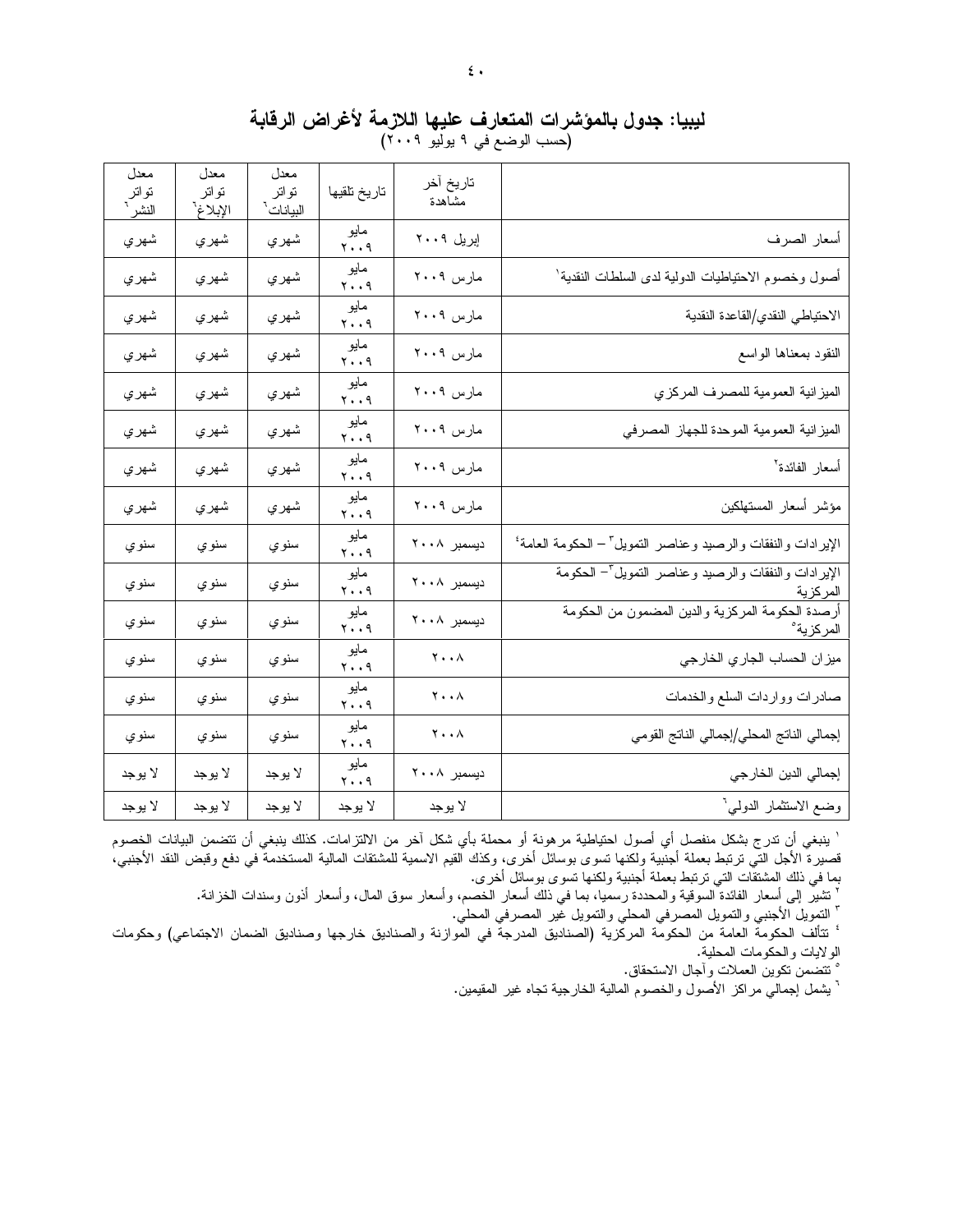

نشرة معلومات معممة رقم 09/121 صندوق النقد الدولي 700 19TH STREET, NW للنشر الفور ي  $Y \cdot .9$  سيتمبر ٢٠٠٩ Washington, D.C. 20431 USA

# المجلس التنفيذي لصندوق النقد الدولى يختتم مشاورات المادة الرابعة مع الجماهيرية العربية الليبية الشعبية الاشتراكية لعام ٢٠٠٩

اختتم المجلس التنفيذي لصندوق النقد الدولي في ٥ أغسطس ٢٠٠٩ مشاورات المادة الرابعة مع الجماهيرية العر بية اللببية الشعبية الاشتر اكية. `

#### خلفىة

كان أداء الاقتصاد الكلي قويا بوجه عام في الجماهيرية العربية الليبية خلال عام ٢٠٠٨. فقد بلغ نمو إجمالي الناتج المحلَّى الحقيقي حوالي ٣,٨% في ذلك العام. غير أن القطاع غير النفطي سجل نموا واسع النطاق بلغ معدله النقديري ٨%. وشهد إنتاج النفط ارتفاعا طفيفا في أرباع العام الثلاثة الأولىي ثم نراجع في الربع الأخير تمشيا مع قرار خفض حصص الإنتاج الذي اتخذته منظمة البلدان المصدرة للنفط ("أوبك"). ونتيجة لذلك، كان

<sup>`</sup> تنص المادة الرابعة من اتفاقية تأسيس صندوق النقد الدولمي على إجراء مناقشات ثنائية مع البلدان الأعضاء تتم عادة على أساس سنوي. ويقوم فريق من خبراء الصندوق بزيارة البلد المعنى، وجمع المعلومات الاقتصادية والمالية اللازمة، وإجراء مناقشات مع المسؤولين الرسميين حول النطورات والسياسات الاقتصادية. ويُعِد الخبراء بعد العودة إلى مقر الصندوق تقريرا يشكل أساسا لمناقشات المجلس التتفيذي في هذا الخصوص. وفي نهاية المناقشات، يقدم مدير عام الصندوق، بوصفه رئيسا للمجلس التنفيذي، ملخصـا للأراء التـى أعرب عنـها المديرون التنفيذيون ثم يُرسَل هذا الملخص إلى سلطات البلد العضو. وتورد نشرة المعلومات المعممة هذه ملخصا لأراء المديرين التتفيذيين كما أعربوا عنها أثناء المناقشة التي أجراها المجلس التتفيذي في ٥ أغسطس ٢٠٠٩ استنادا إلى تقرير خبراء الصندوق.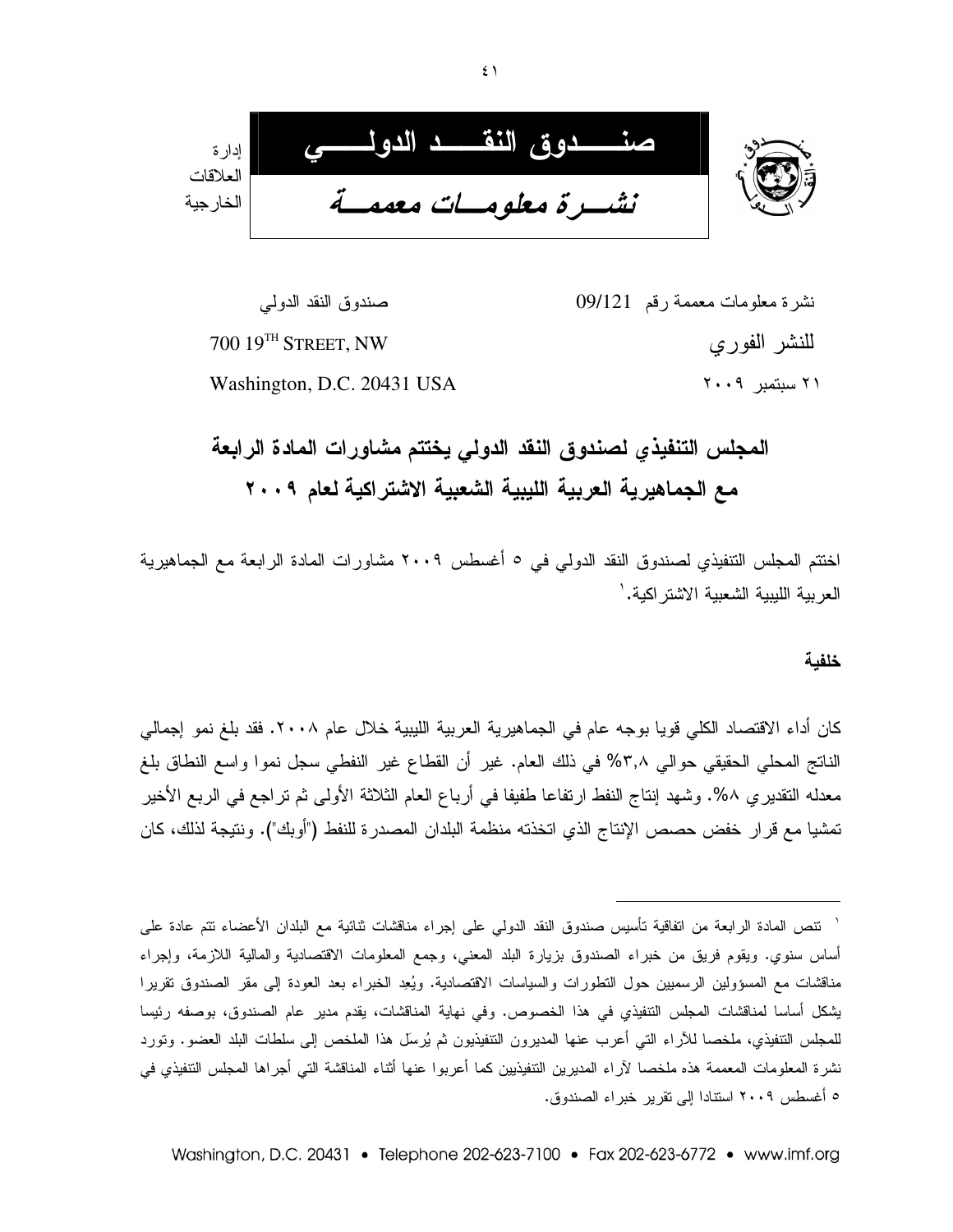إنتاج العام ككل مشابها لمستواه في عام ٢٠٠٧. ومن ناحية أخرى، ارتفع معدل التضخم إلى نحو ١٠% في عام ٢٠٠٨ بسبب ارتفاع أسعار السلع الأولية الدولية والزيادة الملحوظة في الإنفاق العام.

وقد ظل فائض المالية العامة في حدود ٢٥% تقريبا من إجمالي الناتج المحلي في عام ٢٠٠٨. وزادت الإيرادات بنحو ٣٧% نتيجة لارتفاع أسعار النفط وتقوية الإدارة الضريبية والجمركية. وفي نفس الوقت، ارتفع الإنفاق الكلِّي المقدَّر بنسبة ٤٥% تقريبا، انعكاسا للزيادات الكبيرة في كل من النفقات الجارية والرأسمالية. وظل الإنفاق من خلال برنامج توزيع الثروة في حدود ٣,٣ مليار دينار ليبي (ما يعادل ٣% تقريبا من إجمالي الناتج المحلي)، مقابل 1, ٤ مليار دينار ليبي معتمدة في الموازنة العامة.

وتتوخى موازنة عام ٢٠٠٩ تراجعا اسميا بسيطا في الإنفاق العام يضع نهاية لثلاثة أعوام من التوسع الكبير في المالية العامة. ويُعزى التراجع البسيط في الإنفاق الكلي إلى انخفاض الإنفاق الرأسمالي بنسبة ٢٠% وزيادة المصروفات الجارية بنسبة ٢٥%، وهو ما يشمل زيادة متوقعة في مجموع الأجور مقدارها ١٦%. ويرجع جانب كبير من الزيادة المتوقعة في الأجور إلى عودة جزء من موظفي الحكومة إلى كشوف روانب الخدمة المدنية بعد أن كانوا قد نُقلوا إلى مكتب عمل مركزي تمهيدا لتحويلهم إلى القطاع الخاص في إطار تخفيض العمالة الحكومية. ومن المتوقع أن يسجل رصيد المالية العامة الكلي فائضا قدره ١٠% نقريبا من إجمالي الناتج المحلي في عام ٢٠٠٩ على الرغم من التراجع المتوقع في الإيرادات النفطية بنسبة تكاد تصل إلى ٤٠%.

وقد ظل فائض الحساب الجاري الخارجي مرتفعا عند مستوى ٤١% نقريبا من إجمالي الناتج المحلي في عام ٢٠٠٨. وحققت الواردات زيادة سريعة (نحو ٣٠%) عَوَّضَه وزاد عليه الارتفاع الحاد في العائد النفطي، وهو ما أدى إلى زيادة نراكم صافى الأصول الأجنبية لدى مصرف ليبيا المركزي والمؤسسة الليبية للاستثمار ليصل إلى نحو ١٣٦ مليار دولار.

وازدادت سرعة نمو النقود بمعناها الواسع حتى بلغ حوالي ٤٨% في عام ٢٠٠٨، انعكاسا للزيادة الكبيرة في صافي الأصول الأجنبية والزيادة السريعة في الإنفاق العام، بما في ذلك الإقراض المشتق الذي تمارسه مؤسسات الإقراض المتخصصة. وقد مثل الإقراض المشتق من هذه المؤسسات حوالي ٥٠% من الائتمان القائم. وزاد الائتمان المصرفي المقدم للاقتصاد بنحو ١٢,٥%، بينما ارتفعت الودائع المصرفية بنحو ٧٠% معظمها في شكل ودائع نحت الطلب تخص الكيانات العامة.

و هناك نقدم جار في عمليات إعادة هيكلة البنوك و خصـخصـتها. فقد تأسست شر كة لإدار ة الأصـول مـهمتها النعامل مع القروض المعدومة، ويجرى العمل على زيادة اشتراطات رأس المال الإلزامي، وتشجيع البنوك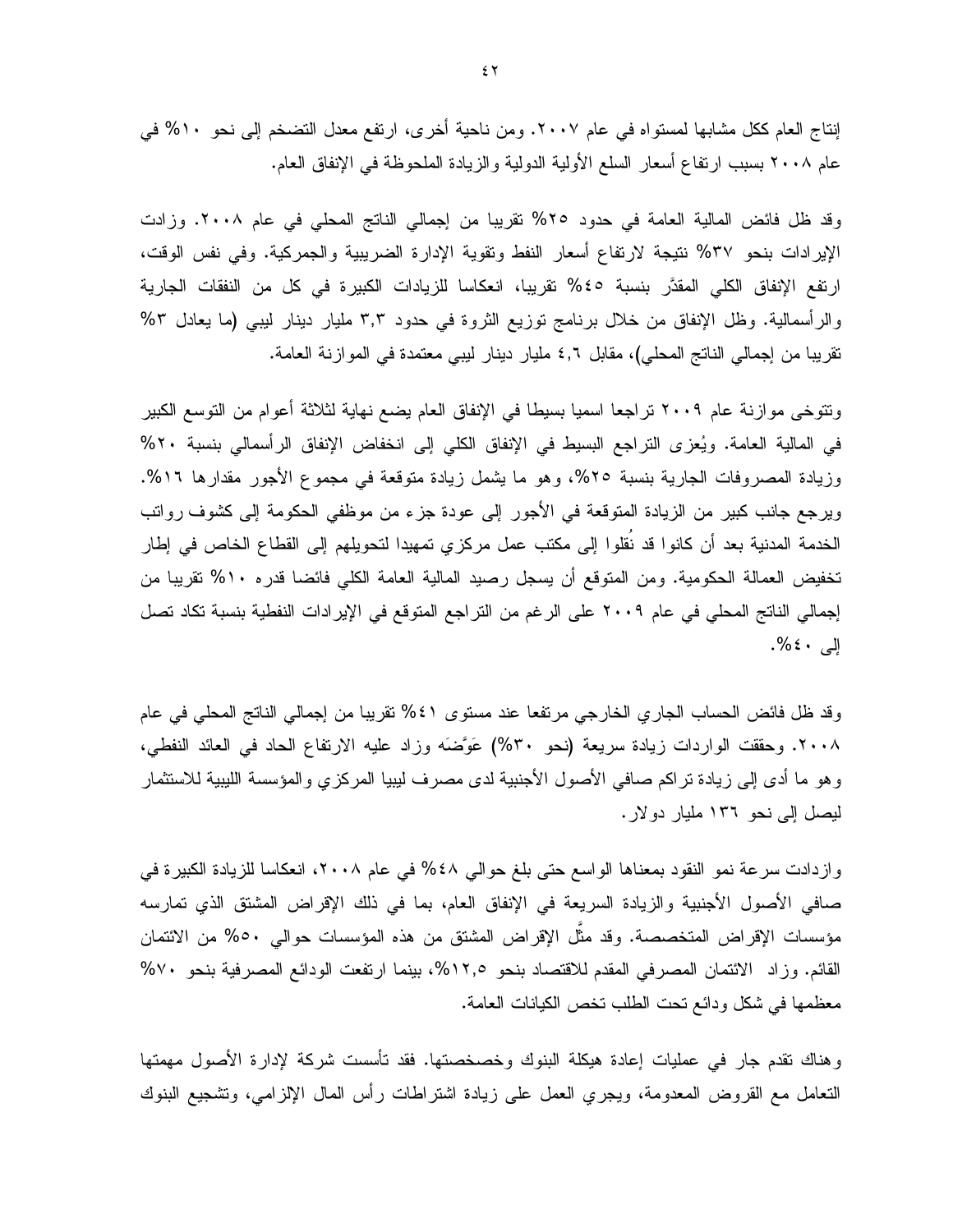الصغير ة على السعى لإيجاد شركاء استر اتيجيين أجانب يتمتعون بأوضاع مستقر ة. وقد منح مصر ف ليبيا المركزي ترخيصا بمزاولة العمل لمصرفين جديدين بمشاركة أجنبية. وإضافة إلى ذلك، قامت السلطات بخصخصة ١٥% من أحد المصرفين الكبيرين المتبقيين لدى القطاع العام من خلال طرح عام أولى.

وتم إحر إن تقدم في الإدار ة الجمر كية و الضر ببية، فأُنشئت مكاتب لكبار المكلفين الضر بببين كما يجر ي إدخال النظام الآلي في أعمال التفتيش الجمركي. غير أن "رسم الخدمات" الذي يحصل على الواردات ارتفع مؤخرا من ٤% إلى ١٠%، ولا نزال هناك رسوم أخرى بتم تجنيب حصيلتها.

#### تقييم المجلس التنفيذي

رحب المديرون التتفيذيون بقوة الأداء الاقتصادي الكلى في الجماهيرية وبتقدمها الملموس في تتفيذ الإصلاحات الهيكلية، لا سيما إصلاحات القطاع المالي. ولا يزال نأثير الأزمة العالمية على الاقتصاد الليبي محصورا في الانخفاضات التي سجلتها الإيرادات النفطية، بينما ظل النمو قويا في القطاع غير النفطي. ولا نزال أفاق الاقتصاد الليبي موانية على المدى المنوسط. وقد شدد المديرون على أهمية بذل المزيد من الجهود للنصرف في السيولة الزائدة، وتحسين الإدارة المالية العامة، ودفع الإصلاحات الهيكلية التي يمكن أن ندعم هدف السلطات المتمثل في نتويع الاقتصاد بعيدا عن النفط وتعزيز دور القطاع الخاص.

وأشار المديرون إلى أن موقف سياسة المالية العامة الكلي الذي اتخذته السلطات يحقق توازنا ملائما بين اعتبارات المدى القصير والطويل، وأن التراجع البسيط في الإنفاق العام على النحو المخطط لتحقيقه في عام ٢٠٠٩ يمثل نهاية واضحة لارتفاعات الإنفاق الكبيرة التي شهدتها السنوات الأخيرة. وحثوا على القيام بجهد أكبر لتحسين جودة الإنفاق وبنوده، والحد من نمو النفقات الجارية. ورحب المديرون بما قررته السلطات من إرجاء نتفيذ برنامج نوزيع الثروة.

ورأي المديرون أنه من الضروري نحقيق نقدم في جهود نقوية الإدارة المالية العامة، وأن دمج أمانتـي المالية والتخطيط مؤخرًا بِمثل خطوة مهمة في هذا الاتجاه. وأيدوا عزم الحكومة على إنشاء حساب خزانة واحد لتعزيز إدارة النقدية وضبط الإنفاق، وتحسين النتسيق بين سياسة المالية العامة والسياسة النقدية. وفيما يخص المرحلة المقبلة، يمكن زيادة شفافية الموازنة ورفع فعاليتها من خلال نحديث إطارها القانوني والإداري للحد من الصناديق الممولة من خارجها. وشجع المديرون السلطات على مواصلة نعزيز الإطار القانوني والتشغيلي الذي ينظم عمل المؤسسة الليبية للاستثمار . ولخدمة أهدافها الأساسية على الوجه الأمثل، ينبغي التركيز على الاستثمار في الخارج طبقا لسياسة استثمارية متحفظة.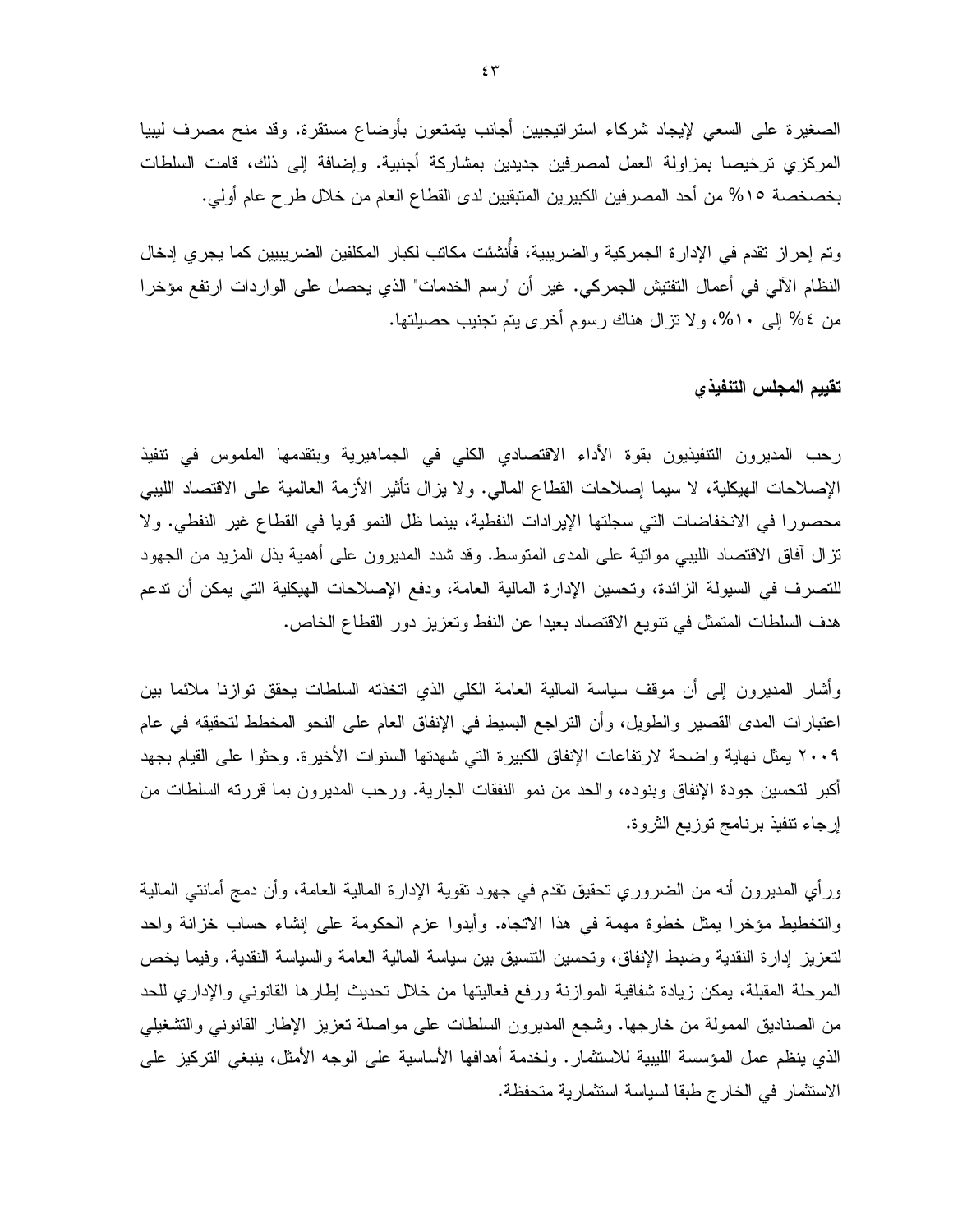ورحب المديرون التتفيذيون بما ينويه مصرف ليبيا المركزي من مد النطاق الزمني لآجال استحقاق شهادات الإيداع التي يصدرها ووضع ألية لإقامة المزادات عليها. وسوف نؤدي الجهود الجارية لتحديث مصرف ليبيا المركزي وتعزيز نظام المدفوعات إلى تأسيس البينة التحتية اللازمة لدعم عملية تصميم السياسة النقدية ونتفيذها. وللتعامل مع السيولة الزائدة الكبيرة في الجهاز المصرفي، ينبغي إعطاء أولوية لإنشاء حساب خزانة واحد على وجه السرعة والحد من الإقراض المشتق الذي نقدمه مؤسسات الإقراض المتخصصة.

وأثنى المديرون على الإنجازات المحققة في خصخصة المصارف وإعادة هيكلتها. ورحبوا على وجه الخصوص بإنشاء شركة لإدارة الأصول في الآونة الأخيرة مهمتها التصرف في القروض المعدومة، وبالخصخصة الجزئية لأكبر مصرف عام في البلاد. ورحب المديرون بالجهود المتواصلة لتحسين إعداد النقارير الرقابية، وأساليب الرقابة الميدانية، والقواعد النتظيمية والمعابير القياسية.

واتفق المديرون على أن ربط الدينار الليبي بحقوق السحب الخاصة لا يزال في صالح الاقتصاد. وقالوا إن الدينار يبدو مقوما بأعلى من القيمة الصحيحة إلى حد ما، ولكن جانبا من هذا النقويم يُرجَّح أن يكون مؤقتا فحسب بالنظر إلى الانخفاض المتوقع في فائض الحساب الجاري الخارجي.

وأقر المديرون بما أحرز من نقدم كبير في تحرير الاقتصاد وانفتاحه، بدعم من المساعدة الفنية المقدمة من صندوق النقد الدولي. وشجعوا مواصلة الجهود لندعيم الإطار التنظيمي بغية نحسين مناخ الأعمال ونشجيع أنشطة القطاع الخاص. وقالوا إن نقوية الإدارة الجمركية والضريبية التي تحظى بالترحيب ينبغي أن تقترن بمعدلات منخفضة لضرائب الشركات والرسوم الجمركية، مع قليل من الشرائح وعدد محدود من الإعفاءات.

وعلى صعيد أخر، حث المديرون السلطات على مواصلة نحسين الإحصاءات الاقتصادية والمالية.

*نشرات المعلومات المعممة* هي جزء من جهود الصندوق لإضفاء مزيد من الشفافية على أرائه وتحليلاته للتطورات والسياسات الاقتصادية. وتصدر هذه النشرات بموافقة البلد المعنى (أو البلدان المعنية) بعد مناقشات المجلس التتفيذي التي تتتاول مشاورات المادة الرابعة مع البلدان الأعضاء، ورصد ما يستجد من نطورات على المسنوى الإقليمي، والمراقبة اللاحقة للبرامج، والنقييمات اللاحقة للبلدان ذات الارتباط البرامجي الأطول أجلا مع الصندوق. كذلك نصدر نشرات المعلومات المعممة بعد مناقشات المجلس التنفيذي للمسائل المنعلقة بالسياسات العامة، ما لم يقرر المجلس خلاف ذلك بالنسبة لحالات معينة.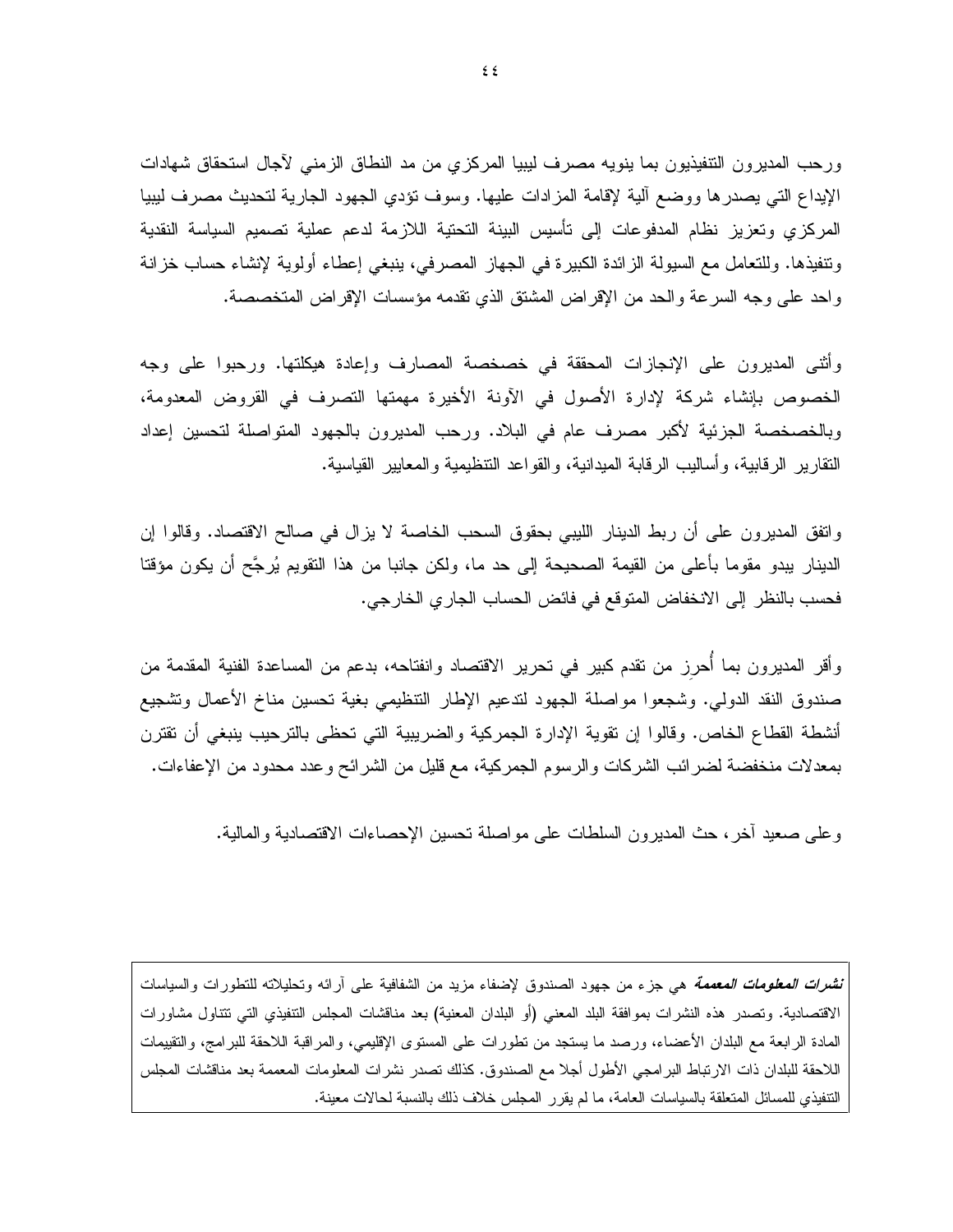| نيبيا. موسر اب المصبانية ومانية اساسية، ١٠٠٠ ١٠٠٠<br>(الحصة = ١١٢٣,٧ مليون وحدة حقوق سحب خاصة)<br>السكان: ٢,٠٤ مليون (٢٠٠٧)<br>إجمالي الناتج المحلي للفرد: ١٤٤٧٩ دولارا أمريكيا (٢٠٠٨) |                                     |                                                     |                                            |                                                                                      |  |  |  |  |
|----------------------------------------------------------------------------------------------------------------------------------------------------------------------------------------|-------------------------------------|-----------------------------------------------------|--------------------------------------------|--------------------------------------------------------------------------------------|--|--|--|--|
| $\mathbf{Y} \cdot \cdot \mathbf{A}$<br>أولية                                                                                                                                           | $\mathbf{y} \cdot \mathbf{y}$       | $Y \cdot \cdot 7$                                   | $\mathbf{y} \cdot \mathbf{0}$              |                                                                                      |  |  |  |  |
|                                                                                                                                                                                        | (النغبر السنوي %)                   |                                                     |                                            |                                                                                      |  |  |  |  |
|                                                                                                                                                                                        |                                     |                                                     |                                            | الدخل القومي والأسعار                                                                |  |  |  |  |
| $\mathsf{r}$ , $\wedge$                                                                                                                                                                | ٦,٠                                 | ٥,٩                                                 | ۹,۹                                        | إجمالي الناتج المحلى الحقيقى                                                         |  |  |  |  |
| ۸,٠                                                                                                                                                                                    | ۹,۹                                 | ٧,٩                                                 | $\gamma$ , $\gamma$                        | من غير الهيدروكربونات                                                                |  |  |  |  |
| $\star$ , $\star$                                                                                                                                                                      | ۲,۸                                 | 5,5                                                 | $\vee, \vee$                               | من الهيدروكربونات                                                                    |  |  |  |  |
| $\mathcal{N}$ , $\mathcal{L}$                                                                                                                                                          | ٦,٢                                 | $\lambda$ , $\epsilon$                              | ۲,۹                                        | تضخم مؤشر أسعار المستهلكين                                                           |  |  |  |  |
|                                                                                                                                                                                        | (% من إجمالي الناتج المحلي)         |                                                     |                                            |                                                                                      |  |  |  |  |
|                                                                                                                                                                                        |                                     |                                                     |                                            | مالية الحكومة المركزية                                                               |  |  |  |  |
| ٦٤,٠                                                                                                                                                                                   | ٦.,٨                                | ۲۲,٤                                                | ٦٢,٩                                       | الإير ادات                                                                           |  |  |  |  |
| $\circ \vee, \epsilon$                                                                                                                                                                 | 0.5,0                               | $\circ$ $\vee$ , $\circ$                            | $\circ \wedge, \circ$                      | <i>منها</i> : الهيدروكربونات                                                         |  |  |  |  |
| ٦,٦                                                                                                                                                                                    | ٦,٣                                 | $\epsilon, \eta$                                    | ه, ٤                                       | غير الهيدروكربونات                                                                   |  |  |  |  |
| 59,5                                                                                                                                                                                   | $\mathbf{r} \circ \mathbf{r}$       | $\mathbf{r}$ ,.                                     | $rr, \circ$                                | الإنفاق وصافى الإقراض                                                                |  |  |  |  |
| 10, 2                                                                                                                                                                                  | $\lambda \xi, \lambda$              | $\gamma$ $\tau$ , $\epsilon$                        | $\gamma$ ۳,۹                               | الجار ي                                                                              |  |  |  |  |
| ۲۳,۹                                                                                                                                                                                   | $\lambda$ , $\lambda$               | ۱۷,٦                                                | ١٩,٧                                       | الر أسمالي                                                                           |  |  |  |  |
| $Y \xi, I$                                                                                                                                                                             | $\mathbf{y} \circ \mathbf{z}$       | $\tau$ ), $\epsilon$                                | ۲۹,٤                                       | رصيد المالية العامة الكلى                                                            |  |  |  |  |
| $\tau\tau, \nu-$                                                                                                                                                                       | $Y_1, -$                            | $\mathbf{Y} \mathbf{1}, \mathbf{Y} -$               | $Y$ 9, $Y -$                               | رصيد غير الهيدروكربونات (العجز -)                                                    |  |  |  |  |
|                                                                                                                                                                                        |                                     | (التغير السنوي %، ما لم يذكر خلاف ذلك)              |                                            | المؤشرات النقدية                                                                     |  |  |  |  |
| ٤٧,٨                                                                                                                                                                                   | $\epsilon \cdot, \mathcal{N}$       | $\mathcal{N}$                                       | $\cdots$                                   | النقود بمعناها الواسع                                                                |  |  |  |  |
| $\epsilon, \circ$                                                                                                                                                                      | $\epsilon, \circ$                   | $\epsilon, \circ$                                   | ه, ٤                                       | سعر الفائدة على الودائع (الودائع لمدة سنة، %)                                        |  |  |  |  |
| $\lambda$                                                                                                                                                                              | $\lambda \xi, \circ$                | $\mathcal{N}, \mathcal{N}$                          | V, V                                       | استحقاقات على الاقتصاد                                                               |  |  |  |  |
|                                                                                                                                                                                        |                                     | (بمليارات الدولارات الأمريكية، ما لم يذكر خلاف ذلك) |                                            | القطاع الخارجي                                                                       |  |  |  |  |
| ٦٢,٠                                                                                                                                                                                   | $\mathfrak{z}_v$ , .                | ۳۹,۲                                                | $\mathbf{r}$ , $\epsilon$                  | صادرات السلع                                                                         |  |  |  |  |
| $\mathbf{1} \bullet, \mathbf{V}$                                                                                                                                                       | ٤٥,٨                                | $\mathbf{r} \wedge, \mathbf{r}$                     | $\mathbf{r} \cdot \mathbf{0}$              | <i>منها</i> : الهيدروكربونات                                                         |  |  |  |  |
| $Y \setminus V$                                                                                                                                                                        | $\gamma \gamma$                     | $\langle \nabla, \nabla \rangle$                    | $\rightarrow$ ، $\uparrow$                 | واردات السلع                                                                         |  |  |  |  |
| $r_{7,7}$                                                                                                                                                                              | ۲۹,۱                                | $Y \circ Y$                                         | $\lambda V, \lambda$                       | رصيد الحساب الجاري                                                                   |  |  |  |  |
| $\epsilon \cdot$ , $\vee$                                                                                                                                                              | $\epsilon \cdot$ , $\vee$           | 22,7                                                | $\mathsf{r}_{\mathsf{\Lambda},\mathsf{q}}$ | % من إجمالي الناتج المحلي                                                            |  |  |  |  |
| ۱۳٦,۱                                                                                                                                                                                  | 9A,7                                | $Y \xi, \Lambda$                                    | $\circ$ {, $\mathsf{r}$                    | مجموع الأصول الأجنبية (صافي الأصول الأجنبية + استثمارات الهيئة<br>الليبية للاستثمار) |  |  |  |  |
| 59,5                                                                                                                                                                                   | $\xi \wedge, \circ$                 | $\circ$ $\vee$ , $\vee$                             | ۳۸,٤                                       | منه: صافى الاحتياطيات الدولية                                                        |  |  |  |  |
| $\mathbf{y}, \mathbf{y}$                                                                                                                                                               | $\mathbf{Y} \mathbf{Y}, \mathbf{Y}$ | $\mathbf{r}_{1}$ ,                                  | ۲۸,۹                                       | (بما يعادل شهور الواردات من السنة التالية)                                           |  |  |  |  |
| ٦,٠                                                                                                                                                                                    | $\cdot$ , $\tau-$                   | $\cdot$ , ٦ $-$                                     | −۸, ۱                                      | سعر الصرف الفعلي الحقيقي (التغير %)                                                  |  |  |  |  |
|                                                                                                                                                                                        |                                     |                                                     |                                            |                                                                                      |  |  |  |  |

ليبيا: مؤشرات اقتصادية ومالية أساسية، ٢٠٠٥–٢٠٠٨

المصـادر : السلطات الليبية؛ ونقدير ات خبر اء صندوق النقد الدولـي.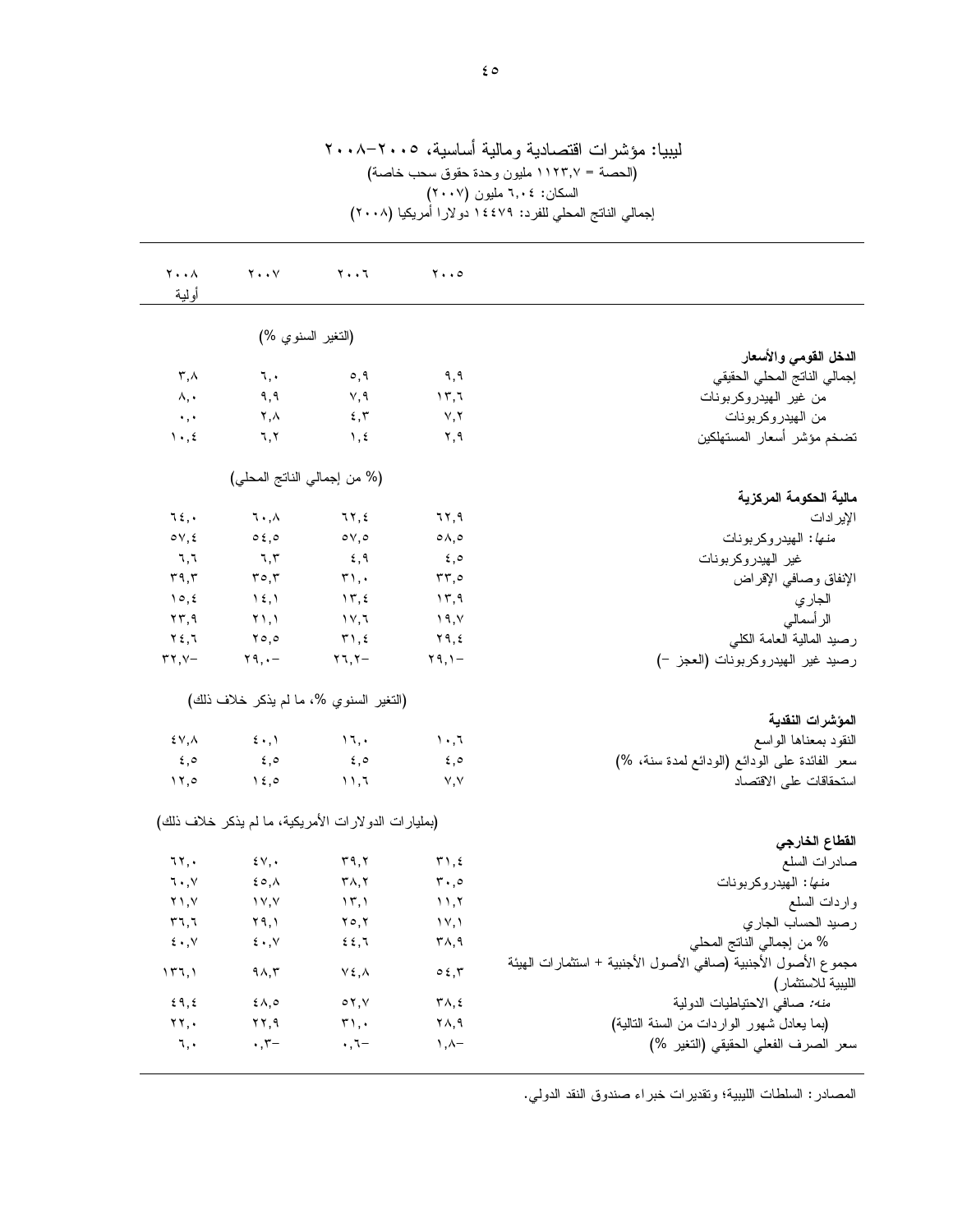١− تنفذ الجماهيرية برنامجا للإصلاح الشامل يسترشد بقرار الحكومة الداعبي إلى التحول من دور يركز على الملكية في الاقتصاد إلى دور نتظيمي براعي اعتبارات الحيطة والحذر . وتجرى إعادة هيكلة الاقتصاد بالكامل في عملية تحظي بتأبيد جماهيري واسع النطاق. ويهدف برنامج الإصلاح \_ الذي تدعمه المساعدات الفنية من المؤسسات الدولية، وخصوصا صندوق النقد الدولمي ــ إلى نتويع الاقتصاد بعيدا عن النفط وتعزيز دور القطاع الخاص. ومن دلائل النحول الجاري في السياسات الاقتصادية ذلك الرواج الواضح الذي تشهده الاستثمارات الخاصة ونتامي حصة القطاع الخاص في الاقتصاد.

### التطورات الأخيرة والآفاق المتوقعة

٢– يرجع الفضل في حماية الاقتصاد من اضطرابات الأسواق المالية العالمية مؤخرا إلى الإدارة الحذرة لكل من الاقتصاد الكلَّى واحتياطيات النقد الأجنبي. وقد ارتفع إجمالي الناتج المحلِّي الحقيقي بمعدل ٤% تقريبا في عام ٢٠٠٨، فيما يمثل انعكاسا لاستقرار الإنتاج النفطي وقوة النمو في القطاع غير النفطي. وسجَّل القطاع غير النفطي نموا واسع النطاق يقدَّر بنحو ٨% من إجمالي الناتج المحلي، مستفيدا من نطبيع العلاقات الدولية وزيادة اهتمام المستثمرين الأجانب بالقطاع المصرفى وقطاعات الخدمات والبنية التحتية والهيدروكربونات. وبعد الذروة التي بلغها التضخم في عام ٢٠٠٨ نتيجة ارتفاع أسعار السلع الأولية المستوردة، عاد إلى الانحسار مسجلا ٣,٢% (على أساس سنوى مقارن) في نهاية مايو ٢٠٠٩. وارتفع صافي الأصول الأجنبية من ٥٤ مليار دولار أمريكي في عام ٢٠٠٥ إلى ليصل إلى ١٣٩ مليار دولار أمريكي في نهاية يونيو ٢٠٠٩، مما أتاح مستوى مريحا من الاحتياطيات يكفي لتغطية الواردات لمدة ٢٢ شهرًا. وتمشيا مع هذا المركز الخارجي القوي، استأنفت الجماهيرية مشاركتها في خطة الصندوق للمعاملات المالية بعد توقف متواصل منذ عام ١٩٨١.

ولا يزال نأثير الأزمة العالمية على الاقتصاد الليبي محصورا في انخفاض الفوائض الكبيرة التي سجلها  $-\tau$ الـحساب الـجاري والمـوازنـة الـعامـة فـي السنوات الأخيرة، بينمـا لا يزال القطـاع المصـرفـي بمعزل عن هذا التأثير . ومع تراجع مستويات أسعار النفط الدولية وإنتاج النفط المحلي، يُرجَّح أن يصل فائض الحساب الجاري إلى نصف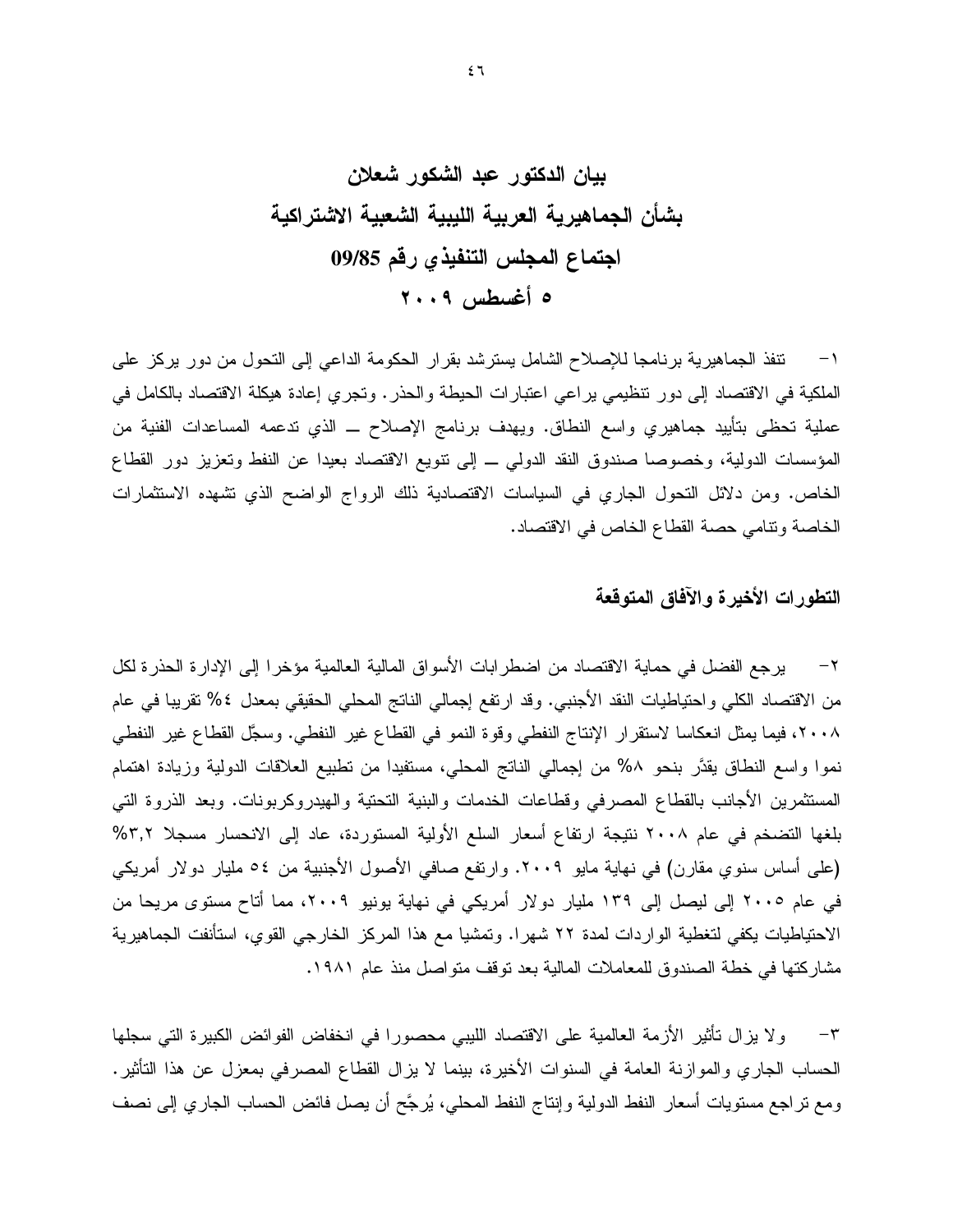حجمه المتوسط الذي بلغ ٤٠% من إجمالي الناتج المحلي في الأربع سنوات الماضية. وبالمثل، يُتوقع أن يتراجع فائض المالية العامة من متوسط ٢٥-٣٠% من إجمالي الناتج المحلي في الأربع سنوات الماضية إلى نحو ١٠% من إجمالي الناتج المحلي في عام ٢٠٠٩. ورغم أن نمو إجمالي الناتج المحلي الكلي قد يهبط إلى مستوى ٢%، فمن المتوقع أن ينخفض النمو غير النفطي بنسبة طفيفة وحسب ليصل إلى 7% في عام ٢٠٠٩ ثم يعود بعد ذلك إلى النطاق الذي يتراوح بين ٧ و ٥٨% مدفوعا باستثمارات القطاعين العام والخاص.

#### التطورات والسباسات على مستوى المالية العامة

يحافظ موقف المالية العامة على التوازن الملائم بين اعتبارات الأجل القصير والأجل الطويل ويتسق مع الطاقة الاستيعابية للاقتصاد الليبي. وقد أُعِدَّت موازنة عام ٢٠٠٩ على أساس سعر ٤٥ دولارا أمريكيا لبرميل النفط وسوف تنتهي بتحقيق فائض كبيرا إذا ما استمرت أسعار النفط على مستوياتها الراهنة. وتخطط السلطات لزيادة اسمية محدودة في المصروفات الجارية، حيث تأتي زيادة مجموع الأجور بنسبة ١٤% نتيجة لإعادة تبويب بعض بنود الموازنة نظرا لعدم منح أي زيادات في أجور الخدمة المدنية في عام ٢٠٠٩. ويُتوقع تخفيض الإنفاق الرأسمالي تخفيضا كبيرا ليصل إلى ربع مستوياته المسجلة في عام ٢٠٠٨ تمشيا مع سياسة الحكومة لترشيد الاستثمار العام. وبإنشاء المؤسسة الليبية للاستثمار، سيظل الإنفاق من الموازنة في السنوات القادمة متوافقا مع نوفعات السلطات لمدى استمر ارية أوضاع المالية العامة في المدى المتوسط.

ولا يزال التحسن مستمرًا في مجال إدارة المالية العامة. فقد تم دمج اللجنة الشعبية العامة للتخطيط مع  $-\circ$ اللجنة الشعبية العامة للمالية سعيا لنحسين التخطيط والمتابعة والرقابة، كما اتَّخِذ قرار بإنشاء حساب خزانة موحد لدى مصرف ليبيا المركزي. وسوف يعمل صندوق الاستثمار الجديد الذي أنشئ في مارس ٢٠٠٩ على أساس تجاري بحت بهدف اجتذاب القطاع الخاص عن طريق التركيز على الشراكات بينه وبين القطاع العام والاستثمار في المجالات التي لم ينشط فيها القطاع الخاص بعد. وفي عام ٢٠٠٨ صدر قرار بإنشاء إطار نتظيمي سليم نعمل بمقتضاه المؤسسة الليبية للاستثمار التي تُستثمَر معظم مواردها في الخارج.

#### التطورات والسياسات على المستوى النقدي

يتيح نظام ربط الدينار بحقوق السحب الخاصة ركيزة للسياسة النقدية التي تستهدف في الأساس إدارة  $-7$ السيولة الزائدة لضمان استقرار الأسعار. وقد أسهم نزايد مصروفات القطاع العام في نمو النقود بمعناها الواسع بنسبة ٤٨% في عام ٢٠٠٨. وارتفعت ودائع البنوك بنحو ٥٠%، غيرٍ أن الائتمان المصرفي المقدم للاقتصاد لم يتوسع إلا بنسبة ١٢,٥%، الأمر الذي يرجع في الأساس إلى الاعتماد على مؤسسات الإقراض المتخصصة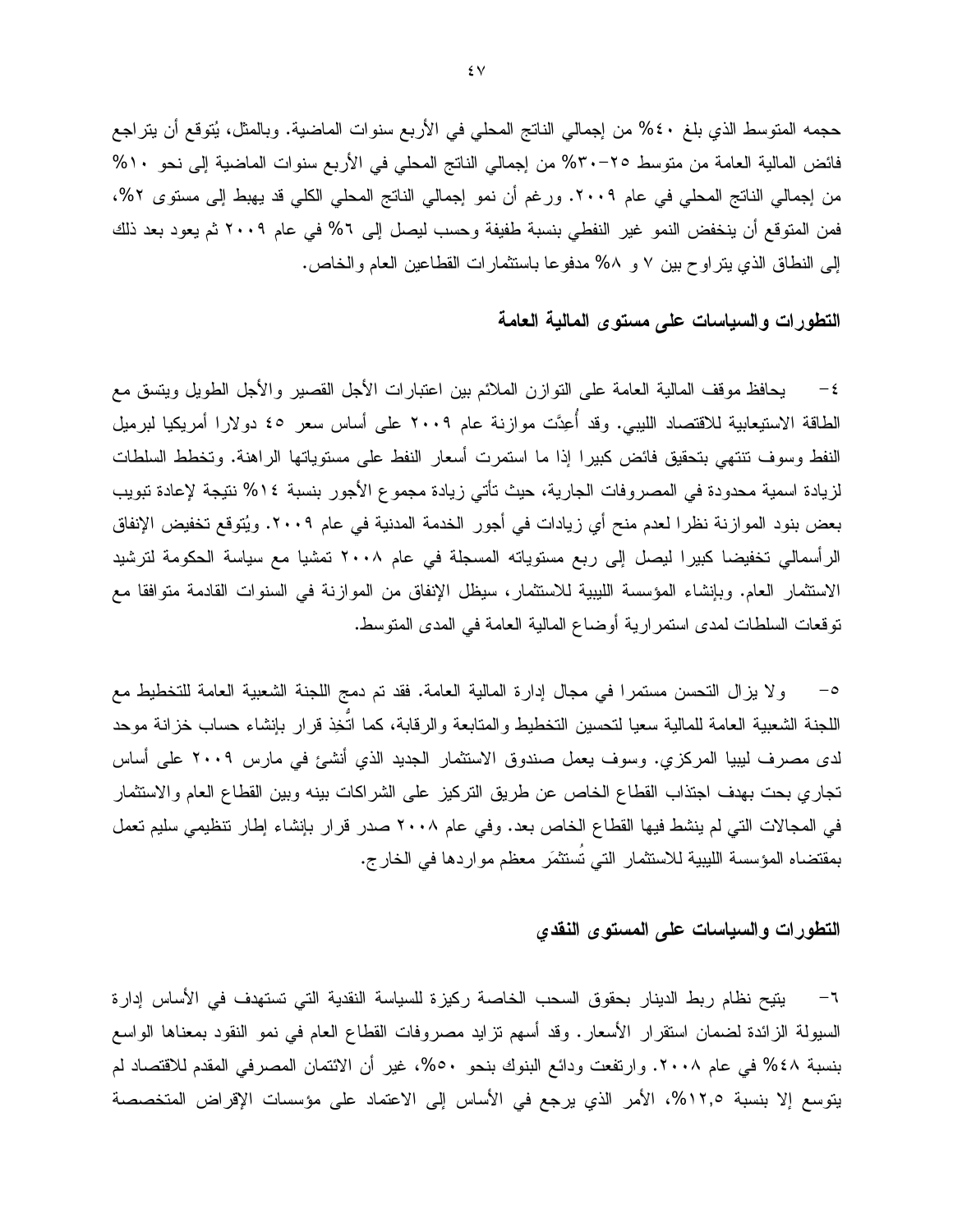الحكومية في توجيه الأموال الضخمة المستمدة من تحويلات الموازنة. وقد ازداد الائتمان المقدم من هذه المؤسسات بنسبة ٣٠% في عام ٢٠٠٨، عقب زيادة سنوية بلغت ٦٠% في السنوات الثلاث السابقة. ويشكل الإقراض من هذه المؤسسات إلى جانب حجم الودائع العامة في المصارف التجارية أحد التحديات التي تواجه إدار ة السياسة النقدية.

٧– وللمساعدة على استيعاب فائض السيولة الكبير لدى المصارف، تم استحداث شهادات إيداع مصرف ليبيا المركزي في مايو ٢٠٠٨، وتتوي السلطات التوسع في استخدامها، لا سيما بإتاحة نطاق زمني يغطي أجال استحقاق أقصر وإنشاء آلية لعقد مزادات على هذه الشهادات. وعندما نراجع معدل التضخم في عام ٢٠٠٩، خفض مصرف ليبيا المركزي سعر الفائدة على هذه الشهادات بمقدار ٥٠ نقطة أساس لتصل إلى ١,٧٥%، مع خفض الفائدة على تسهيلات الخصم التي يقدمها بواقع ١٠٠ نقطة أساس (لتصل إلى ٤%). ومع هذه التخفيضات، أصبحت الفائدة على القروض موجبة في عام ٢٠٠٩، وهي نبلغ الآن ٦,٥% نقريبا. ومن المتوقع أن يؤدي التحول المزمع إلى نظام حساب الخزانة الموحد والحد من تخصيصات الموازنة الموجهة لمؤسسات الإقراض المتخصصة في عام ٢٠٠٩ إلى انخفاض كبير في السيولة الزائدة لدى الجهاز المصرفي، فضلا على تحسين إدارة الودائع والمدفوعات الحكومية. وسيتم تطوير أسواق المعاملات بين المصارف والأسواق الثانوية بعد استحداث نظام لنسوية الأوراق المالية.

### التطورات والسباسات فى القطاع المالى

كما سبقت الإشارة، ظل الجهاز المصرفي متمتعا بالحماية من تأثير الأزمة المالية العالمية، نظرا لعدم  $-\lambda$ انكشاف المصارف المحلية لمخاطر الأصول الأجنبية. وتشهد المصارف التجارية زيادة مستمرة في ربحيتها، الأمر الذي يرجع في جانب منه إلى الفائدة على حياز اتها المودعة في المصرف المركزي، كما نتمتع بمستوى جيد من الرسملة حيث نبلغ نسبة كفاية رؤوس أموالها الكلية ١٦%. وعلى الرغم من نسبة القروض المتعثرة المرتفعة نسبيا مقارنة بالبلدان المجاورة، والتي نصل إلى نحو ٢٠%، فهي في نراجع مطرد عن المستوى الذي بلغ ٣٢% في عام ٢٠٠٥. وقد أُنشِئت شركة لإدارة الأصول مهمتها التصرف في القروض المعدومة ويجري العمل على رفع الحد الأدنى لرأس المال الإلزامي. وضمن برنامج إعادة هيكلة المصارف وخصخصتها، تم تشجيع المصارف الخاصة على السعى لإيجاد شركاء استراتيجيين أجانب وتمت خصخصة اثنين من مصارف القطاع العام. وإضافة إلى ذلك، تم إعداد در اسة شاملة لإصلاح مؤسسات الإقراض المتخصصة.